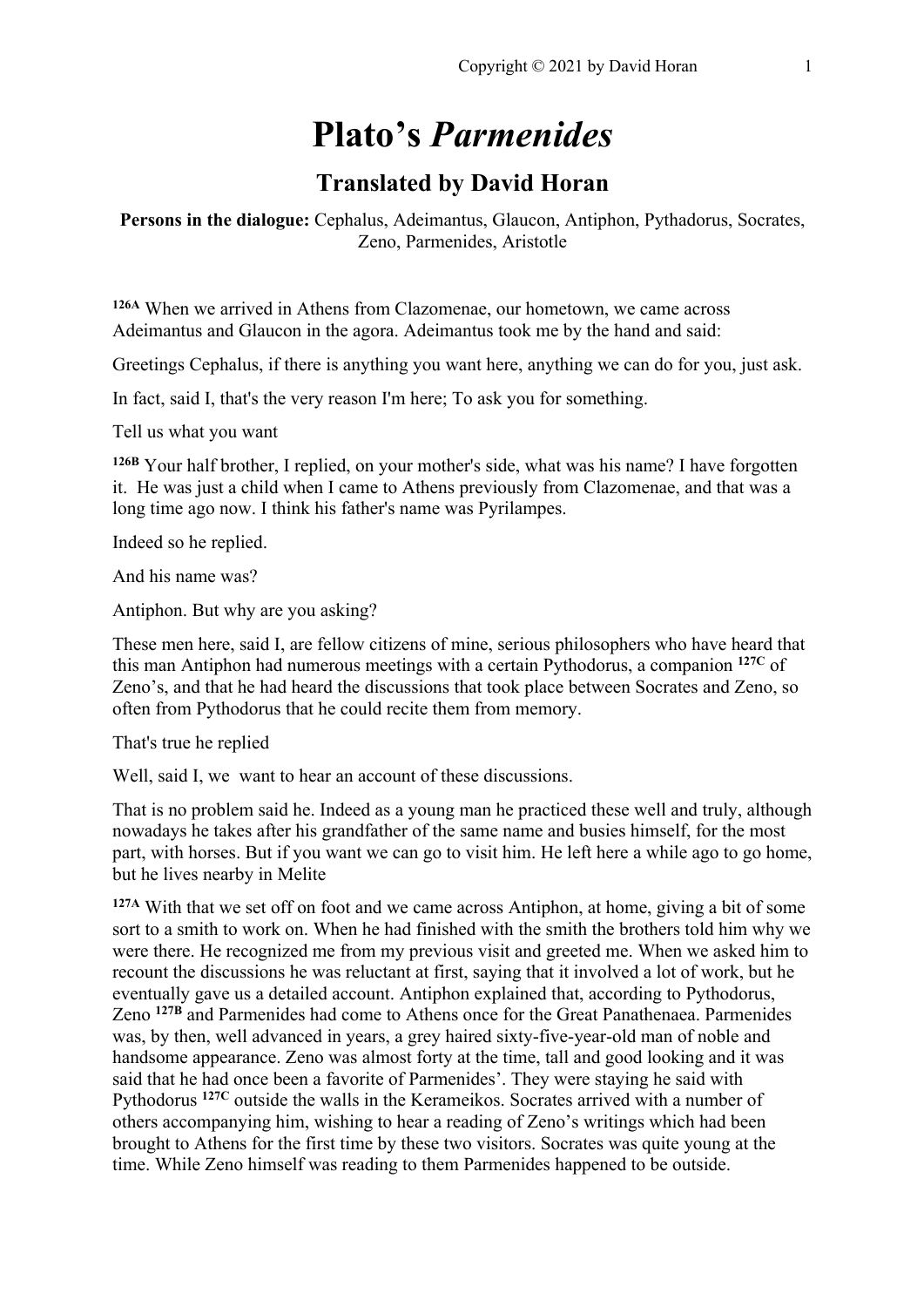Pythodorus said that when he himself **127D** came in along with Parmenides and Aristotles, who later became one of the Thirty, very few of the arguments still remained to be read and they listened to a small number of writings although he himself had actually heard them before from Zeno.

Having listened, Socrates asked that the first hypothesis of the first argument be read again and once it had been read **127E** he said:

What do you mean by this Zeno? If things that are, are many, they must actually be both like and unlike, but this is an impossibility, since what's unlike cannot be like, nor can what's like be unlike. Is that what you are saying?

It is said Zeno.

So if it is impossible for what's unlike to be like and for what's like to be unlike then isn't it also impossible for them to be many? For if they were many, they would experience the impossible outcomes. So isn't this the intention of your arguments; solely to contend, contrary to everything that is said, that things that are, are not many? You think, don't you, that each of your arguments is a proof of this very claim, and so you believe that you have provided as many proofs as written arguments, to the effect that things that are, are **128A** not many? Is this what you mean, or have I misunderstood you?

No, said Zeno, On the contrary you have well understood the intent of the book as a whole.

Well Parmenides, said Socrates, I am discovering that Zeno here wishes to be close to you not only in general friendship but also in his book. For he has, in a way, written the same thing as yourself, but by making some changes he tries to fool us into thinking that he is saying something different. For you say in your poems that "all is one" **128B** and you provide excellent, elegant proofs of this assertion, while this man, for his part, says that it is not many<sup>1</sup> and he too provides lots of extensive proofs. So with one of you saying that it is one, and the other that it is not many, and each speaking as if you had seemingly not said the same things, while saying more or less the same things, what you have said appears to have been spoken over the heads of the rest of us.

Yes Socrates, said Zeno, but you have not fully appreciated the truth about the book, although like **128C** the hounds of Sparta, you hunt down the arguments and follow their trail quite well. In the first place you are unaware of the fact that the book is not really so serious as to have been written with the intention you are describing while concealing it from people as if that was some significant achievement. No, you are referring to something incidental while, in truth, this is a support to Parmenides' argument, against those who try to make fun of it **128D** on the grounds that if it is one<sup>2</sup> many absurdities and self-contradictions follow from that proposition. This book then opposes those who speak for the many and pays them back with the same and more, intending to demonstrate that this hypothesis of theirs, whereby the all is many3, incurs even greater ridicule, if someone sufficiently presses the point, than the

<sup>1</sup> **Scolnicov** translates this as "the many are not" [οὐ πολλά (φησιν) εἶναι,] The phrase could also be rendered as "there is no multiplicity" or as "multiplicity does not exist". See first footnote to 128D

<sup>2</sup> **Allen** footnote page 5: εἰ ἕν ἐστι, Or "if the All is one" (128b 1); alternatively, "if one is" or "if unity is" or "if there is (only) one" (128d 6). The accents are an Alexandrian afterthought, and the expression is syntactically amphibolous: "one" may be taken as predicate with "is" copulative, or as subject with "is" existential; in the latter case, it may have the force of an abstract noun, "unity."

<sup>3</sup> **Allen** footnote page 6. εἰ πολλά ἐστιν Or "if it is many" or "if things which are are many" (127e 1-2), or "if the All is many" (128b I); alternately, "if many is" or "if plurality is" or "if there are many (things)." Syntactical amphiboly as in preceding note.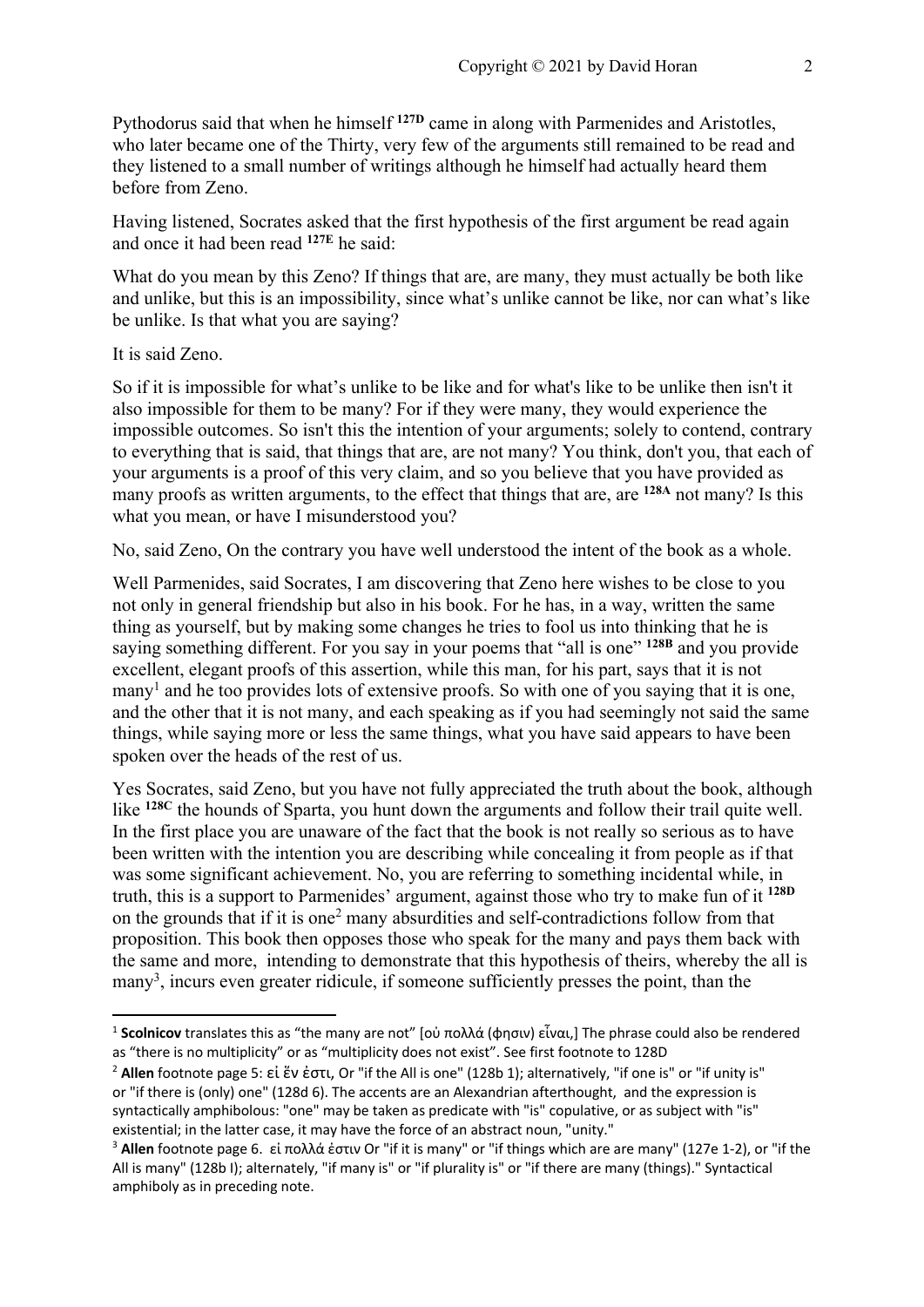hypothesis that all is one. I wrote the book in this sort of combative spirit in my early years but once it had been written someone plagiarized it so I was not allowed to decide whether it should be made **128E** public or not. So, this is the point you have missed, Socrates; you think it was written out of an older man's ambition rather than a young man's combative spirit. Although as I said you captured its essence quite well.

I accept that said Socrates and I believe that the circumstances were as you say. But tell me this: don't you think that there is a form, just by itself, **129A** of likeness and again another form, opposite to this, what unlike is? Don't you and I, and whatever else we call many, get a share of these two? Don't those that get a share of likeness become like in the way that, and to the extent that they get a share, while those that get a share of unlikeness become unlike, and those that get a share of both become both? And even if all things get a share of both, although they are opposites, and by partaking of both become like as well as unlike themselves, **129B** is that a surprise?

Indeed if someone were to show the likes themselves becoming unlike or the unlikes becoming like, that I think would be extraordinary, but if he shows that whatever partakes of both of these is characterized in both ways, that does not seem at all unusual to me, nor indeed if he shows that all things are one by partaking of the one and these same things are again many by partaking of multiplicity. But if someone can prove that this itself, what one is, is many or, in turn that the many are indeed one, **129C** at this I will be surprised. And the same holds for all of the others; if someone could show the kinds and forms themselves, in themselves, being characterized by these opposite characteristics that would be a cause for surprise. But why be surprised if someone can show that I am one and many by saying, when he wants to show that I am many, that my right side is different, my left side is different, my front is different, my back is different, and the same goes for my upper and lower parts, since I presumably partake of multiplicity? And when he wants to show that I am one he will say that I am one person of the seven **129D** of us here, since I also partake of the one. And so he shows that both assertions are true. So if, in the case of stones and sticks and the like, someone were to show that such objects are many and also the same one, we shall maintain that he has shown that something is one and many not that the one is many or that the many is one, and he is not saying anything surprising, but something we would all accept. But if someone were first separately to distinguish the forms, just by themselves, of the things I just mentioned such as likeness, unlikeness, multiplicity, the one, **129E** rest and motion and the like, and then show that these are capable of being combined and separated among themselves , I for one Zeno, would admire him, said he. And although I believe you have dealt with these issues very thoroughly, I would, as I say, have much more admiration for someone who could demonstrate that this very same difficulty that you and Parmenides described among visible objects, is involved in all sorts of ways **130A** in the forms themselves, in things that are grasped by reasoning.

Pythodorus said that while Socrates were saying all this he himself thought that, at any moment, Parmenides and Zeno might get annoyed, but on the contrary they paid close attention to him and occasionally glanced at one another and smiled as if they admired Socrates. Parmenides confirmed this when Socrates stopped speaking, by saying; Socrates you deserve to be admired **130B** for your urge towards arguments, but tell me this: do you, as you say, separately distinguish certain forms by themselves, and as separate too, whatever partakes of the forms? And do you think that likeness itself is something separate from the

Allen himself translates the phrase as "if it is one".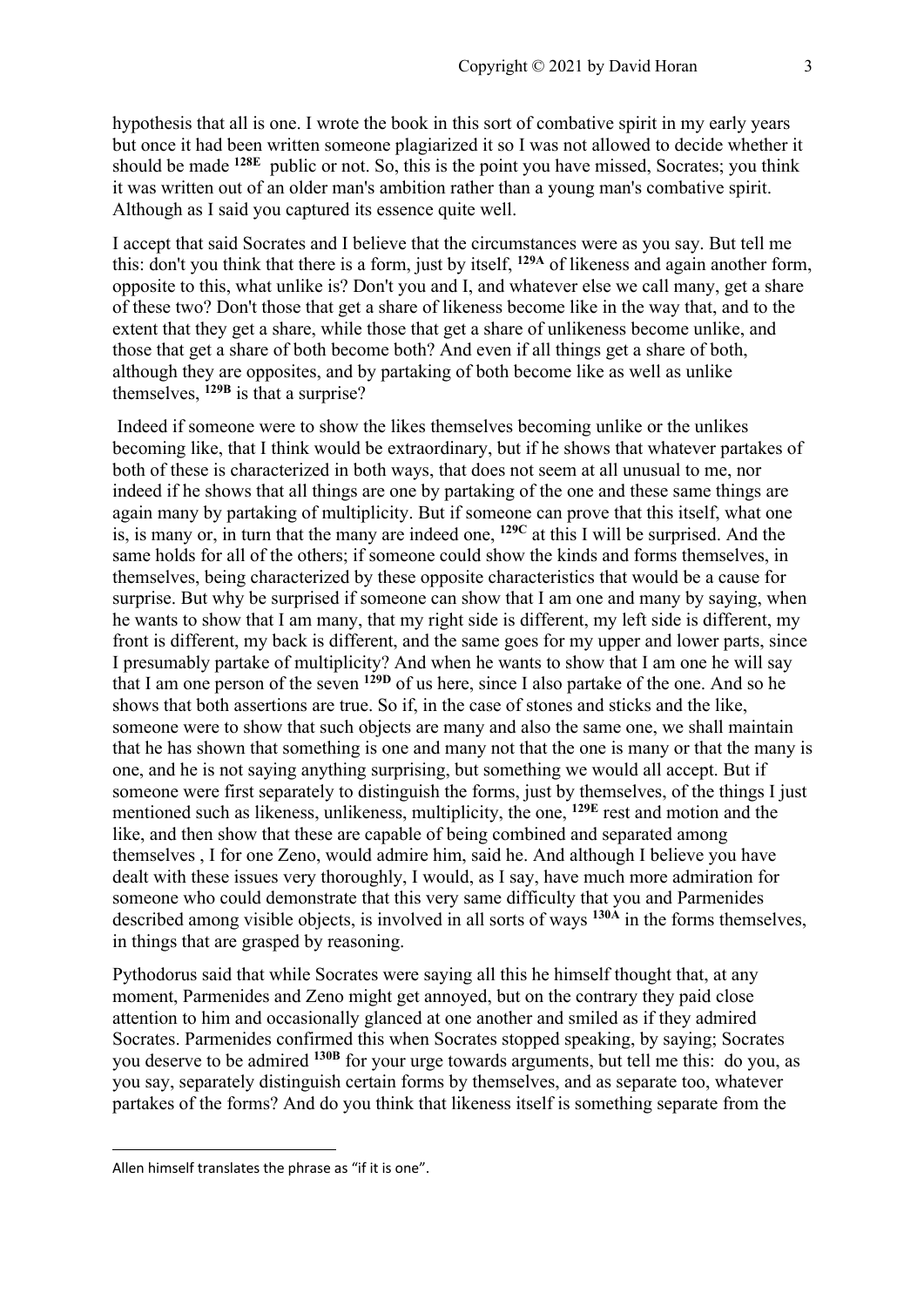likeness that we have, and indeed one and many and everything else you heard of just now from Zeno?

I do indeed said Socrates.

And what about things like the just, beautiful and good and everything of this sort? Is there a form just by itself in each case?

Yes he said

**130C** And what about a form of human being separate from us and from all those who are like us ? Is there a form itself of human being or fire or water?

I have often, he said, been in perplexity about these, as to whether I should speak of them just as I spoke of the others or speak of them differently.

What about the following examples Socrates which may seem ridiculous, such as hair, mud, and dirt or anything else contemptible or commonplace? Are you perplexed as to whether or not you should say there is also a separate form of each of these **130D** which in turn is different from anything we handle?

Not at all said Socrates, No, these are just what we see them to be. Surely it would be most strange to think that there is a form belonging to these. At that stage I am troubled sometimes lest there might be something that is the same about all these. Then, whenever I end up in that predicament I take flight, afraid that I might sink into some pit of nonsense and be undone. Finally, getting back to those things which we have just said have forms, I spend my time dealing with these.

**130E** You are still young Socrates, said Parmenides and philosophy has not yet taken hold of you as, in my opinion, it will in the future when you will hold none of these things in contempt. For the moment however, because of your youth, you still look to the opinions of other people. In any case tell me this: does it seem to you, as you say, that there are certain forms of which these other things get a share and adopt their names. For example getting a share of likeness **131A** do they become like, getting a share of largeness, large, and getting a share of beauty and of justice do they become just and beautiful?

Indeed so said Socrates.

Doesn't whatever gets a share in each case get a share either of the whole form or of a part? Or could there be some other way of getting a share besides these two?

How could there be? said he.

Do you think that the whole form, being one, is in each of the many. Or what do you think?

What's to prevent this Parmenides? said Socrates.

**131B** So being one and the same it will be present simultaneously as a whole in things that are many and separate, and would thus be separate from itself.

No Parmenides, said he, not if it is like day, which being one and the same, is in many places simultaneously and is, nevertheless, not separate from itself. If this were the case each of the forms could simultaneously be in all things as one and the same.

Socrates, he said, how nicely you make the one and the same be in many places simultaneously, as if you were to throw a sail over many people and maintain that one, as a whole, is over many. Don't you think something like this is what you are saying?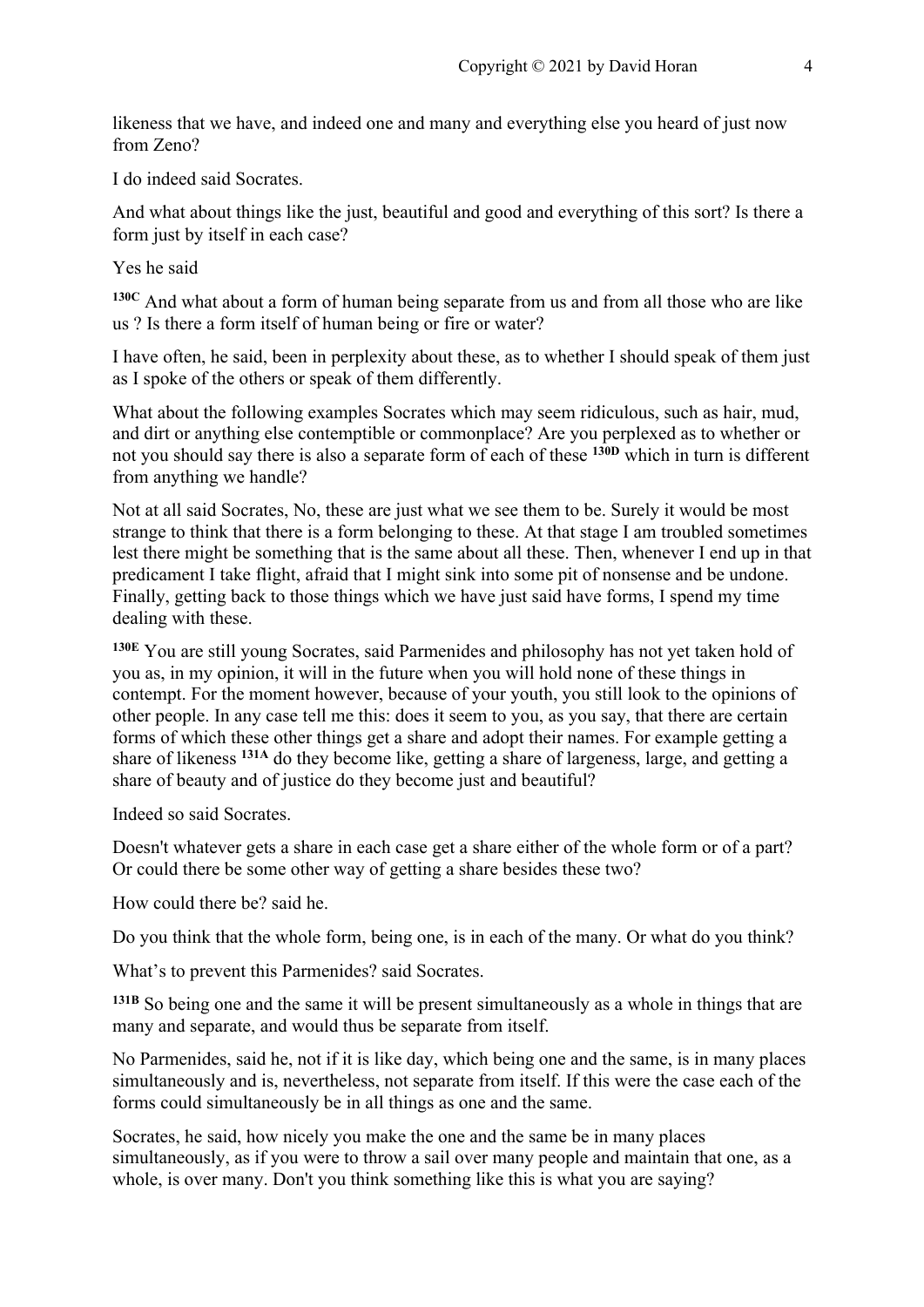**131C** Perhaps said he.

Would the sail as a whole be on each person or just a part of this, and another part on another person?

A part.

So forms themselves are divisible Socrates, said he, and things that partake of them would partake of a part, and the whole would no longer be in each, but a part of each form would be in each.

Apparently so.

Well then Socrates, said he, do you wish to maintain that our one form is in truth divided and will still be one?

Not at all he replied.

Indeed, said he, look at it this way: if you are going to divide largeness itself and each of the many **131D** large things is to be large by a part of largeness, smaller than largeness itself, won't that appear unreasonable?

Very much so, he replied.

What about this? Will each thing that has received a small part of the equal be equal to anything else by possessing a part that is less than the equal itself?

Impossible.

But some of us will have a part of the small, and the small will be greater than this part since this is a part of itself, and the small itself will, in this way, be larger, while whatever the subtracted part **131E** is added to, will be smaller not larger than before .

Well that couldn't happen he said .

In that case Socrates he asked in what way will the others get a share of your forms when they are unable to get a share either on the basis of parts or on the basis of wholes?

No by Zeus he responded, I don't think it is easy to decide such a question at all.

What about this then? Where do you stand on the following question?

Which is?

**132A** I presume that you think that each form is one for some such reason as this: whenever many things seem to you to be large, perhaps there seems to be one characteristic that is the same, as you survey them all; hence you think that the large is one.

That's true, said he.

What about the large itself and the other larges? If you survey all these in the same way with the soul, won't some one large appear, in turn, by which all these appear large?

So it seems.

So another form of largeness will make an appearance alongside the largeness itself that has come into being and whatever partakes of this, and another, in turn, over all these, **132B** by which all these will be large, and each of your forms will be one no longer but unlimited in multiplicity.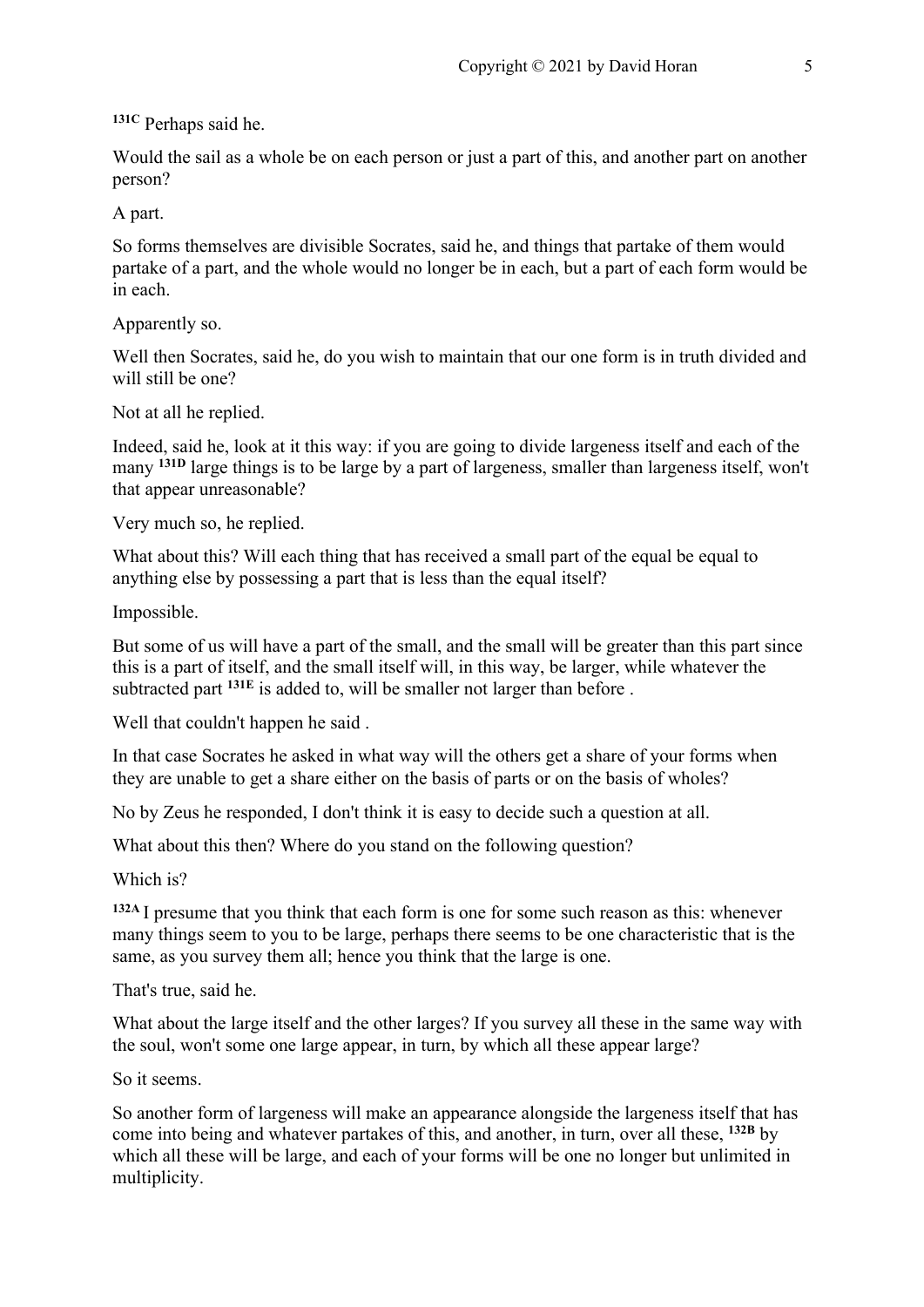Parmenides, said Socrates, couldn't each of the forms be a thought of these, and it would not be appropriate for this to arise anywhere else besides our souls. For, in this way, each form could be one and would no longer be affected by everything that has just been described.

Then, he replied, is each of the thoughts one, but a thought of nothing?

No that's impossible he said.

So it is a thought of something?

Yes.

**132C** Of something that is or is not?

Something that is.

Isn't it of some one which that thought thinks is set over all of them, as one characteristic?

Yes.

That something, that is thought to be one, being always the same over all of them, won't that be a form?

Again this appears necessary.

What about this then? asked Parmenides. By the necessity by which you maintain that the others partake of the forms, do you think either that each is from thoughts and everything thinks or, although they are thoughts, they are devoid of thinking?

No this is not reasonable either he said. But Parmenides, what appears most obvious **132D** to me is that these forms stand like patterns in nature, while the others resemble these and are likenesses and, for the others, this partaking of forms turns out to be nothing else but resembling them.

Now he replied, if something resembles the form can that form fail to be like whatever resembles it, insofar as that has been made like the form? Or is there any means whereby the like is unlike its like?

There is not.

And isn't there a strong necessity that the like partakes of one and the same **132E** thing as what it is like?

It is necessary.

But what do the likes partake of so as to be like? Won't that be the form itself?

Entirely so

So nothing can be like the form nor can the form be like anything else, otherwise alongside the form another form will always make an appearance and **133A** if that form is like something, yet another form will appear and the continual generation of a new form will never cease if the form turns out to be like whatever partakes of it.

#### Very true.

Since it is not by likeness that the others get a share of the forms, we must rather look for something else by which they get a share.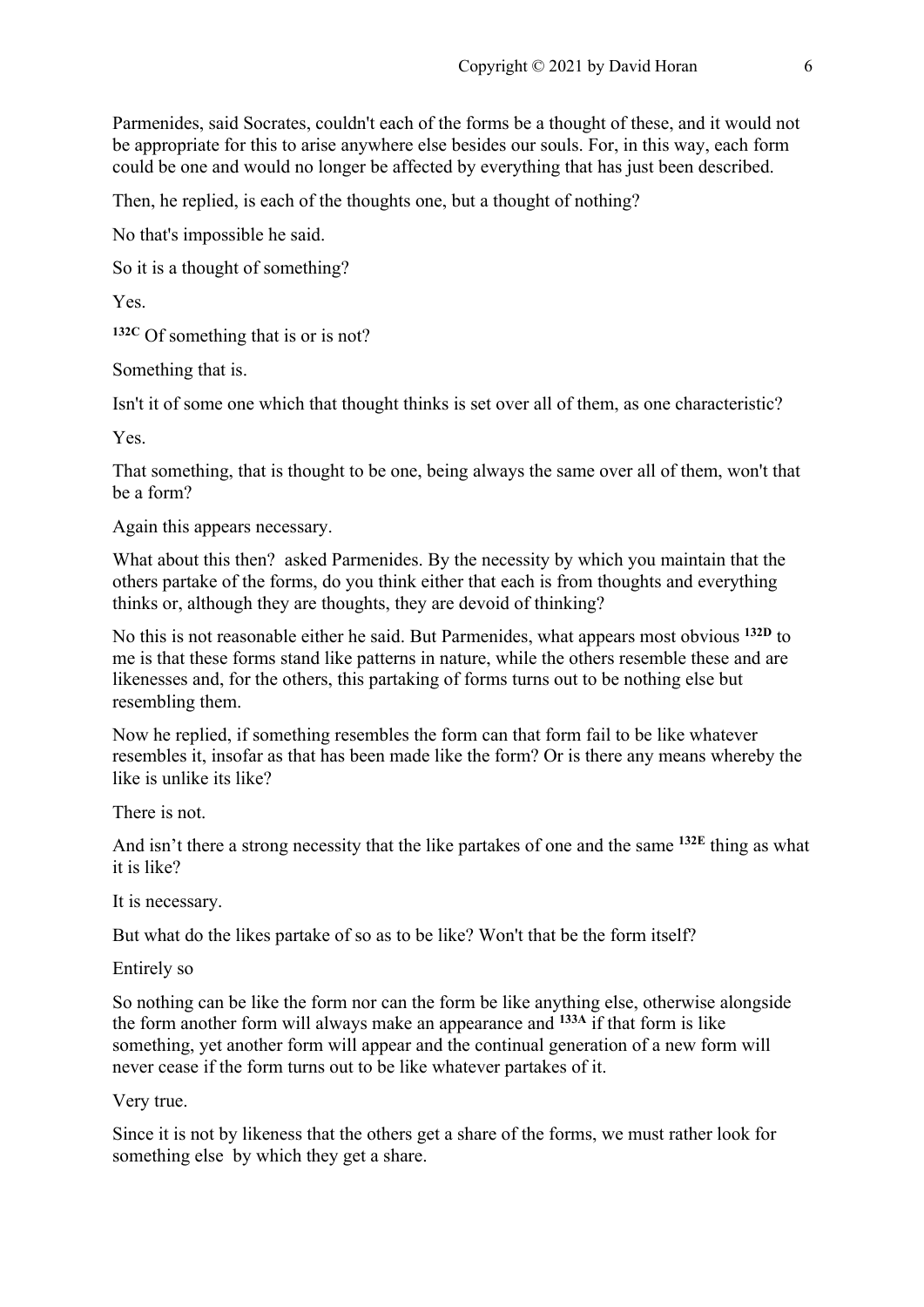#### So it seems.

Do you see then, Socrates, said he, the extent of the difficulty once someone distinguishes forms as being just by themselves?

Very much so.

Mark my words said he you have not yet, so to speak, grasped the extent of the difficulty that arises if you propose one form of things that are, in each case, by continually **133B** separating something off.

How so? he asked.

Though there are various other reasons, the main one is as follows: if someone were to maintain that if forms are such as we say they must be, it is not in their nature even to be known, no one would be able to show someone who says so that he is wrong, unless the objector happened to be naturally gifted and have lots of experience and a willingness to follow a very extensive and far reaching demonstration dealing with the issue . Otherwise the person who insists that the forms are unknowable would remain **133C** unconvinced.

Why is that Parmenides? Socrates asked.

Because, Socrates, I would imagine that you and anyone else who proposes that there is, for each , some being just by itself, would agree in the first place that none of these are among ourselves.

Indeed not said Socrates how could it still be just by itself?

Well said, he replied. Therefore those characteristics that are what they are in relation to one another have their being in relation to themselves, and not in relation to whatever is with ourselves, **133D** whether someone posits likeness or whatever else he suggests we partake of and are named after in each case. While those that are with us, although they have the same names as the forms, are in turn what they are in relation to themselves and not in relation to the forms. And whatever things are named in this way refer to themselves and not to those forms.

What do you mean? asked Socrates.

For instance, said Parmenides, if one of us is the master or slave of someone, he is not, of course, the slave **133E** of master itself, what master is, nor is a master, master of slave itself, what slave is. Rather, as human beings, we are master or slave of a fellow human. Mastery itself, on the other hand, is what it is of slavery itself, while slavery itself, in like manner, is slavery of mastery itself. But the things among ourselves do not have their power towards those, nor do those have their power towards us. Rather, as I say, these are what they are, of themselves, and in relation to themselves while things with **134A** us are, in like manner, relative to themselves. Or do you not understand what I am saying?

I understand, said Socrates, very much so.

And is it also the case he asked that knowledge itself, what knowledge is, would be knowledge of that truth itself, what truth is?

Entirely so.

Then again each of the instances of knowledge, what each is, would be knowledge of particular things that are. Isn't this so?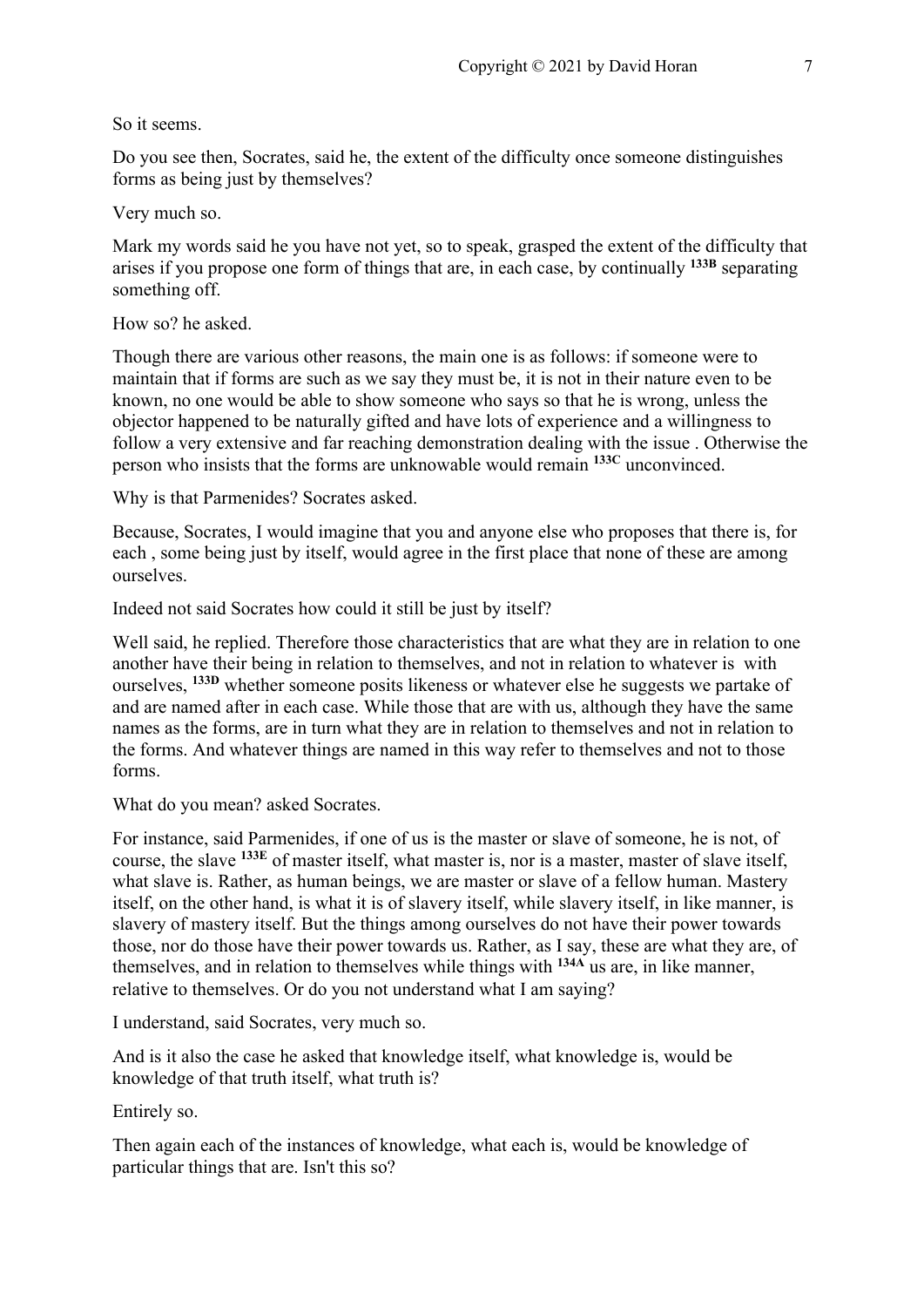Yes.

Knowledge with us would be knowledge of the truth with us and, furthermore, particular knowledge with us would turn out to be knowledge of particular things that are **134B** with us?

Necessarily .

But the forms themselves, as you agree, we neither possess nor can they be with us.

No, indeed not.

And presumably each of the kinds themselves is known by the form of knowledge itself?

Yes.

Which we do not possess?

We do not.

So none of the forms is known by us since we do not partake of knowledge itself.

Seemingly not.

So what beauty itself is, and the good **134C** and indeed everything we understand as being characteristics themselves, are unknown to us.

Quite likely.

Then consider something even more daunting.

Which is?

You would say, I presume, that if there is indeed a kind, just by itself, of knowledge, it is much more precise than the knowledge with us, and the same holds for beauty and all the others.

Yes.

Now if anything else partakes of knowledge itself wouldn't you say that God more so than anyone possesses the most precise knowledge.

Necessarily.

**134D** In that case will God be able to have knowledge of things with ourselves by possessing knowledge itself?

Why not?

Because, Socrates, said Parmenides, we have agreed that those forms do not have the power that they have, in relation to the things that are with us, nor do the things with us have their power in relation to those forms. The power in each case is in relation to themselves.

Yes, we agreed on that.

Well then, if this most precise mastery is with God and this most precise knowledge too, the gods' mastery would never exercise mastery over us nor would their knowledge **134E** know us nor anything else that is with us. Rather, just as we neither rule over them with our rule nor do we know anything of the divine with our knowledge , they in turn by the same argument are not the masters of us nor do they have knowledge of human affairs, although they are gods.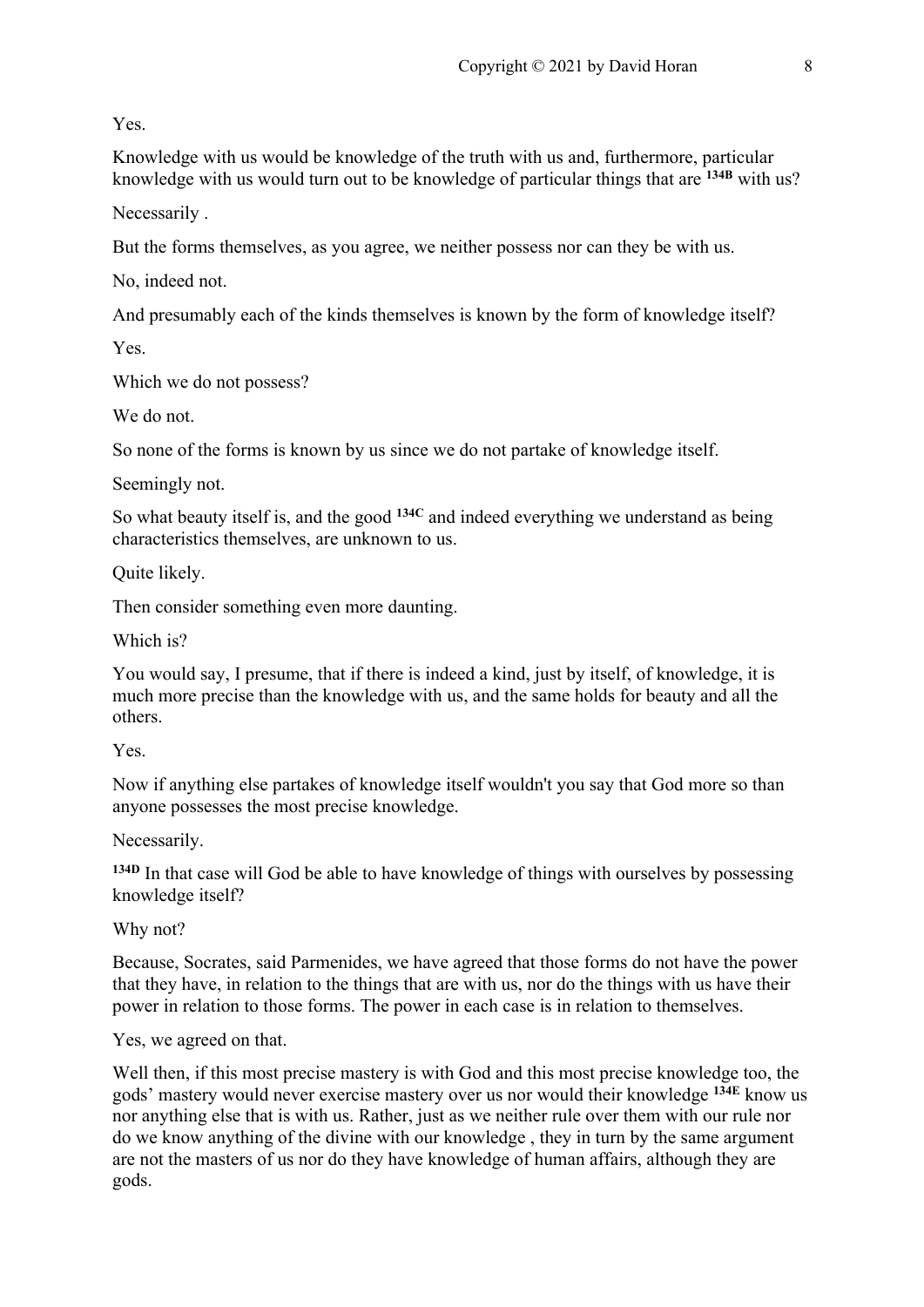But surely, he said, if someone were to deprive God of knowledge the argument would be most surprising.

Indeed, Socrates, said Parmenides, the forms inevitably possess these difficulties and many others **135A** besides these, if there are these characteristics of things that are, and someone marks off each form as something by itself. And the person who hears about them gets perplexed and contends that these forms do not exist and even if they do it is highly necessary that they be unknowable to human nature and in saying all this he seems to be making sense and, as we said before, it is extraordinarily difficult to persuade him otherwise. Indeed this will require a highly gifted man who will have the ability to understand that there is, for each, some kind, a being just by itself, **135B** and someone even more extraordinary who will make this discovery and be capable of teaching someone else who has scrutinized all these issues thoroughly enough for himself.

I agree with you, Parmenides, said Socrates. What you are saying is very much to my mind.

Yet on the other hand Socrates , said Parmenides, if someone, in the light of our present considerations and others like them will not allow that there are forms of things that are, and won't mark off a form for each one, he will not even have anywhere to turn his thought since he does not allow that a characteristic **135C** of each of the things that are is always the same, and in this way he will utterly destroy the power of dialectic. However, I think you are quite well aware of such an issue.

That's true, he said.

Well then, what will you do about philosophy? In what direction will you turn while these are unknown?

Well at the moment I don't think I can see an answer.

Socrates, said he, that is because you are trying to mark off something beautiful, just, and good, and each **135D** one of the forms, too soon, before you have been trained. Indeed I noticed this earlier as I listened to you in discussion here with this man Aristoteles. Now mark my words, although the impulse you bring to arguments is noble and divine, you must bestir yourself while you are still young and get more training in something that seems useless and which most people call idle talk, or else the truth will escape you.

What is the manner of the training Parmenides? he asked.

The same as what you heard from Zeno, he replied, with the following exception: I was indeed delighted when you **135E** said that you would not allow the inquiry to be about visible things or to consider their wandering. It was, rather, to consider things that one apprehends mainly by reason and might think to be forms.

That, said he, is because by the other approach I think it is all too easy to show things that are, being characterized as both like and unlike or as anything else at all.

And you are right to say so he said. But it is also necessary to do something else In addition: it is not enough to consider the consequences **136A** that follow from hypothesising that each is, but you must also hypothesize that this same thing is not, If you wish to be better trained.

How do you mean? He asked.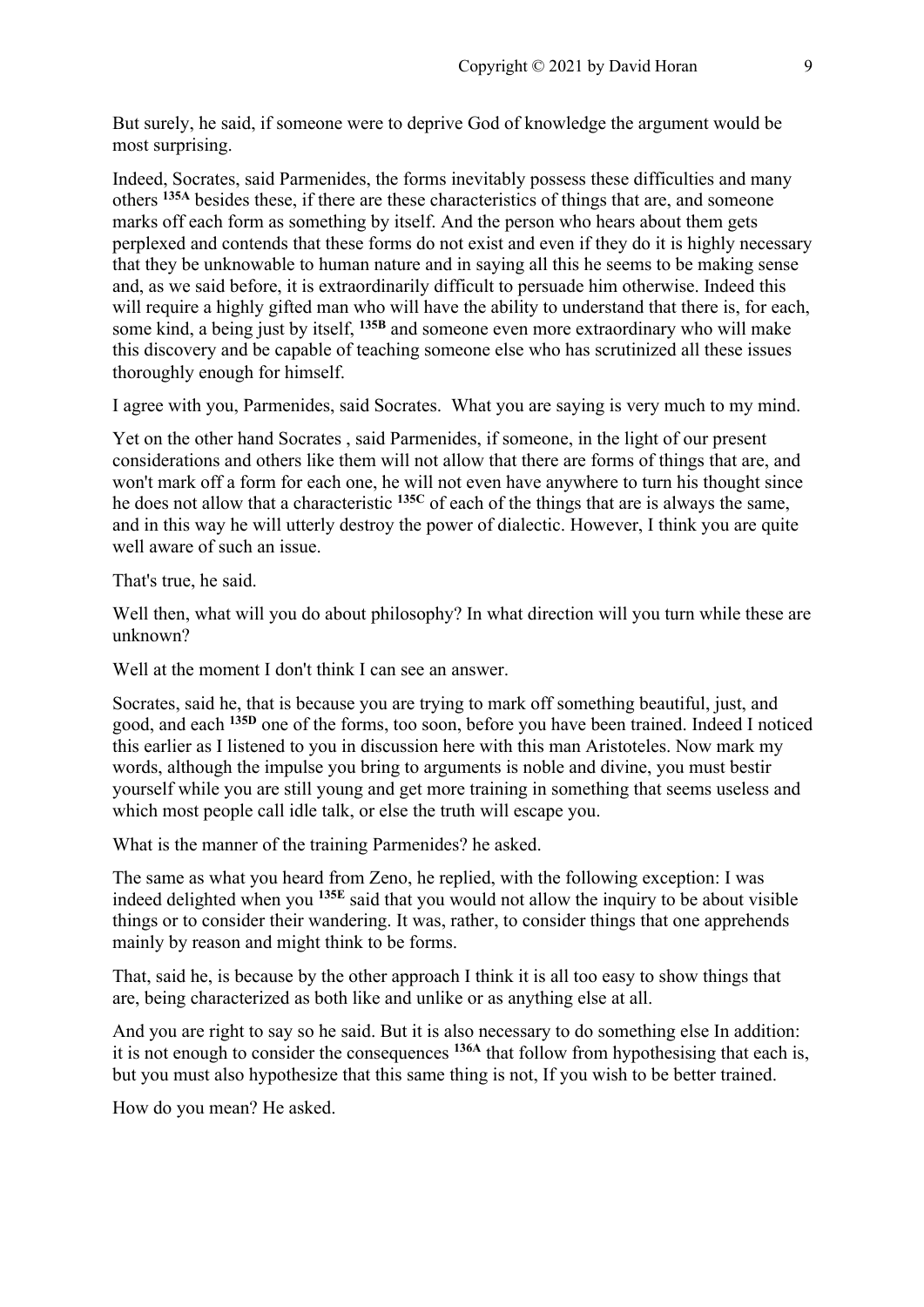Take for instance, if you like, said he, this hypothesis that Zeno proposed, "if many are".<sup>4</sup> What are the consequences for the many themselves in relation to themselves and in relation to the one, and for the one in relation to itself and in relation to the many. And furthermore if many are not, you need to consider what the consequences will be both for the one and for the many in relation to themselves **136B** and one another. And again if you hypothesise "if likeness is" or "if likeness is not", what will follow from either hypothesis both for the things hypothesised, themselves, and for the others, both in relation to themselves and one another. And the same argument applies when dealing with unlikeness, with movement, with rest, with generation, with destruction, with being itself, and with non being. And, in a word, whatever you may ever hypothesise as being or as not being or as characterised by any other characteristic whatsoever, you should consider the consequences **136C** both in relation to itself and in relation to each of the others, whichever you choose, and in relation to a number of them, and in relation to them all together, in the same way, and the others too, for their part, both in relation to themselves and in relation to anything else you may ever choose, whether you hypothesise it as being or as not being, if you are to be perfectly trained to have a supreme vision of the truth.

Parmenides, said he, you are describing an enormous undertaking which I do not really understand. Why don't you go through the process yourself for me by hypothesising something, so that I may better understand this.

**136D** For a man of my age Socrates, he replied, you are assigning a huge task.

Well Zeno , said Socrates, why don't you go through a hypothesis for us?

And Antiphon said that Zeno laughed and replied: we should ask Parmenides himself, for he is describing something that is far from commonplace. Don't you see the extent of the task you are assigning him? Now if there were more of us here it wouldn't be right to ask him, for it is not appropriate to speak of such matters in front of lots of people, especially at his age. **136E** Indeed most people are unaware that without this detailed and extensive exploration it is impossible to encounter the truth and acquire reason. And so, Parmenides, I join Socrates in his request, so that I too may hear you out to the very end after all these years.

When Zeno had said all this, Antiphon told us that Pythodorus said that he himself along with Aristoteles and the others implored Parmenides to demonstrate what he was speaking of: nothing else would do. So Parmenides said; I must comply although I feel as if I am in the same predicament **137A** as the horse in Ibycus' poem, the aged competitor who is about to compete in a chariot race and because of past experience trembles at the prospect. The poet comparing himself to this animal said that he himself, an old man, was being compelled, against his will, to embark upon amorous pursuits. And as I think back I too, it seems, am fearful as to how, at my age, I am to swim across such a vast sea of arguments. Nevertheles I should oblige you since indeed, as Zeno says, we are by ourselves. So where shall we begin and what shall we hypothesize first? Or since it seems I am to play this serious game, would you like me to begin **137B** with myself and my own hypothesis by hypothesizing about the one itself and what the consequences must be if it is one or not one?<sup>5</sup>

<sup>&</sup>lt;sup>4</sup> Gill and Ryan footnote here reads: See note x above on "hypothesis". The meaning of the Greek phrase ei polla esti is underdetermined. We have rendered it as "if many are", with "many" as subject. But "many" could instead be the predicate with a subject understood ("if [things] are many").

<sup>&</sup>lt;sup>5</sup> Gill and Ryan footnote: The Greek is eite hen estin eite mê hen. Some scholars have proposed emending the text so they can translate: "if one is or if it is not."

Allen translates as: if one is or one is not.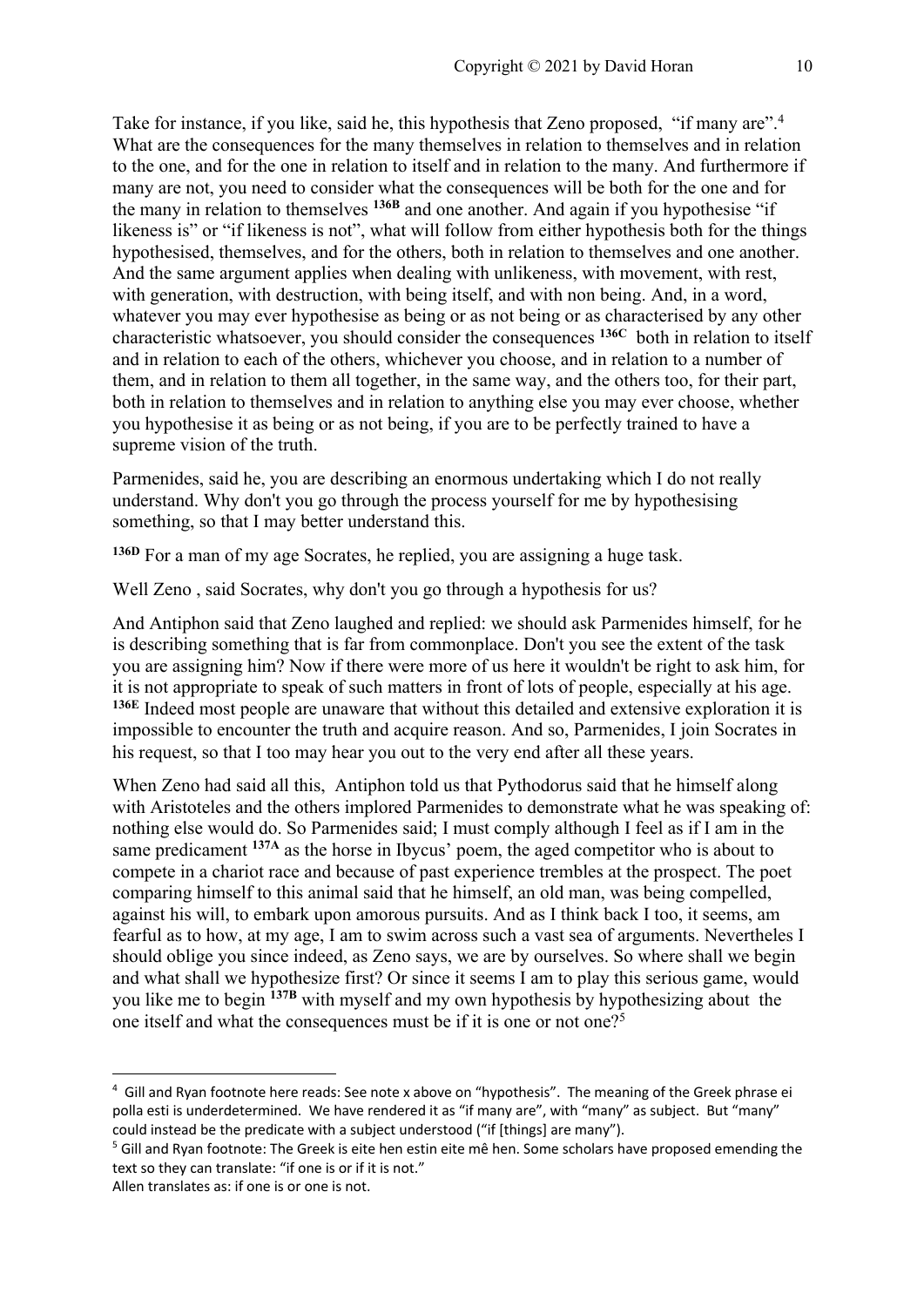Yes certainly said Zeno.

Who, he asked, will respond to me? Perhaps the youngest? Yes he will make least trouble and will be most inclined to answer based upon what he thinks, and at the same time his answering would give me a rest.

**137C** I'm ready for that Parmenides, said Aristoteles, since you are referring to myself when you refer to the youngest. So, ask your questions, and I will answer you.

Very well, said he, if one is the one would not be many, would it?

No, how could it be?

So, of this there is no part, neither could it be a whole .

Why is that?

The part is presumably part of a whole.

Yes

And what about the whole? Wouldn't that from which no part is missing be a whole?

Certainly.

So in both cases the one would consist of parts both by constituting a whole and by having parts.

Necessarily.

So in both cases the one would thus **137D** be many, but not one.

True.

But it should not be many but just one.

It should.

So if the one is to be one it will neither be a whole nor will it have parts.

Indeed not.

Now if it does not have a part it would not have a beginning an end or a middle for these would already be parts of it.

Correct.

And indeed, a beginning and an end are a limit of each thing.

Of course.

So the one is limitless if it has neither a beginning nor an end.

Limitless.

So it is without shape for it partakes neither of round **137E** nor straight.

Scolnicov's note (page 78) reads: 137b4, 'if the one . . . is not'] Reading εἴτε ἕν ἐστιν εἴτε μὴ [ἕν] as Wundt proposed. For a defence of Wundt's emendation, see Cornford (1939), 108; and now Meinwald (1991), 39–45. Scolnicov translates as per Allen. For a full discussion see Allen pages 208/9.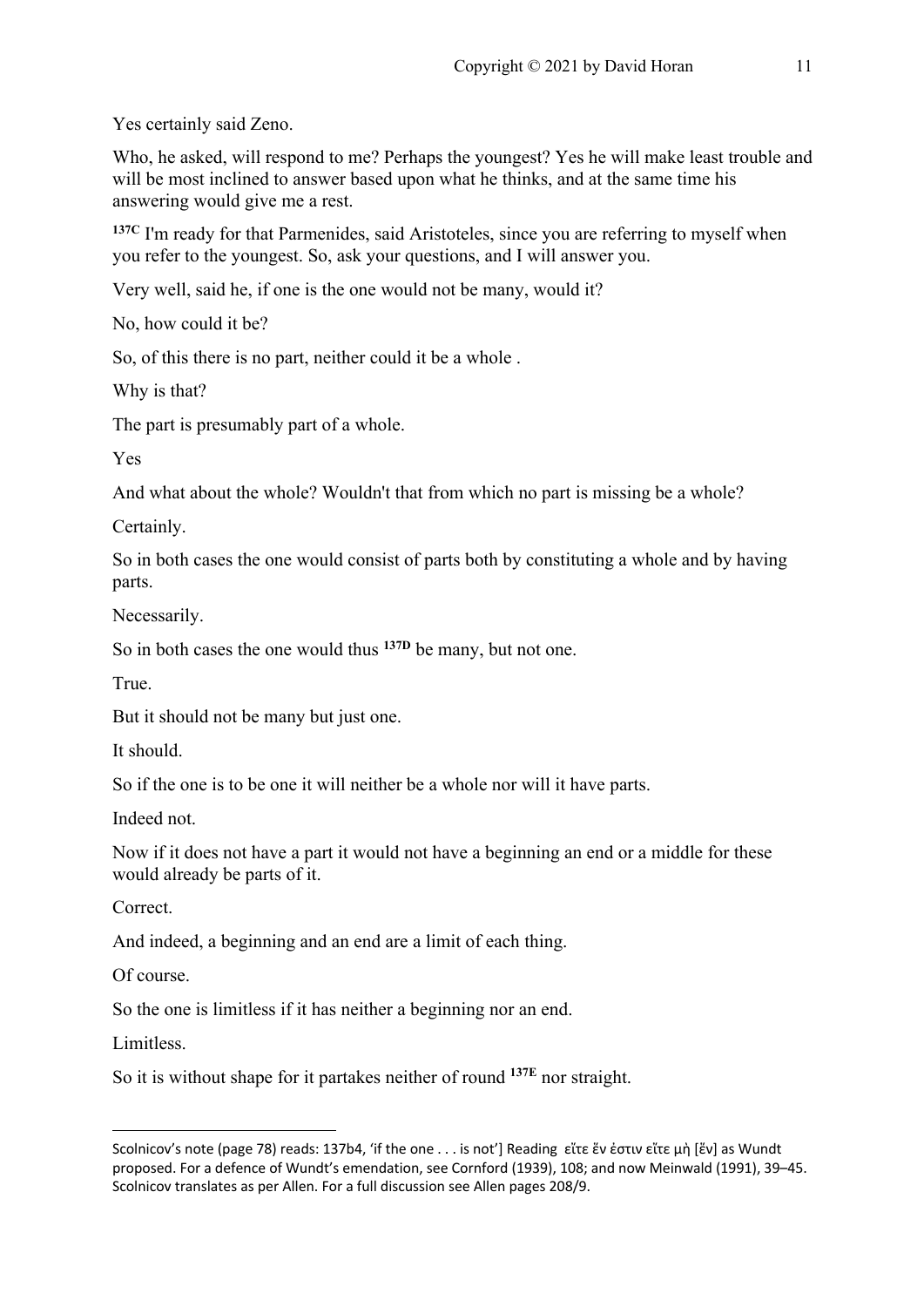How so?

Well whatever has its extremities everywhere the same distance from the middle is presumably round.

Yes.

And indeed, something is straight if the middle intercepts both extremities.

Quite so.

Then the one would have parts and would be many if it were to partake of straight or round shape.

Yes certainly.

So it is neither straight nor round **138A** since in fact it does not have parts.

Correct.

And indeed being like this, it would be nowhere, for it would neither be in another nor in itself.

How so?

Being in another it would presumably be encompassed, in a circle, by whatever it was contained in and would touch this in many places with many parts. However, since it is one, and devoid of parts, and does not partake of circularity, it is impossible for it to touch in many places in a circle.

Impossible.

Then again, being in itself it would, by itself, encompass nothing other than itself, if it were actually in itself, **138B** for it is impossible for anything to be in something and not be encompassed by it.

Impossible indeed.

In that case whatever encompasses would be one thing and whatever is encompassed would be another , for the same thing will not simultaneously, as a whole, be both active and passive, and thus the one would no longer be one but two.

Indeed not.

So the one is not anywhere, neither in itself nor in another.

It is not.

This being the case consider whether it can be at rest or in motion.

Why could it not be?

Because being in motion it would either be transported or altered, **138C** for these are the only motions.

Yes.

But it is impossible for the one still to be one while being altered from itself.

Impossible.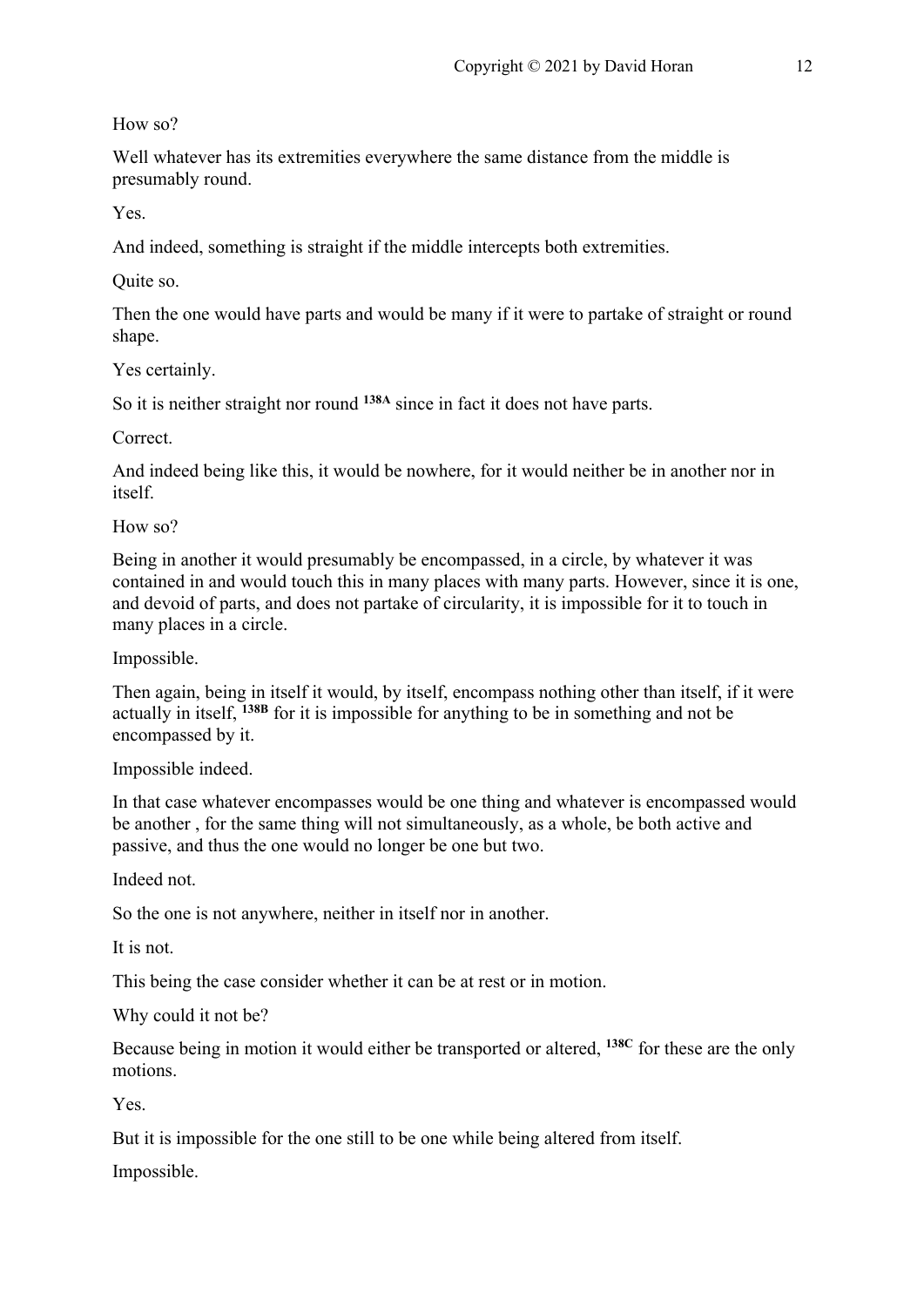So it does not move on the basis of alteration at least.

Apparently not.

In that case is it transported?

Perhaps.

And yet if the one were transported it would either be borne around in a circle in the same place or change location from one place to another.

Necessarily.

Now being borne around in a circle it must stand upon a centre and have all that is borne around that centre as other parts of itself. But in what way is that to which neither **138D** centre nor parts belong, ever to be borne in a circle upon a center?

There is no way.

Well then, does it come to be in different places at different times by changing place? Is that how it moves?

If it actually moves.

Didn't it appear impossible for it to be somewhere, in something?

Yes.

So isn't it even more impossible for it to come to be somewhere in something ?

I don't understand how.

If it is coming to be in something isn't it necessary that it not yet be in that something while it is still coming to be in that? Nor can it still be entirely outside that if indeed it is already coming to be in it.

Necessarily.

Now if this is to happen to anything **138E** it could only happen to something that has parts, for some of it could already be in that thing while, at the same time, some is outside. But that which has no parts will presumably not be able, in any way, to be neither wholly inside something nor wholly outside, at the same time.

True.

But isn't it even more impossible for that which has no parts and is not a whole, to come to be in something , somewhere, since it cannot come to be in something else either part by part or as a whole?

Apparently?

So it does not change place by going somewhere or coming to be in something **139A** nor is it borne about in the same place, nor is it altered.

It seems not.

So on the basis of every movement, the one is unmoving.

Unmoving.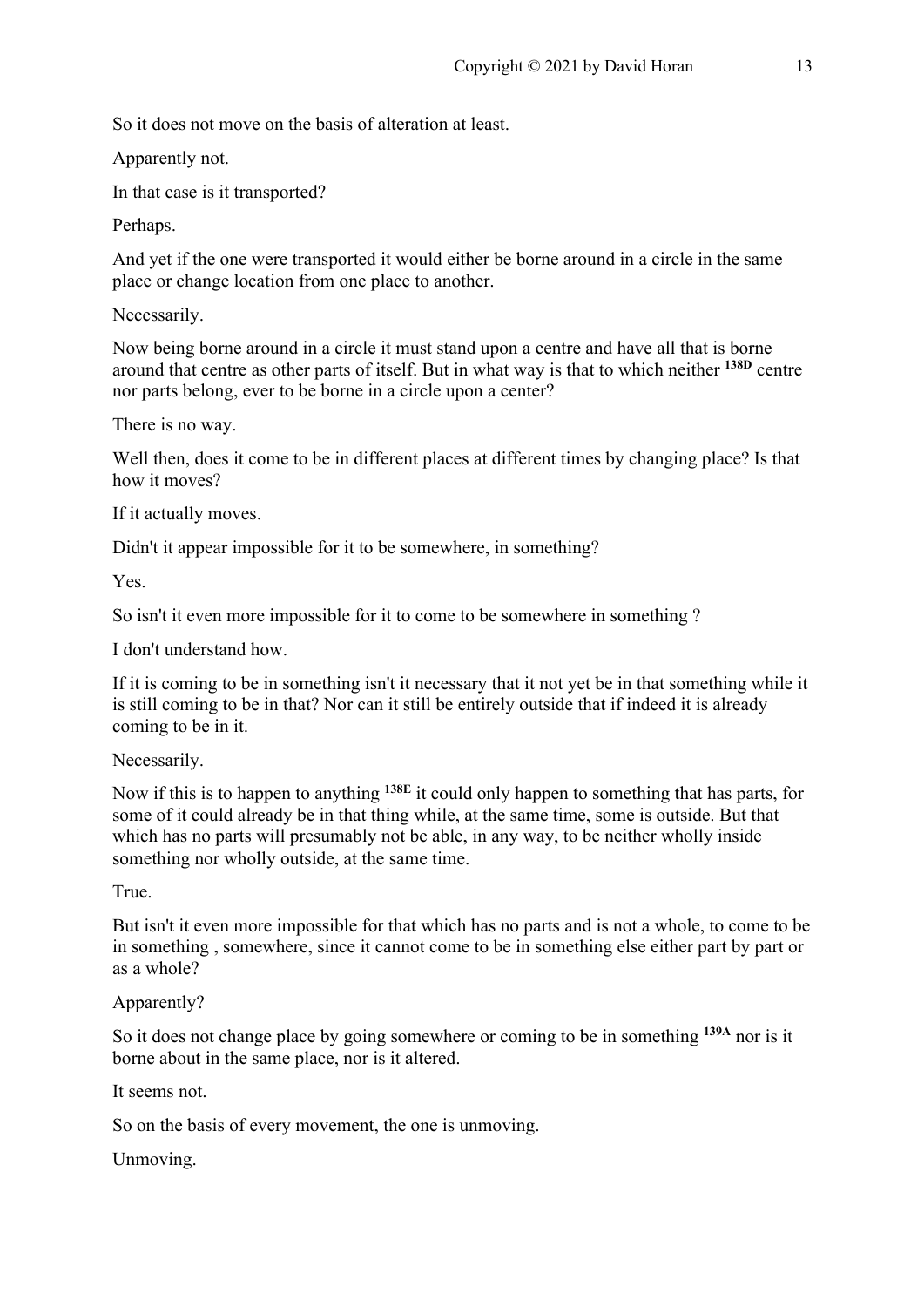And yet we also say that it cannot be in something.

Yes, so we say.

So it is never in the same.

Why?

Because it would then be in that, in the same that it is in.

Certainly.

But it was unable to be either in itself or in another

it was indeed.

So the one is never in the same.

It seems not.

**139B** But that which is never in the same is neither still nor at rest.

Indeed, it cannot be.

So the one, it seems, is neither at rest nor in motion.

Yes, so it appears anyway.

Then it will neither be the same as another or itself nor would it be different from itself or from another.

Why is that?

Being somehow different from itself it would be different from one and would not be one.

True.

And indeed being the same as another it would be that and not itself **139C** and so in this way it would not be just what it is namely one, it would, rather, be different from one.

Indeed .

So it will not be the same as another or different from itself.

It will not.

Yes, and it will not be different from another as long as it is one for it does not belong to the one to be different from anything. It belongs rather to different alone and to nothing else to be different from another.

Correct.

So it will not be different by being one. Or do you think it could?

Of course not.

And yet if it will not be different by this it will not be so by itself, and if not by itself it will not, itself, be different, and being in no way different itself it will be different from **139D** nothing.

Correct.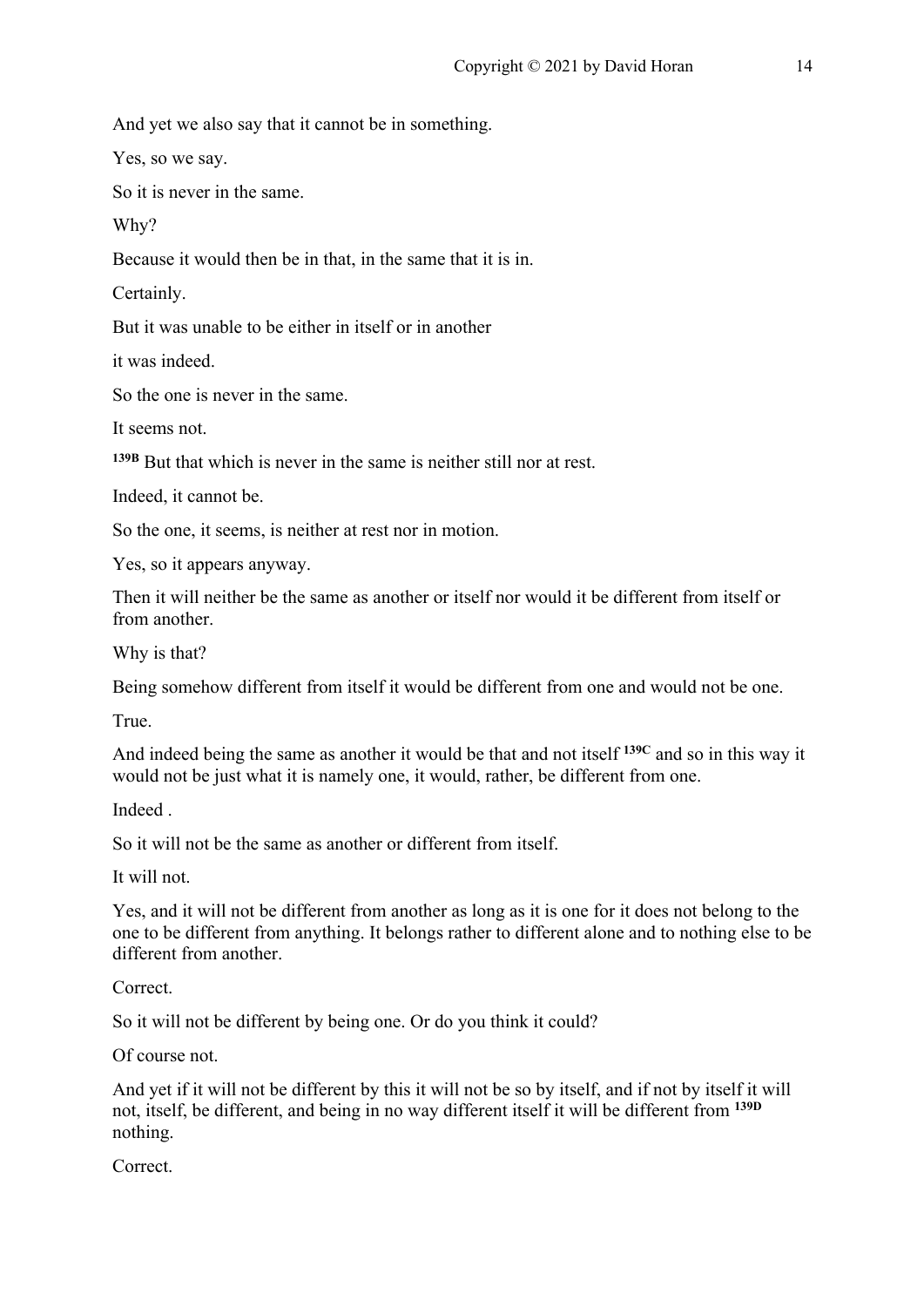Nor indeed will it be the same as itself,

Why not?

The nature of the one is surely, itself, not the nature of the same.

Why is that?

Because once something has become the same as something it does not become one.

What happens?

Having become the same as many it must become many and not one.

True.

But if the one and the same did not differ at all, whenever something became the same it would always come to be one, and whenever it became one it would always come to be the same.

**139E** Certainly.

So if the one is to be the same as itself it will not be one with itself, and although it is one, it will not be one. But this is indeed impossible. So it is impossible for the one either to be different from another or the same as itself.

Impossible.

In this way then the one would neither be different from nor the same as itself or another.

It would not.

Nor indeed will it be like or unlike anything, either itself or another.

Why is that?

Because whatever is characterised as the same is presumably like.

Yes.

But the same **140A** appeared to be separate in nature from the one.

So it appeared.

And yet if the one was characterised as anything besides being one it would be characterised as being more than one and that is impossible.

Yes.

So the one is not characterised as being like either another or itself.

Apparently not .

So it cannot be like either another or itself.

It seems not.

Nor indeed is the one characterised as being different, for in this way too it would be characterized as being more than one.

More indeed.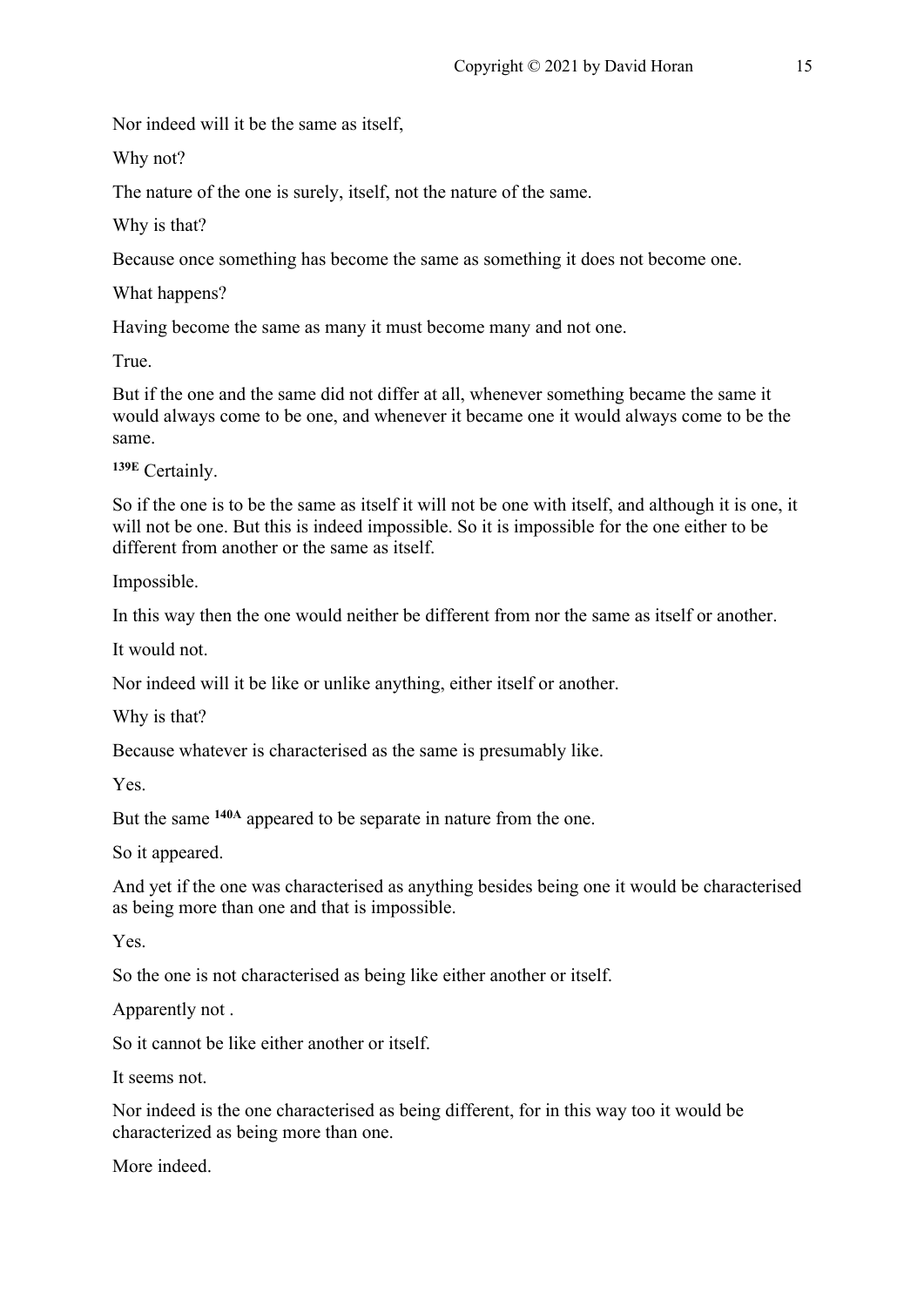And yet whatever is characterised as different from itself or another would be unlike itself or another **140B** since whatever is characterised as the same is like.

Correct.

Then the one it seems is not characterized as being in any way different or in any way unlike either itself or another.

It is not.

So the one would neither be like nor unlike either itself or another.

Apparently not.

And indeed, being like this, it will be neither equal nor unequal to itself or another.

Why is that?

Being equal it will be of the same measures as that to which it is equal.

Yes.

And presumably if it is greater or less **140C** it will have more measures than whatever is less than it and less measures than whatever it is greater, in cases where it is commensurable.

Yes.

But in cases where it is not commensurable its measures will be either smaller or greater.

Of course.

Now isn't it impossible for that which does not partake of the same, to be of the same measures or the same anything else at all?

Impossible.

In that case, since it is not of the same measures it would not be equal either to itself or to another.

Well it certainly appears not.

Furthermore, being of more measures or of less it would have as many parts as it has measures and thus **140D** the one would again be one no longer but as many as its measures.

Correct.

But if it was of one measure it would become equal to that measure, but this appeared impossible; it was impossible for the one to be equal to anything.

It appeared so indeed.

So since the one neither partakes of one measure, nor many, nor few, and does not at all partake of the same, it will never, it seems, be equal to itself or to another, nor again will it be greater or less than itself or another.

Entirely so.

**140E** What about this? Does the one seem capable of being older or younger or the same age as anything?

Why could it not be?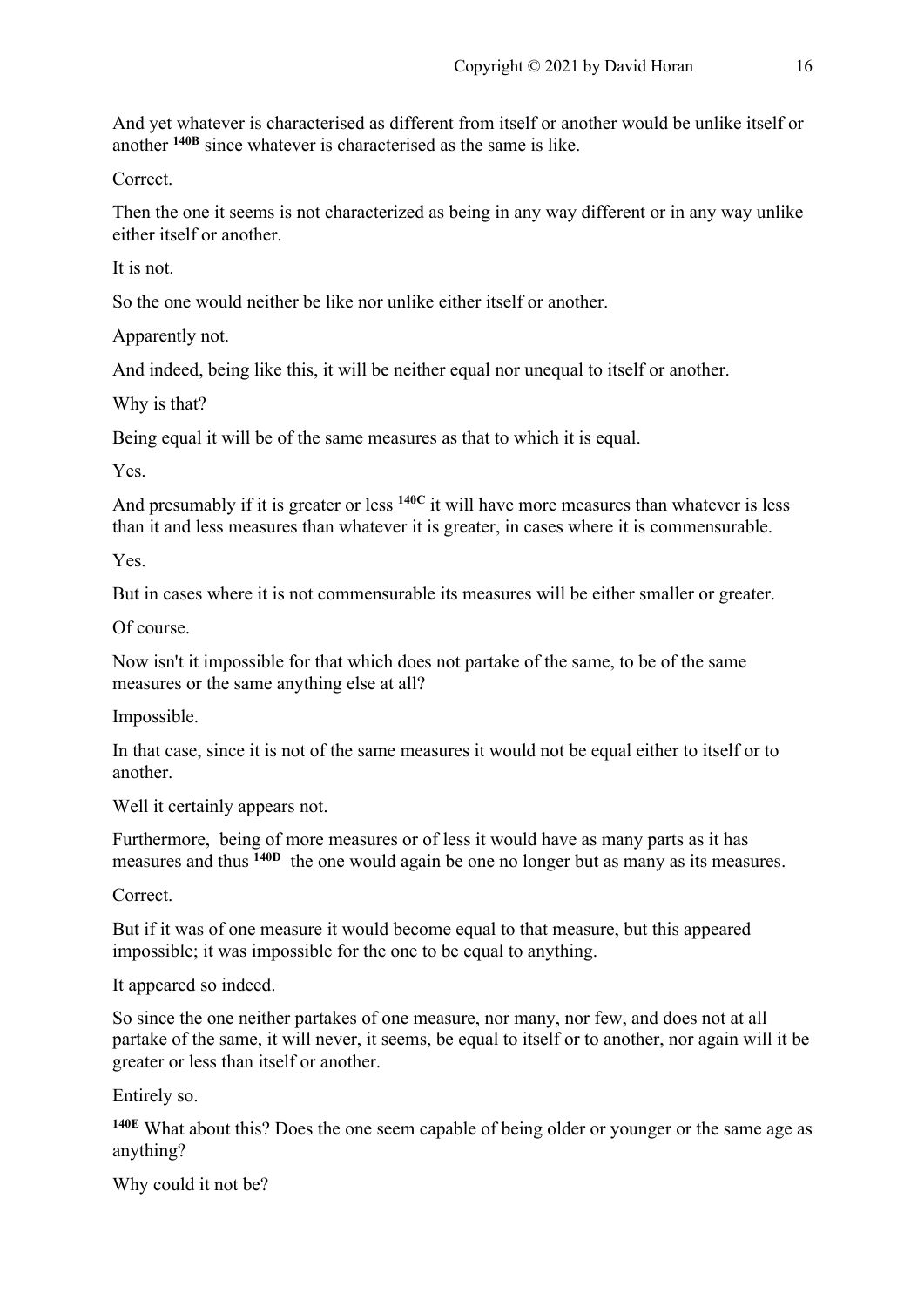Because being the same age as itself or another it would partake of equality of time, and of likeness, and we said that the one does not partake either of likeness or of equality.

We said so indeed.

And indeed we also said that it does not partake of unlikeness and inequality.

Yes certainly.

Well then since it is like this, in what way can it be <sup>141A</sup> older or younger or the same age as anything?

There is no way.

So the one could not be younger or older or the same age either as itself or another.

It appears not.

Well then, if it were like this, would the one actually be able to be in time at all? Or if something is in time must it not necessarily be constantly becoming older than itself.

Necessarily.

Isn't the older always older than the younger?

Indeed.

**141B** So whatever is becoming older than itself is also becoming younger than itself at the same time if indeed it is going to have something to become older than.

How do you mean?

As follows: there is no need for something to become different from something else that is already different. Rather it must already be different from that which is different already, it must have become different from that which has become so, and be about to be different from that which is about to be so. But it must not have become, nor be about to become, nor be different yet, from that which is becoming different. It must be becoming so, and **141C** nothing else.

Yes necessarily.

Furthermore, older is difference from younger and not from anything else.

It is indeed.

So that which is becoming older than itself is also, necessarily, becoming younger than itself at the same time.

So it seems.

Then again it is not becoming so for more or less time than itself. It is rather for a time equal to Itself that it becomes and is and has become and is about to be.

This too is necessarily so.

So it is necessary, it seems, at least for everything that is in time and partakes **141D** of such, that each of them is the same age as itself, and is becoming older than itself and younger than itself at the same time.

Very likely.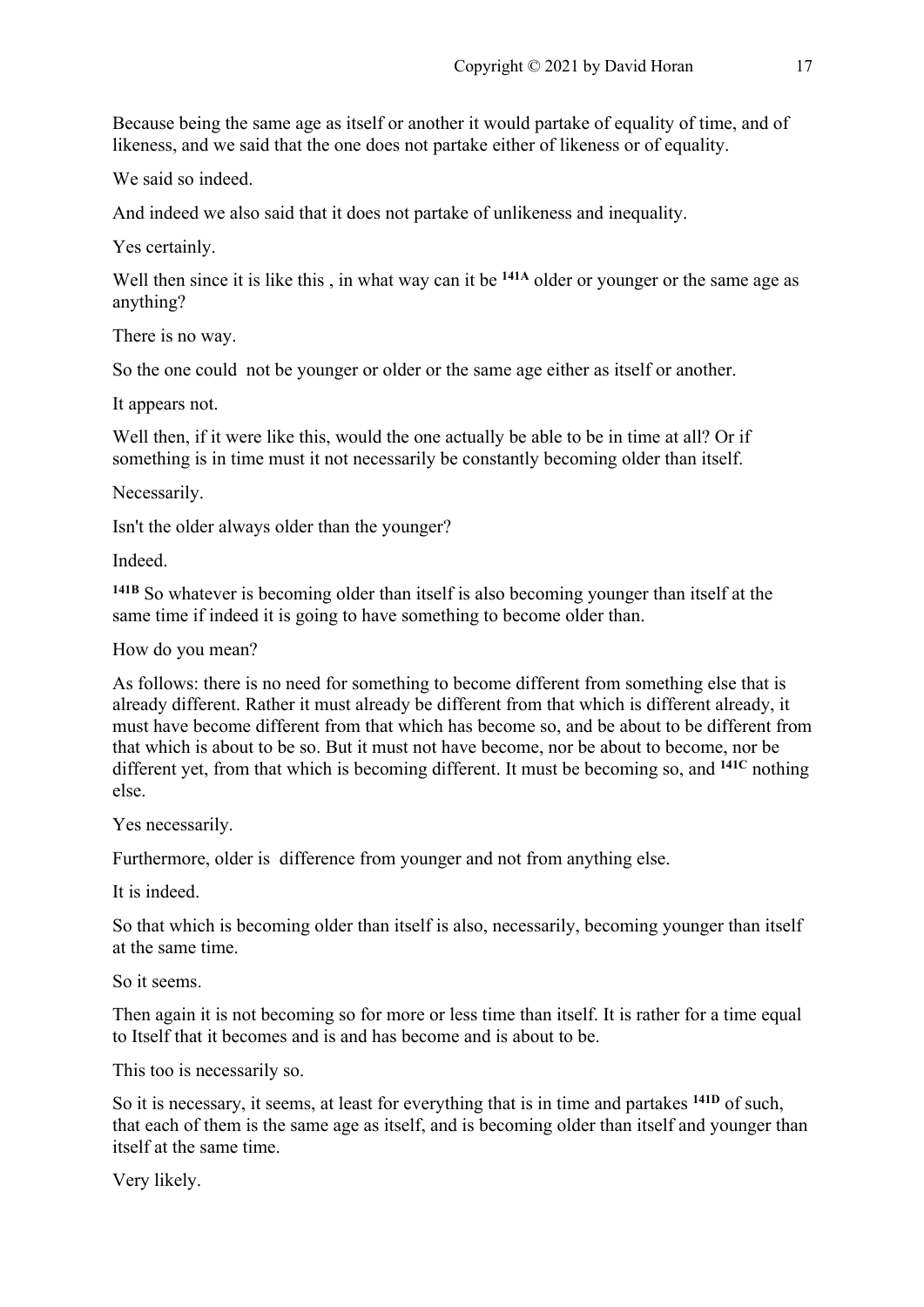But of course the one did not share in any of these characteristics.

It did not.

Neither then does it have a share of time nor is it in any time.

It certainly is not, as the argument proves.

What about this then? Don't "was" and "has become" and "was becoming" seem to indicate participation in time that has passed?

They certainly do.

**141E** And what about "will be" and "will become" and "will have become"? Don't these indicate participation in time to come?

Yes.

And "is" and "becomes" refer to time that is present now, don't they?

Entirely so?

So if the one does not partake of time in any respect, it has never come into being, nor was it coming into being, and it never was, nor has it now come into being, nor is it coming into being, and it is not. Nor will it come into being in the future nor will it have come into being, nor will it be.

Very true .

Now is there any way that anything can partake of being besides one of these ways?

There is not.

So the one does not partake of being at all .

It seems not.

So the one is not, at all.

Apparently not.

So the one is not; not in such a way as to be one, for if it were it would already be, and be partaking of being. But it seems that the one is not one, and is not, if we should be persuaded by this sort **142A** of argument.

Quite likely.

What about anything that is not? Would anything be to that, or of that?

No, how could it be?

So no name belongs to it nor an account nor any knowledge nor perception nor opinion.

It appears not .

So it is neither named nor described nor is it subject to opinion, nor is it known, nor is it perceived by any of the things that are.

It seems not.

Now in relation to the one, is it possible that all this is the case?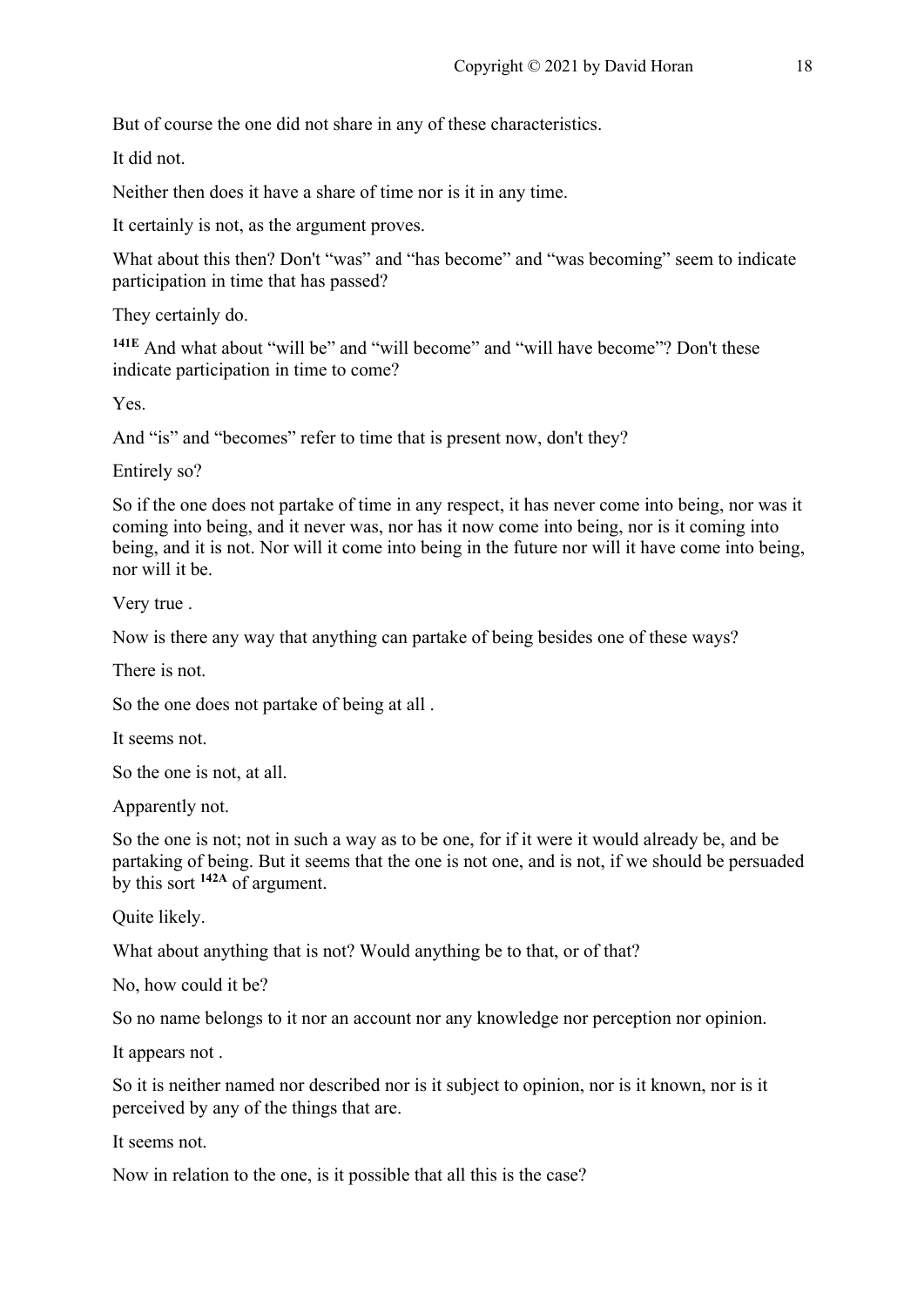Well I don't think so anyway.

**142B** Do you wish to go back to the hypothesis once more from the beginning in case something different occurs to us as we go back over it?

I certainly do.

In that case, if one is, we are saying that the consequences relating to it, whatever they happen to be, must be agreed upon. Isn't this so?

Yes.

Then consider, from the beginning; If one is can it be, but not partake of being?

It cannot.

Then there would also be the being of the one, and this is not the same as the one, or else it could not be the being of the one, nor could **142C** that, the one, partake of that being, and saying "one is" would be just like saying "one is one". But the present hypothesis is not what must the consequences be "if one is one" but "if one is". Isn't this so?

It certainly is.

Does not the "is" indicate something other than the "one".

Necessarily.

So whenever someone makes the succinct statement that "that one is", this simply means that the one partakes of being.

Entirely so.

Then we should again state what the consequences will be if one is. Now consider this hypothesis; doesn't it indicate that the one, **142D** being like this, has parts?

How so?

As follows: if we speak of the "is" of the one that is and the "one" of that which is one , but being and one are not the same, although both belong to what we hypothesised, namely the one that is, isn't it necessary that the one that is, itself, be a whole, and that the one and the being constitute parts of this?

Necessarily.

Now shall we merely refer to each of these two parts as a part, or should the part be referred to as a part of the whole?

Of the whole.

So whatever would be one is a whole and has a part.

Certainly.

What about each of these parts **142E** of the one that is , the one part and the being part? Is the one ever absent from the being part or the being from the one part?

It could not be.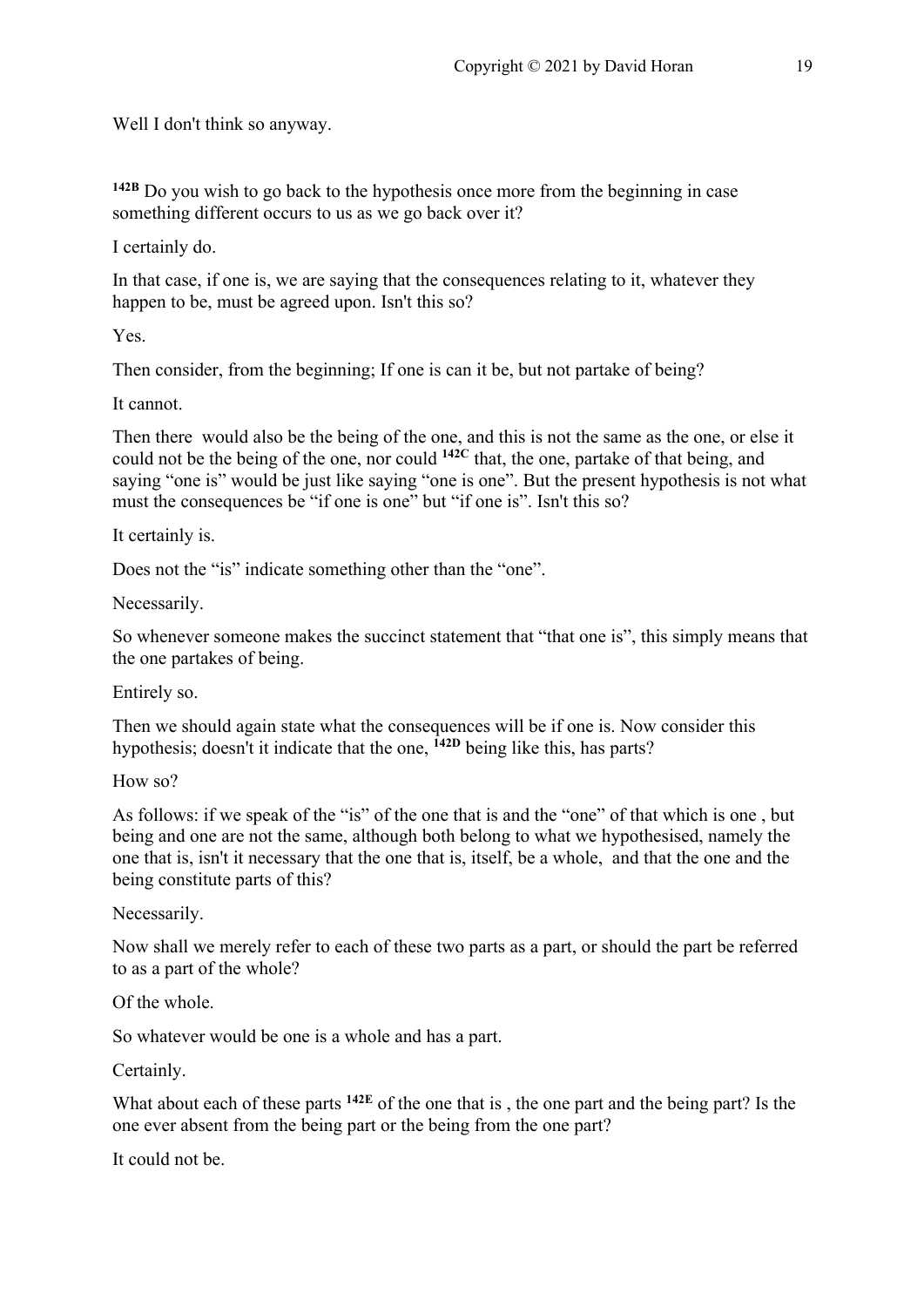So once again each of the two parts possesses the one and the being, and the least part, in turn, consists of two parts, and according to the same argument it is always the case that whatever has become a part always possesses these two parts. And so the one always possesses being and being always possesses the one. And so, of necessity, since it is always becoming two, it is never one.

Entirely so.

Consequently the one that is would be unlimited in multiplicity, would it not?

So it seems.

Let's take the matter even further.

In what way?

Do we maintain that because the one is, **143A** it partakes of being?

Yes.

And for these reasons the one that is appeared to be many.

Quite so.

What about the one itself then, which we maintain partakes of being? If we grasp this in thought, on its own, just by itself, without that of which we say it partakes, will it appear to be just one or will the very same thing again appear to be many?

One; that is what I think anyway.

**143B** Let's see; if indeed that one is not being but, as one, partakes of being, then its being must necessarily be one thing, and itself something different.

Necessarily .

In that case, if the being is one thing and the one is something different, it is not by being one that the one is different from the being or by being being that the being is other than the one. Rather they are different from one another by the different and other.

Certainly.

So the different is not the same as the one or the being.

No, how could it be?

**143C** Well then, if, from these, we were to select say, the being and the different, or the being and the one, or the one and the different, would we not be choosing, with each selection, some pair that is correctly referred to as both?

In what way?

As follows; is it possible to mention being?

It is.

And also, in turn, to mention one?

This too .

In that case have each of them been mentioned?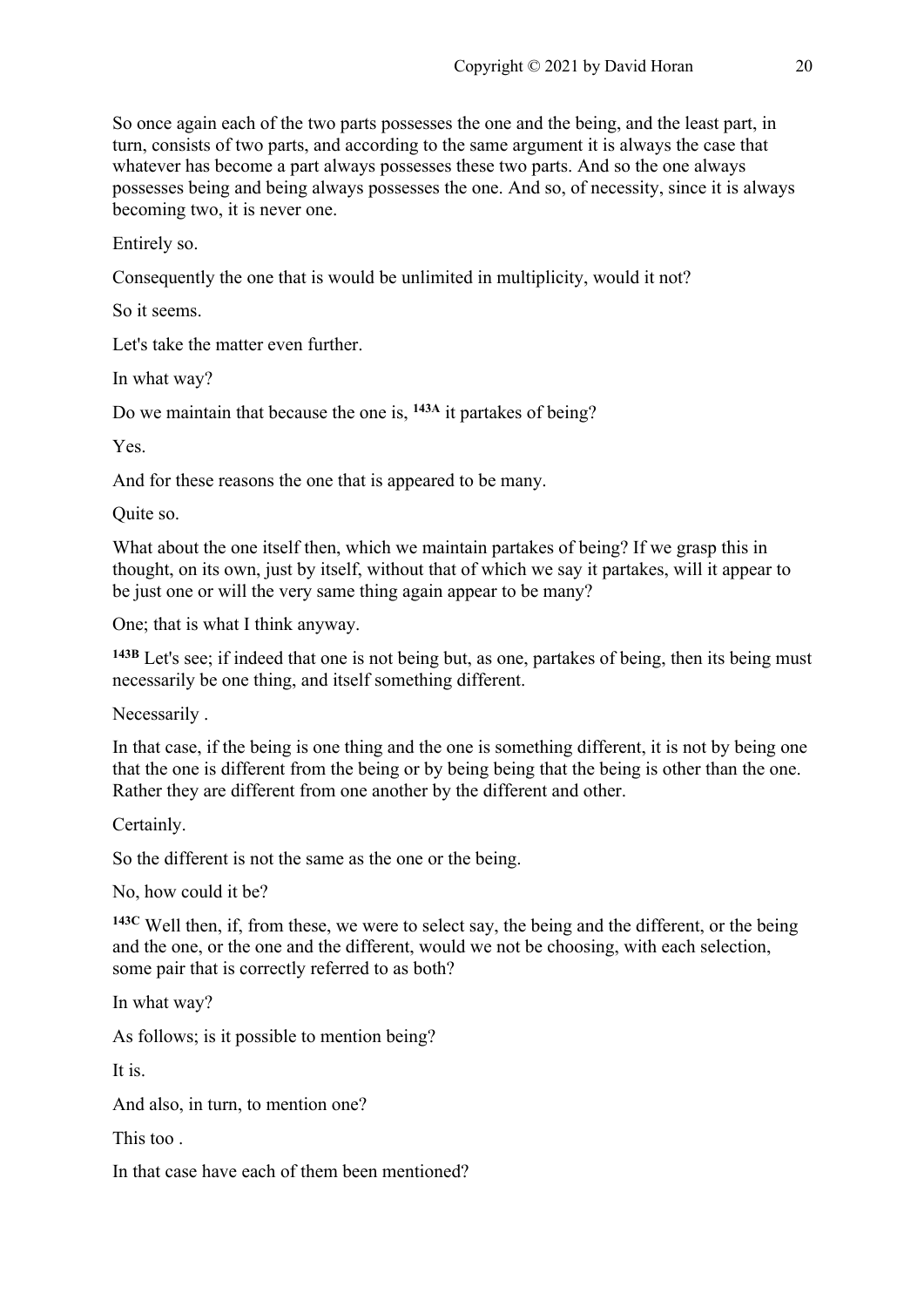Yes.

And whenever I mention being and one don't I mention both?

Certainly.

And whenever I mention being and different, or different and one, and so on for each possible case , don't I speak of both?

Yes.

**143D** Could things that are correctly referred to as both be both without being two?

They could not.

And if they are two is there any way that each of them can avoid being one?

None at all.

So although each turns out to be a twofold combination of these, each constituent would be one.

So it appears.

And if each of them is one, by combining any one whatsoever with any pair whatsoever won't they all become three?

Yes.

Isn't three odd and two even?

Of course.

What about this? If there are two is it not necessary **143E** that there is also twice, and if there are three, thrice, if indeed two happens to be twice one and three thrice one?

Necessarily.

And since there are two and twice isn't it necessary that there be twice two? And since there are three and thrice isn't it necessary, again, that there be thrice three?

Of course.

What about this; If there are three and they are twice, and if there are two and they are thrice, is it not necessary that there be twice three and thrice two?

Very much so.

So there would be even times even and **144A** odd times odd, and even times odd and odd times even.

This is so.

And if this is how matters stand, do you think there is any remaining number which must not necessarily be?

Not at all.

So if one is, there must necessarily also be number.

Necessarily.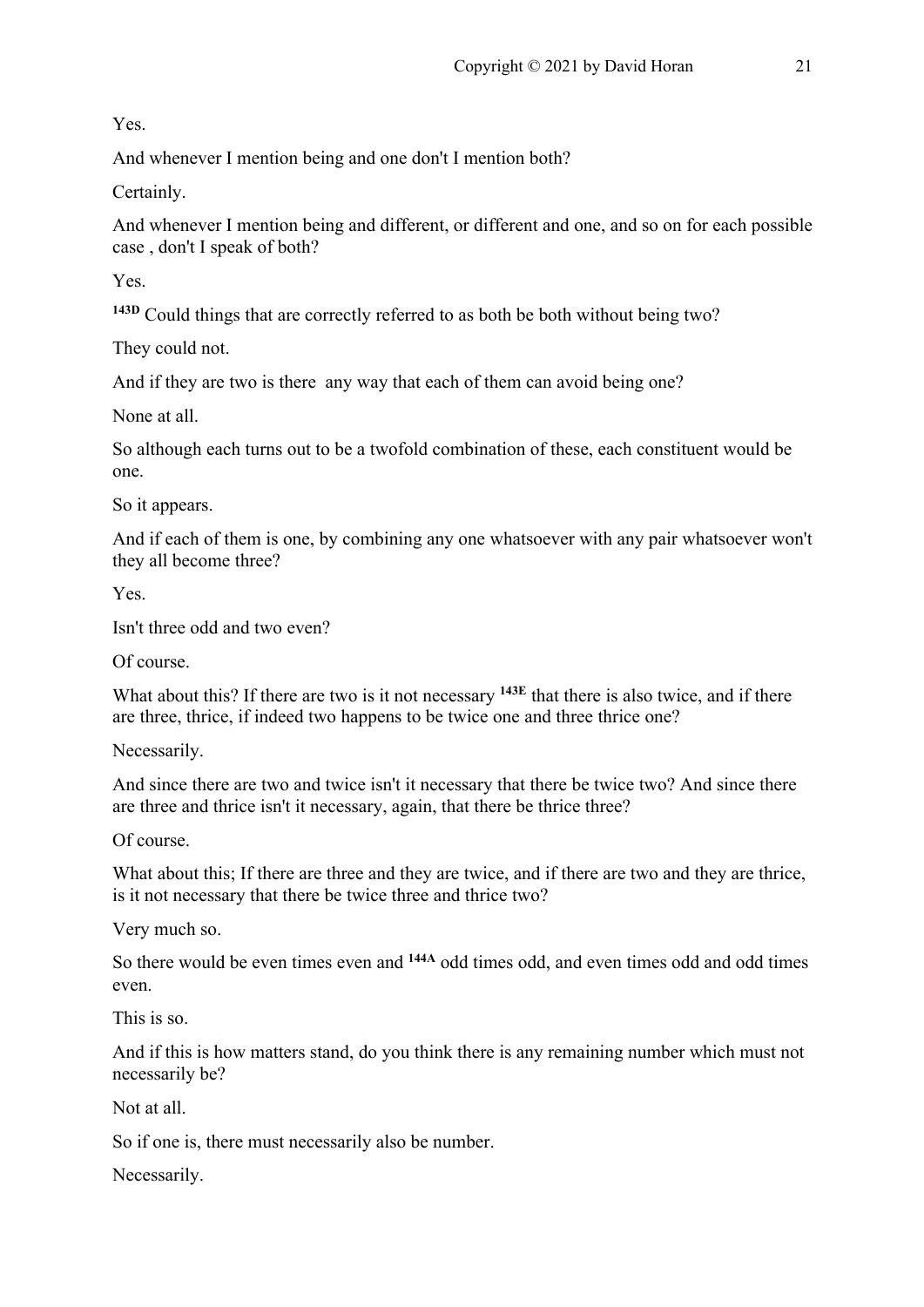And yet if there is number there would also be many, and a limitless multiplicity of things that are. Or does not number, while also being many, become limitless in multiplicity?

Yes certainly.

In that case if all number partakes of being, would not each part of number also partake of this?

Yes.

**144B** So has being been distributed to all things which are multiple, and is it absent from none of the things that are, neither from the smallest nor from the largest, or is this question unreasonable? For how could being be absent from any of the things that are?

In no way at all.

So being is chopped up into all sorts of things that are, from the very smallest to the very largest, and is the most divided of all things, and there are parts **144C** without limit, of being.

This is so.

So the parts of being are as many as can be.

As many as can be, indeed.

Well then; of these parts, is there any that is a part of being without being one part?

No, how could that ever happen?

Rather, I presume, if it actually is, it is necessarily, so long as it is, always one thing, it cannot be no thing.

Necessarily.

So the one is present to every part of being and is not absent from the smaller or larger part or from anything else.

Indeed so.

Well then, being one, <sup>144D</sup> is it, as a whole, in many places at the same time? Consider this carefully.

I am considering this, and I see that it is impossible.

Then if it is not so as a whole it is so as divided, for the one will not, I presume, be present at the same time to all the parts of being in any other way besides being divided.

Yes.

And indeed whatever is divided must necessarily be as numerous as its parts.

Necessarily.

So we were not speaking the truth just now when we said that being has been divided more than anything. For it has not been divided more than the one, but, it seems, equally **144E** with the one, since being is not absent from the one, nor the one from being; they are always equal throughout everything.

It certainly appears so.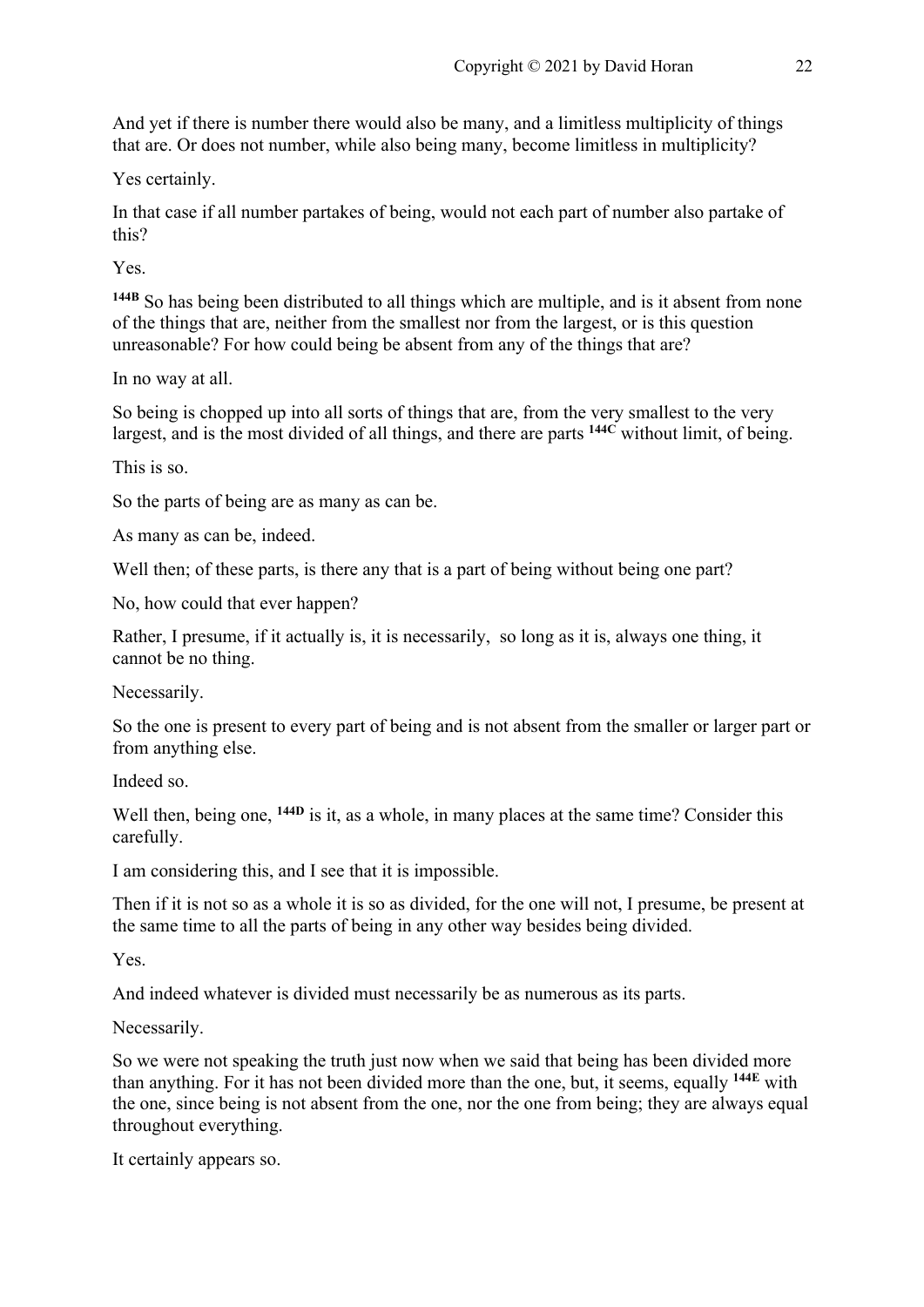So the one having been, itself, chopped up by being, is many, and unlimited in multiplicity.

So it appears.

So not alone is the one that is, many, but the one itself having been distributed by being must also, of necessity, be many.

Entirely so.

Furthermore, because the parts are parts of the whole, the one, on the basis of the whole, would be limited. Or are the parts **145A** not contained by the whole?

They must be.

And yet whatever contains would be a limit.

Of course.

So the one, being one, is presumably also many and a whole and parts and is limited and limitless in multiplicity.

So it appears.

In which case, since it is limited, doesn't it also have extremities?

Necessarily.

What about this? If it is a whole would it not also have a beginning middle and end? Or can anything be a whole without these three? And if any one of these is missing from anything will it still, of itself, be a whole?

Not of itself, no.

Then the one, it seems, would also have a beginning an end **145B** and a middle?

It would.

Now the middle stands equally between the extremities, for it would not otherwise be a middle.

It would not.

Then being like this the one would also partake of some shape, either straight or round or some mixture of both.

Yes it would partake of this.

Now since this is so won't it also be in itself and in another?

How so?

Each of the parts is presumably in the whole, and none are outside the whole.

Quite so..

Are all the parts contained **145C** by the whole?

Yes.

And indeed, the one is all the parts of itself and neither more nor less than all.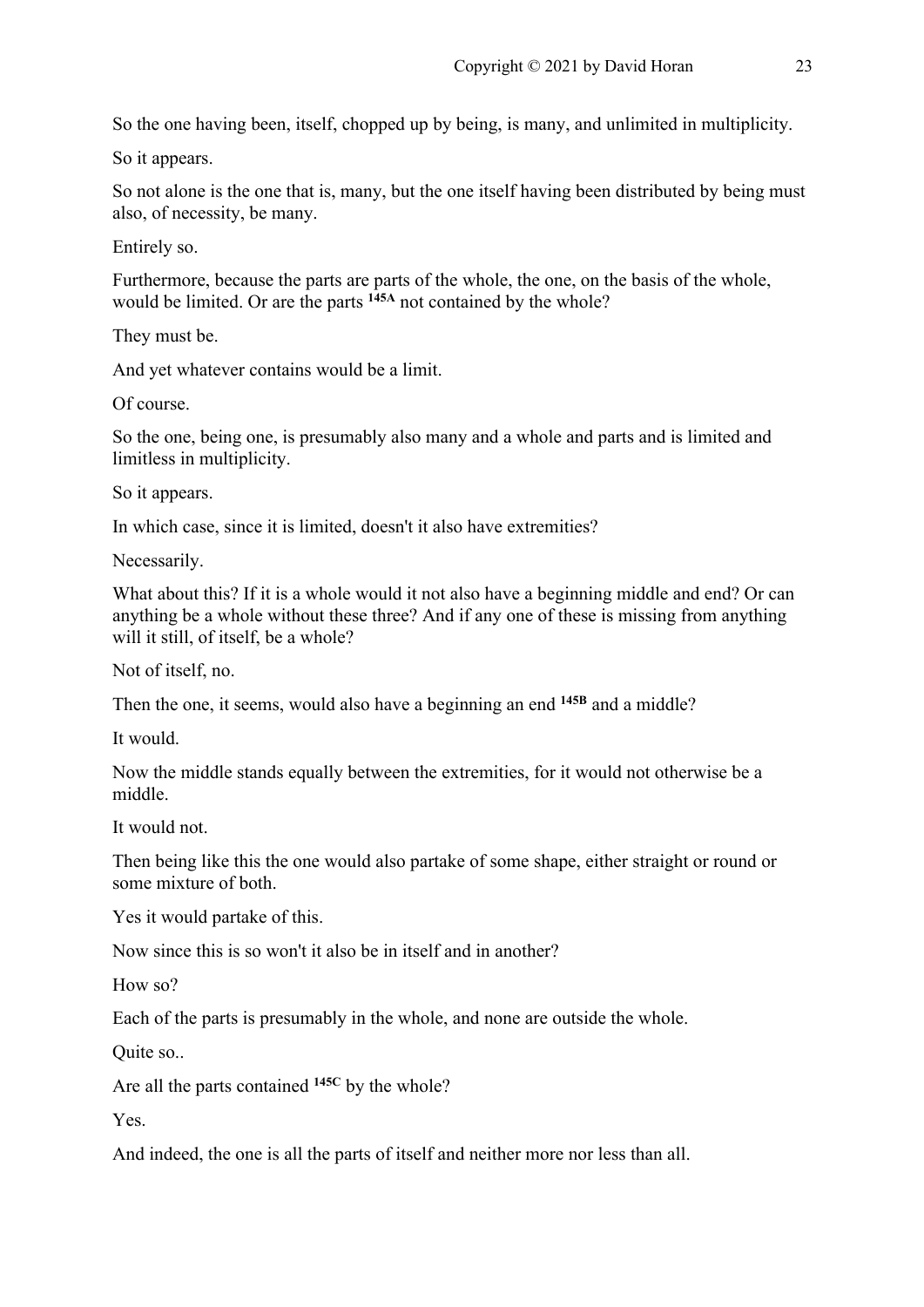Indeed not.

It is also the whole, is it not?

How could it not be?

So if all the parts happen to be in the whole and the one is all the parts and the whole itself, and all the parts are contained by the whole, the one would be contained by the one, and the one would, itself, in this way, already be in itself.

So it appears.

Then again the whole, in turn, would not be in any **145D** of the parts nor in them all . For if it were in them all it would have to be in one, since without being in any one it could not, presumably, be in them all, and if this one is one of them all, and the whole is not present in this, how will it still be present in them all?

In no way at all.

Nor again is it in some of the parts, for if the whole were in some, more would be in less, which is impossible.

Yes, impossible.

But if the whole is not in more, or in one, or in all of the parts, must it not necessarily be in something different or no longer **145E** be anywhere at all?

Necessarily.

Now, being nowhere it would be nothing , but being a whole, since it is not in itself, it is necessarily in another.

Certainly.

Insofar then as the one is a whole, it is in another, whereas insofar as it happens to be all the parts, it is in itself, and thus the one must, itself, be in itself and in another.

Necessarily.

So if this is the nature of the one must it not necessarily be in motion and at rest?

In what way?

If it is **146A** indeed in itself it is presumably at rest, for being in one and not changing from that, it would be in the same, in itself.

Indeed so.

And that which is always in the same must, surely, always be at rest.

Certainly.

What about this? Is it not necessarily the case, in contrast, that whatever is always in the different must never be in the same, and never being in the same must never be at rest and never being at rest must be moving?

Quite so.

So is it necessary that the one, because it is always in itself and in something different is always in motion and at rest?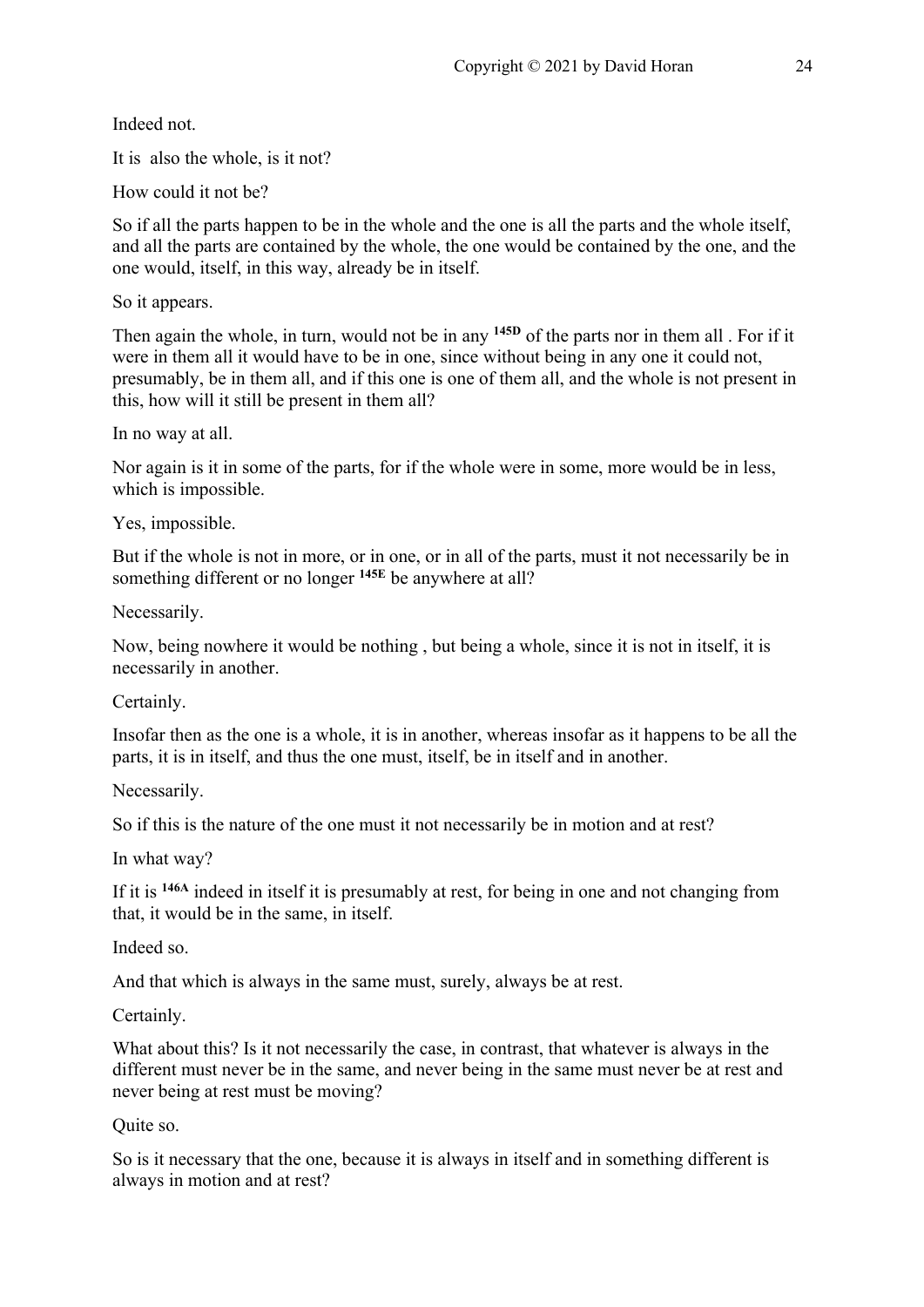So it appears.

And indeed if it is actually characterised as just indicated, it must be the same as itself and different from itself **146B** and, in like manner, be both the same as and different from the others.

How so?

Everything is presumably related to everything else as follows: it is either the same or different and if it were neither the same nor different it would be related to this either as part to whole or as whole in relation to part.

So it appears.

Now is the one itself part of itself?

Not at all.

So it would not be related, as a whole, to itself as part of itself.

No, it could not be.

**146C** But is the one different from one?

Of course not.

So it would not be different from itself.

Indeed not.

Now if it is neither related to itself as different, nor as part, nor whole, must it not then, necessarily, be the same as itself?

Necessarily.

What about this? Is it not necessary that whatever is in something different from itself, itself being in the same as itself, must be different from itself, if indeed it is also to be in something different?

Well, I think so.

And this appeared to be the case with the one; being both in itself and in another at the same time.

It appeared so indeed.

So the one, it seems, would, in this way, be **146D** different from itself.

So it seems.

Well now, if anything is different from something, will it not be different from something that is different?

Necessarily.

So won't everything that is not one be different from the one and the one from whatever is not one?

Of course.

So the one would be different from the others ?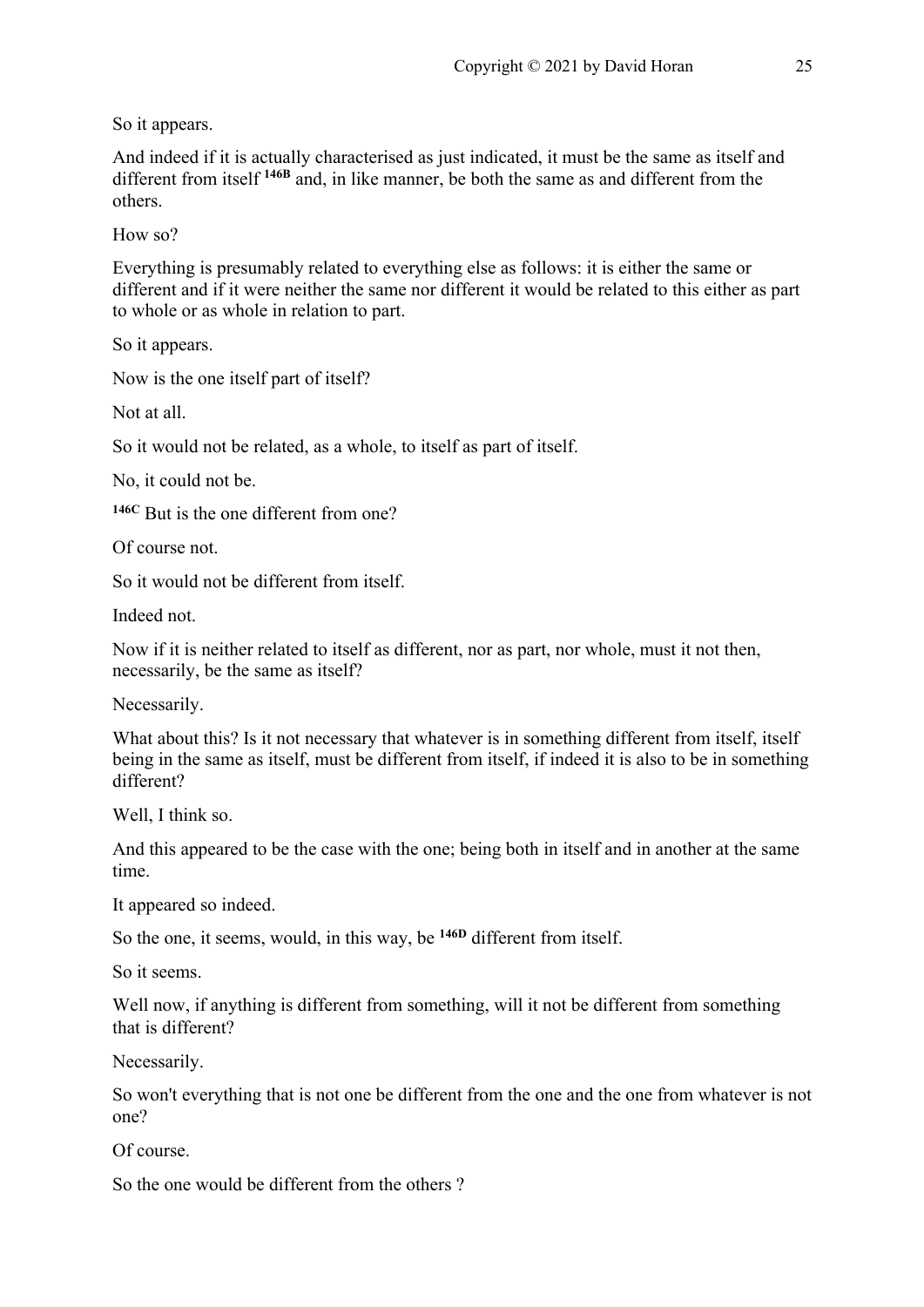Different.

Now look at this; are not the same itself and the different opposite to one another?

Of course.

In that case will the same ever, of itself, be in the different, or the different be in the same?

Not of itself, no.

So if the different will never be in the same there is no one of the things that are in which the different will be present for any time, for if **146E** the different were in anything for any time the different would, for that time, be in the same. Is this not so?

It is so.

And since the different could never be in the same it could never be in any of the things that are.

True.

So the different could not be in things not one nor in the one.

Indeed not.

So not by the different is the one be different from things not one nor things not one from the one.

No.

Nor by themselves could they be different from one another since they do not partake of **147A** the different.

No, how could they?

And if they are not different by themselves, nor by the different, wouldn't they totally avoid being different from one another?

They would.

Furthermore, things not one do not partake of the one, or else they would not be not one but would somehow be one.

True.

Neither would things not one be number, for in this way they would not be not one in every respect, because they would at least have number.

Indeed.

What about this? Are things not one parts of the one, or in that case too would things not one partake of the one?

They would partake of it.

So if, in every respect, the one is one, and they are not one,<sup>147B</sup> the one would neither be a part of things not one nor a whole with them as its parts; nor again would things not one be parts of the one nor wholes with the one as a part.

Indeed not.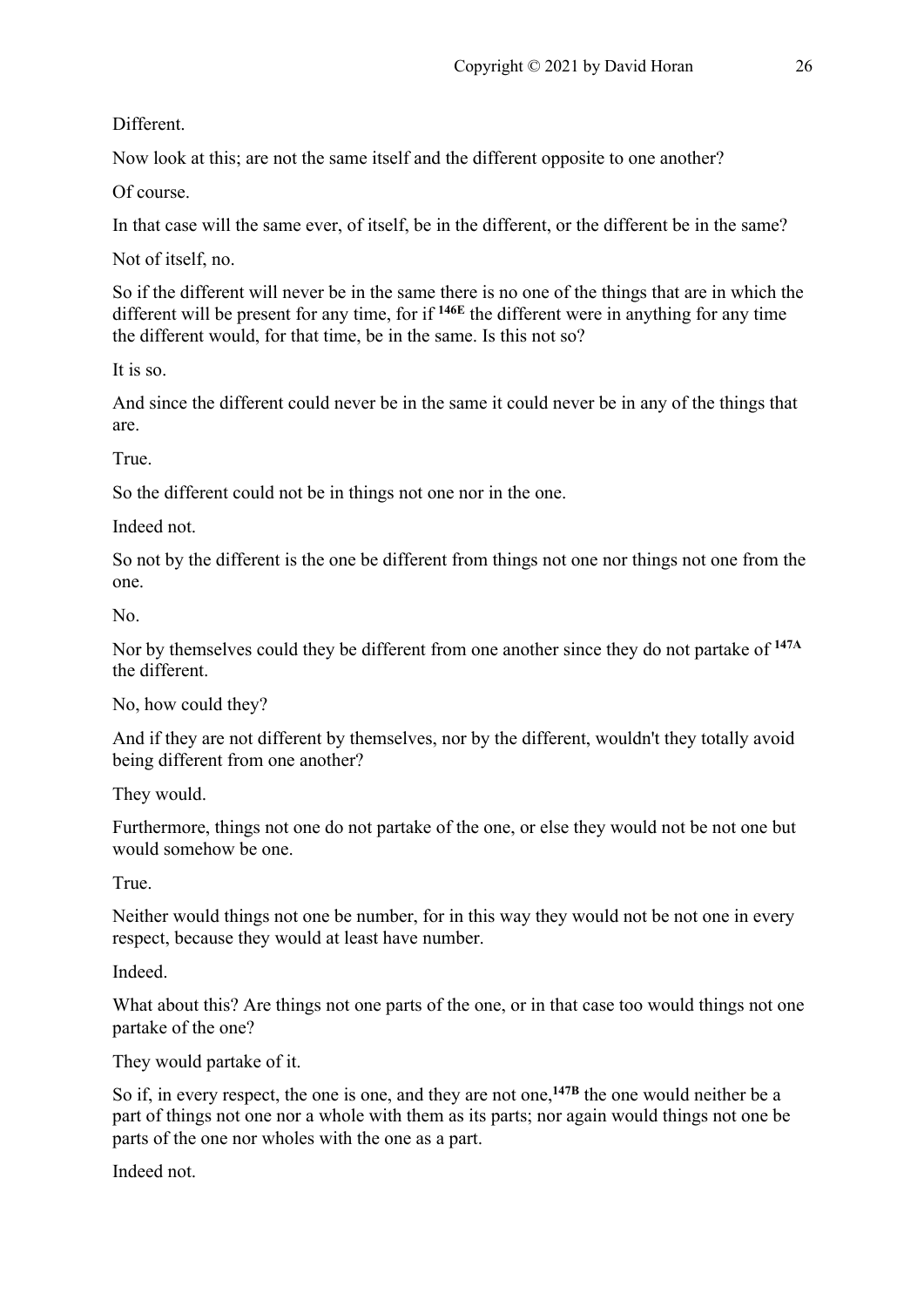And indeed we said that things that are neither parts nor wholes nor different from one another will be the same as one another.

Yes, we said so.

Then, should we also say that the one, being related in this way to things not one, is the same as them?

We should say so.

So the one, it seems, is different both from the others and from itself, and also the same as them, and itself.

It certainly appears so from this argument.

**147C** Now is it also like and unlike itself and the others?

Perhaps.

Well since it appeared to be different from the others, the others too will presumably be different from it.

Indeed.

Wouldn't it then be just as different from the others as the others are from it; neither more nor less?

Yes, it would.

So if it is neither more so nor less so it is so in like manner.

Yes.

Now being characterised as different from the others, and the others as different from the one in like manner, the one would, in this respect, be characterized as the same as the others and the others as the same as the one.

**147D** How do you mean?

As follows: don't you apply each of the names you use to something?

I do.

Yes and can you speak the same name once or many times?

I can.

Now is it the case that when you say the name one you refer to that of which it is the name, whereas you don't refer to that when you say it many times? Or is there a strong necessity that you always speak of the same thing whether you say the same name once or many times?

Indeed so.

Now "different" is a name given to something, is it not?

Certainly.

**147E** So whenever you utter it, whether once or many times, you are not referring to something else or naming anything else apart from that of which it is the name.

Necessarily.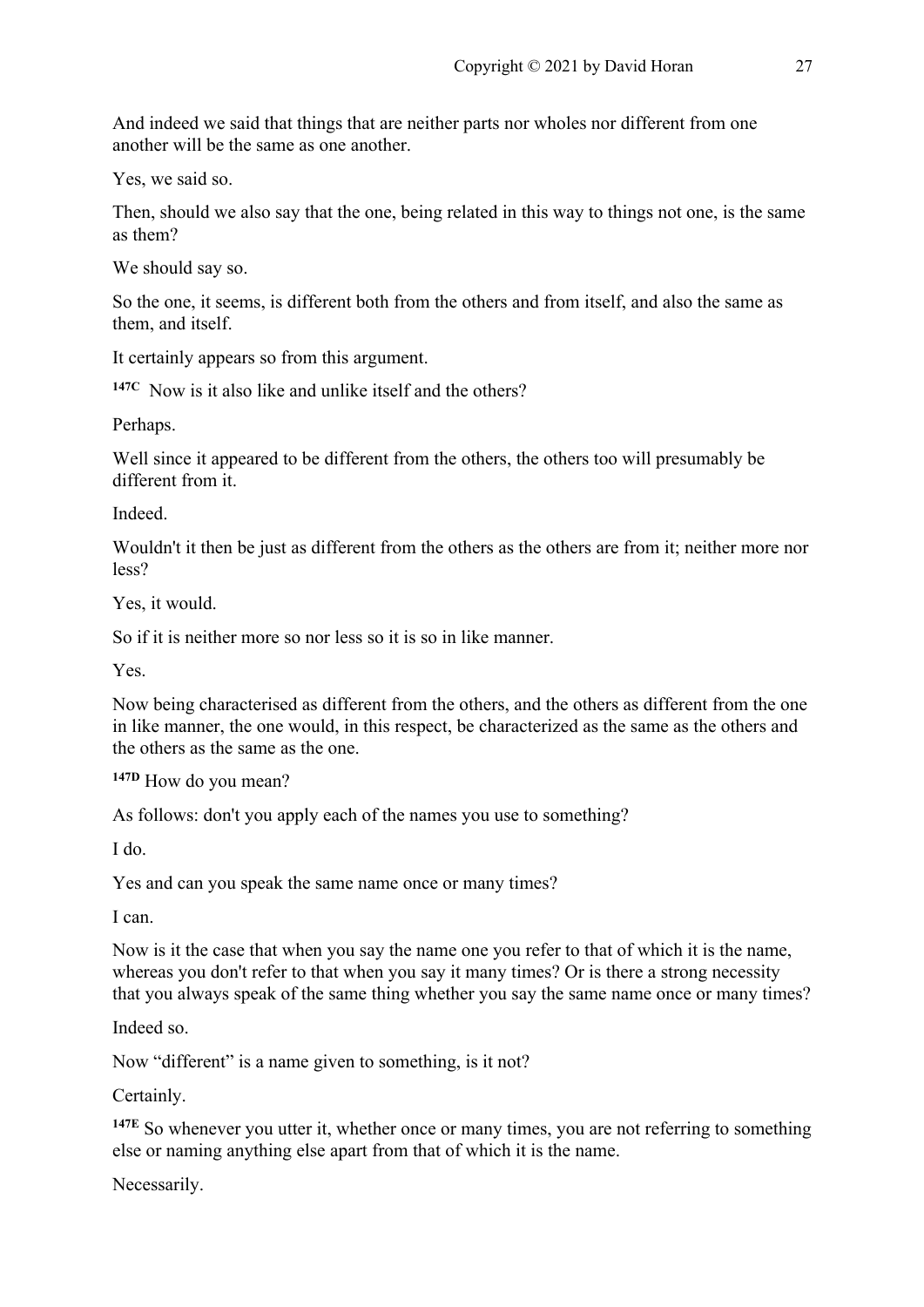Then whenever we say that the others are different from the one and that the one is different from the others we say "different" twice, but we are not applying the word to another nature. We are always referring to that nature of which it is the name.

Certainly.

So, insofar as the one is different from the others **148A** and the others from the one, on the basis of being characterised as different, the one would have a characteristic that is not other than the others but is the same. And whatever somehow has a characteristic the same is like, is it not?

Yes.

Insofar then as the one is characterised as different from the others it would, on that basis, be entirely like them all since it is entirely different from them all.

So it seems.

And yet the like is opposite to the unlike.

Yes.

And the different too is opposite to the same .

It is.

Then again it appeared to be the case that the one is the same as **148B** the others.

Yes it appeared so.

And yet being the same as the others is the opposite characteristic to being different from the others.

Certainly.

But, at least insofar as it was different, it appeared to be like.

Yes.

So insofar as it is the same it will be unlike, based upon the characteristic opposite to the one by which it was characterised as like. And the different made it like, I presume?

Yes.

So the same will make it unlike or else it will not be opposite to the different.

**148C** So it seems.

So the one will be like and unlike the others, being like insofar as it is different and unlike insofar as it is the same.

Yes, it seems that such an argument as this also holds.

And indeed the following argument holds too.

Which is?

Insofar as it has a characteristic that is the same, it has a characteristic that is not of another kind and having a characteristic that is not of another kind, it is not unlike, and not being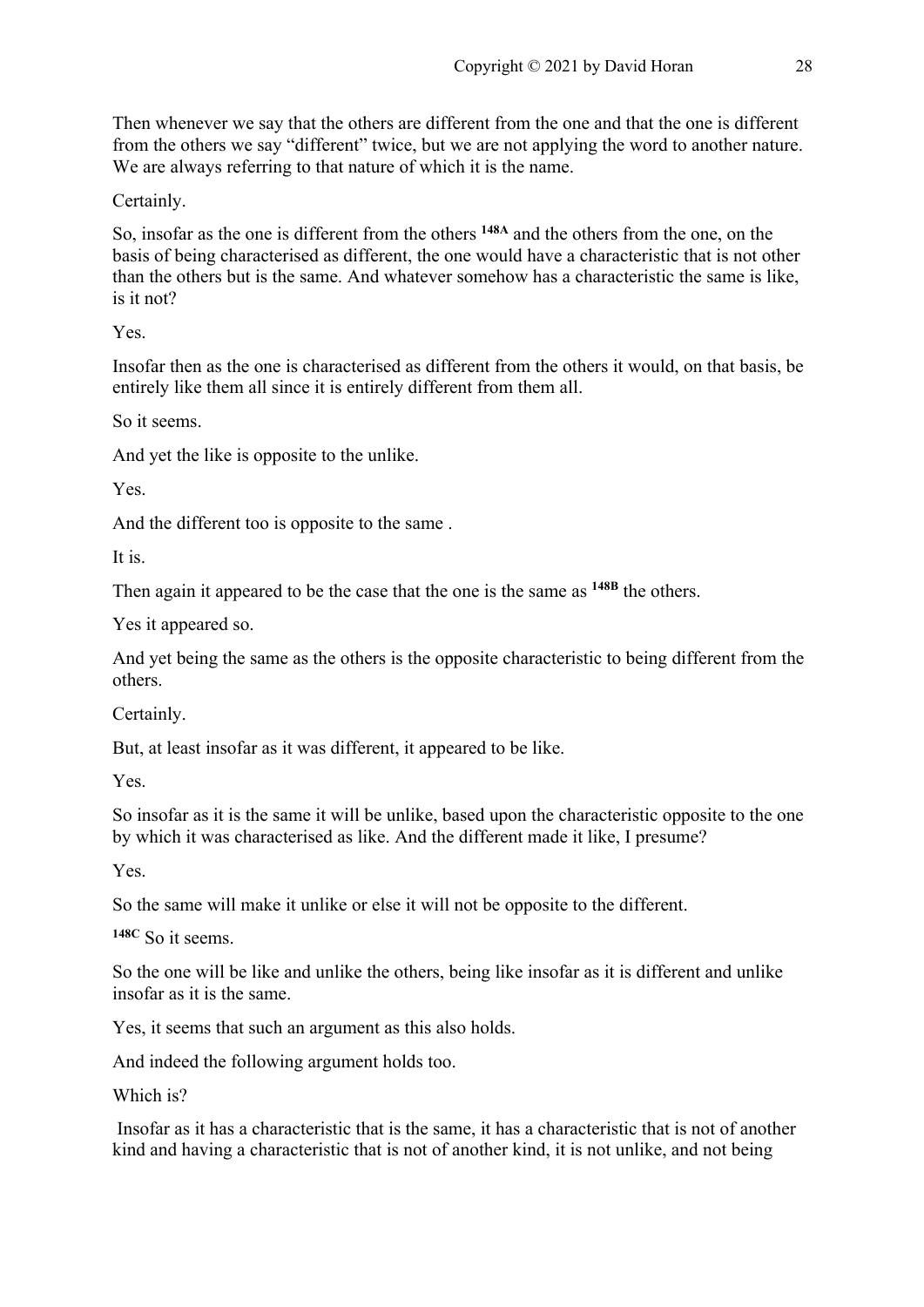unlike, it is like. Whereas insofar as it has another characteristic it is of another kind and, being of another kind, is unlike.

That's true.

So the one, being the same as the others, and because it is different, on both grounds and on either ground would be **148D** both like and unlike the others.

Certainly.

In relation to itself too, in like manner, since it appeared to be different from itself and the same as itself, on both grounds and on either, it will prove to be both like and unlike itself.

Necessarily.

And what about the question of the one touching and not touching itself and the others? Consider this.

I am.

Indeed, the one somehow appeared to be in itself as a whole.

Correct.

Now won't the one also be in the others?

Yes.

Then in so far as it is in the others it would touch **148E** the others while insofar as it is in itself it would be prevented from touching the others and, being in itself, would touch itself.

So it appears.

Thus the one, then, would touch both itself and the others.

It would.

What about this then? Mustn't everything that is going to touch something lie next to whatever it is going to touch, occupying the position that lies alongside the position occupied by whatever is touches?

Necessarily.

So the one, then, if it is going to touch itself must lie right next to itself, occupying a place adjacent to the place that itself is in.

Yes, it must do this.

Now the one could do this **149A** by being two. It could, then, be in two places at the same time. But as long as it is one how could it do so, of itself?

It could not.

So by the same necessity whereby the one is not two, it must not touch itself either.

The same.

Nor indeed will it touch the others.

Why is that?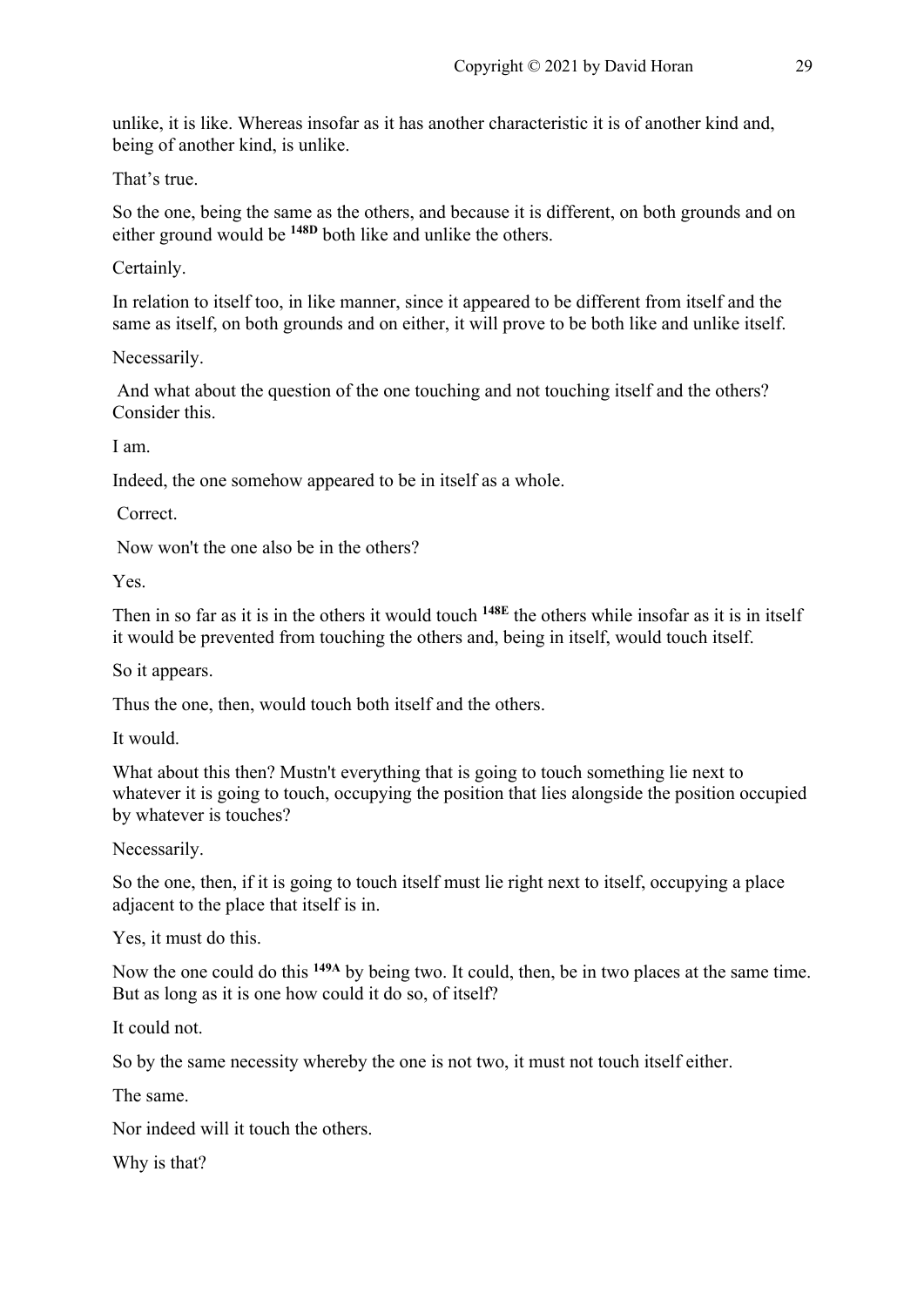Because, according to us, whatever is going to touch must be separate from and next to whatever it will touch, without any third thing in between them.

True.

So if there is to be contact there must be at least two things.

There must.

And if, to the two the two distinct things, a third is added next to them, they will be three, **149B** and the contacts two.

Yes.

And in this way then, by continually adding one thing, one contact is also added, and it follows that the contacts are less by one than the quantity of numbers<sup>6</sup>. For by whatever the first two exceed the contacts, in being more in a number than the contacts, any succeeding number also exceeds all the contacts by an amount equal to this. For with every remaining **149C** addition one is added to the number and one contact is added to the contacts at the same time.

Correct.

So whatever the number of things that are, the contacts are always one less than them.

True.

And yet if there is only one, and there is no two, there could be no contact.

No, how could there be?

Now according to us, things other than one are neither one nor do they partake of it if they are indeed other.

No indeed.

So number is not in the others since one is not in them.

Certainly not.

So the others are neither one nor two nor do they possess the name of any other **149D** number.

They do not.

So the one alone is one and there could not be two.

Apparently not.

And in the absence of two there is no contact.

There is not.

So the one does not touch the others nor the others the one, since there is no contact.

Indeed not.

 $6$  Allen, footnote, page 37: "Numbers" here means pluralities of units, that is, things numerable. The units are the terms in contact.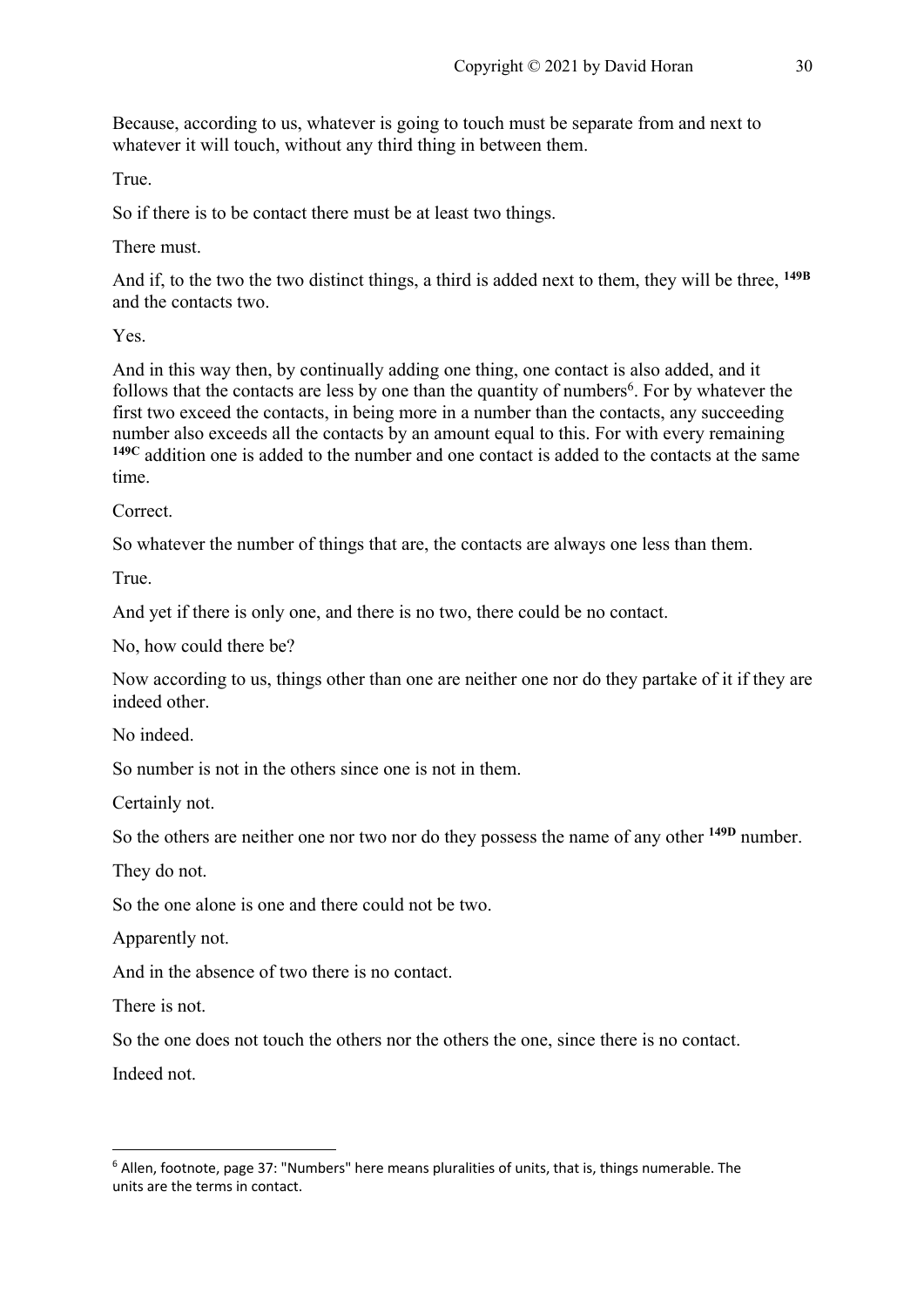Accordingly on the basis of all this, the one both touches and does not touch itself and the others.

So it seems.

Well then is the one also equal and unequal both to itself and to the others?

In what way?

If the one were greater or less than the others or the others, for their part, **149E** were greater or less than the one, they could not be greater or less than one another by their own being; by the one being one and the others being other than one, could they? But if, in addition to being like this, each were to possess equality they would be equal to one another. But if the others had greatness while the one had smallness or the one had greatness while the others had smallness, whatever form had greatness added to it would be greater, while that to which smallness was added would be less.

Necessarily.

So there are these two forms, largeness and smallness, are there not? For if, somehow, there were not, they could not be opposite to one another nor could they occur in things **150A** that are.

No, how could they?

Now if smallness occurs in the one it would be present either in the whole or in part of it.

Necessarily.

What if it were to occur in the whole? Wouldn't it either be stretched equally throughout the whole of the one or else encompass it?

Of course.

Now smallness, by being equally with the one would be equal to it, while by encompassing the one, smallness would be greater than it.

Inevitably.

Now can smallness be equal to or greater than something and do what belongs to equality or to greatness rather than **150B** what belongs to itself?

Impossible.

So smallness could not be in the one as a whole, but in part, if so at all.

Yes.

But not in the entire part, otherwise it would act in the same way as it did towards the whole; It would either be equal to or greater than whatever part it is ever in.

Necessarily.

So smallness will never be in any of the things that are, since it occurs neither in a part nor in the whole nor will anything be small except smallness itself.

It seems not.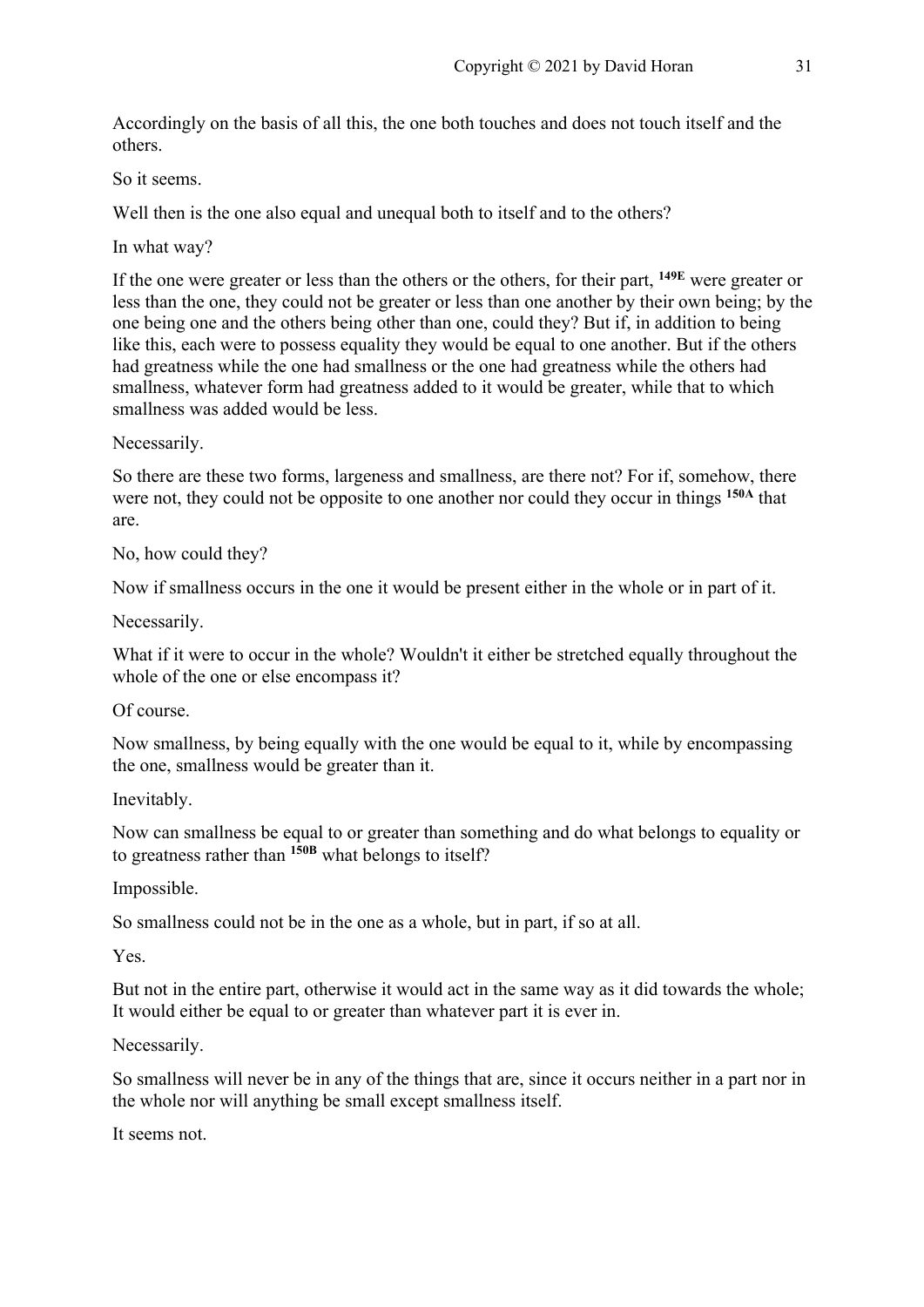So largeness will not be in the one either, for in that case something else, whatever largeness was in, would be larger, besides **150C** largeness itself , and that would happen in the absence of the small, which the larger must exceed if it is actually to be large. But this is impossible since smallness is not in anything anywhere.

True.

Furthermore, largeness itself is not larger than anything except smallness itself, nor is smallness less than anything but largeness itself.

Indeed not.

So the others are neither greater nor less than the one since they possess neither greatness nor smallness. Nor do these <sup>150D</sup> two, themselves, possess the power of exceeding and being exceeded in relation to the one, but only in relation to one another. Nor again would the one be greater or less than these two or the others, since it possesses neither greatness nor smallness.

It certainly appears not .

Now if the one is neither greater nor less than the others must it, necessarily, neither exceed them nor be exceeded by them?

Necessarily.

Now that which neither exceeds nor is exceeded must necessarily be equally so, and being equally so, must be equal.

Inevitably.

**150E** And indeed the one itself would also be related in this way to itself; having neither largeness nor smallness in itself it would neither exceed nor be exceeded by itself, but being equally so, it would be equal to itself.

Yes certainly.

So the one would be equal to itself and the others?

So it appears.

And indeed the one, because it is in itself, would surround itself from outside, and by encompassing itself would be greater **151A** than itself while, by being encompassed, it would be less than itself and thus the one would be greater than and less than itself.

It would indeed.

Is it necessary then that, outside of the one and the others there is nothing?

Of course.

And yet what is must always be somewhere.

Yes.

Won't whatever is in something be so as a lesser in a greater? For in no other way could one thing be in another.

Indeed not.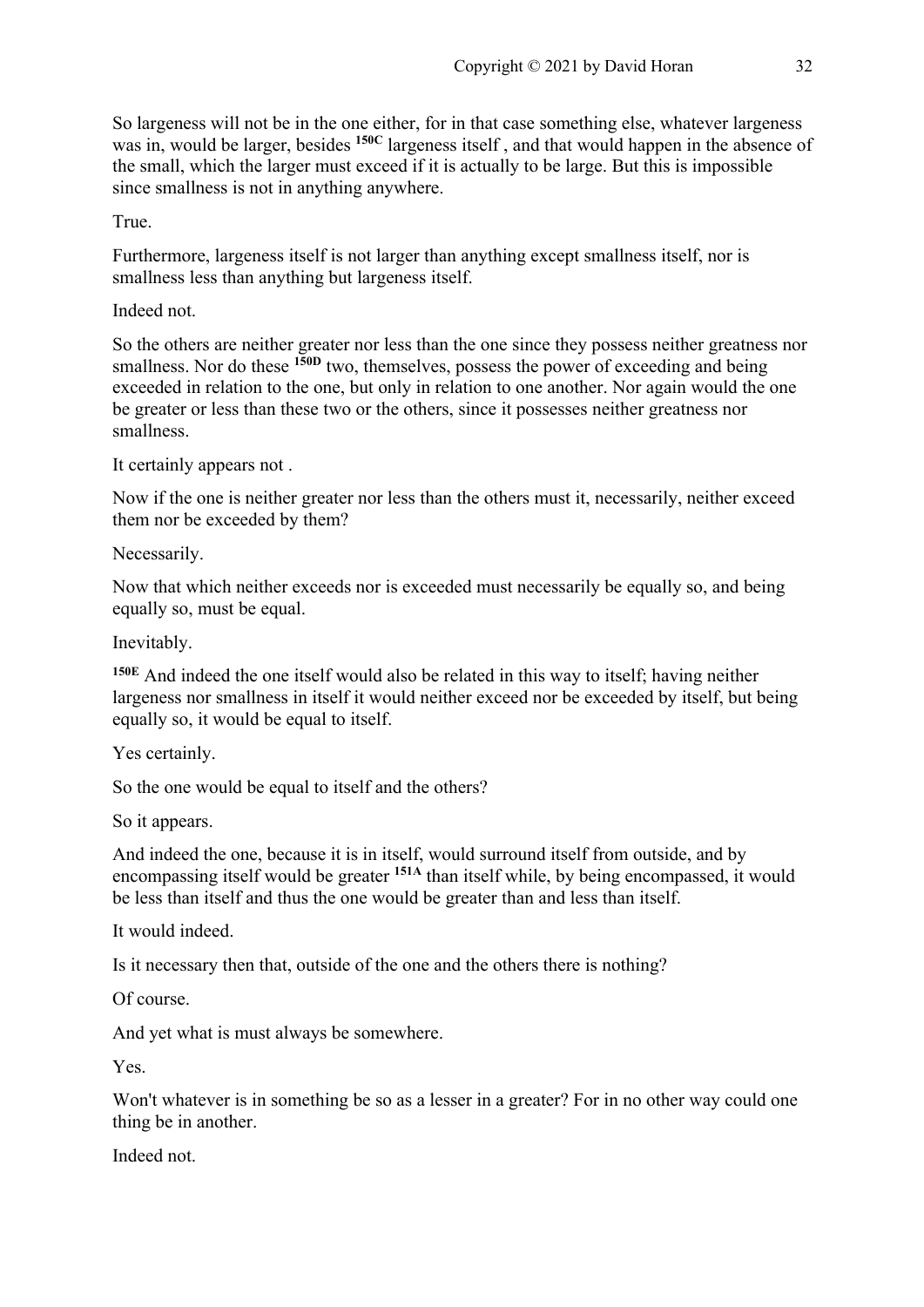But since there is nothing else apart from the others and the one, and since they must be in something, mustn't they necessarily, then, be in one another, the others in the one and the one in the others , or else **151B** be nowhere at all?

Apparently so.

So, because the one is in the others, the others would be greater than the one since they encompass it , while the one, since it is encompassed, would be less than the others. But because the others are in the one, the one would, by the same argument be greater than the others and the others less than the one.

So it seems.

So the one is both equal to and greater and less than itself and the others.

Apparently.

And indeed if it is actually greater and less and equal, it would be of equal measures with itself **151C** and the others and of more and less measures too, and since of measures also of parts.

Of course.

Then being of equal measures and more and less, it would also be less and more in number, than itself and the others, and equal both to itself and the others on the same basis.

In what way?

It would presumably be of more measures and parts than whatever it is greater than and of as many parts as of measures, and likewise for whatever it is less than, and the same holds for whatever is it equal to.

Quite so.

Then, being greater and less than and equal to itself, wouldn't it be of equal and more and less measures **151D** to itself and since of measures also of parts?

Of course.

Well then, being of equal parts with itself it would be equal to itself in multiplicity, and being more than itself and less than itself it would be more or less in number than itself.

So it appears.

Wouldn't the one also relate to the others in the same way? Because it appears greater than them it is necessarily more than them in number and, on the other hand, because it is smaller it is less in number and because it appears equal in magnitude it must be equal in multiplicity to the others.

Necessarily.

Accordingly it seems **151E** that the one will in turn will be equal to and more and less in number than itself and the others

It will.

Now does the one partake of time, and partaking of time, is it and does it come to be younger and older than itself and the others and neither younger nor older than itself and the others?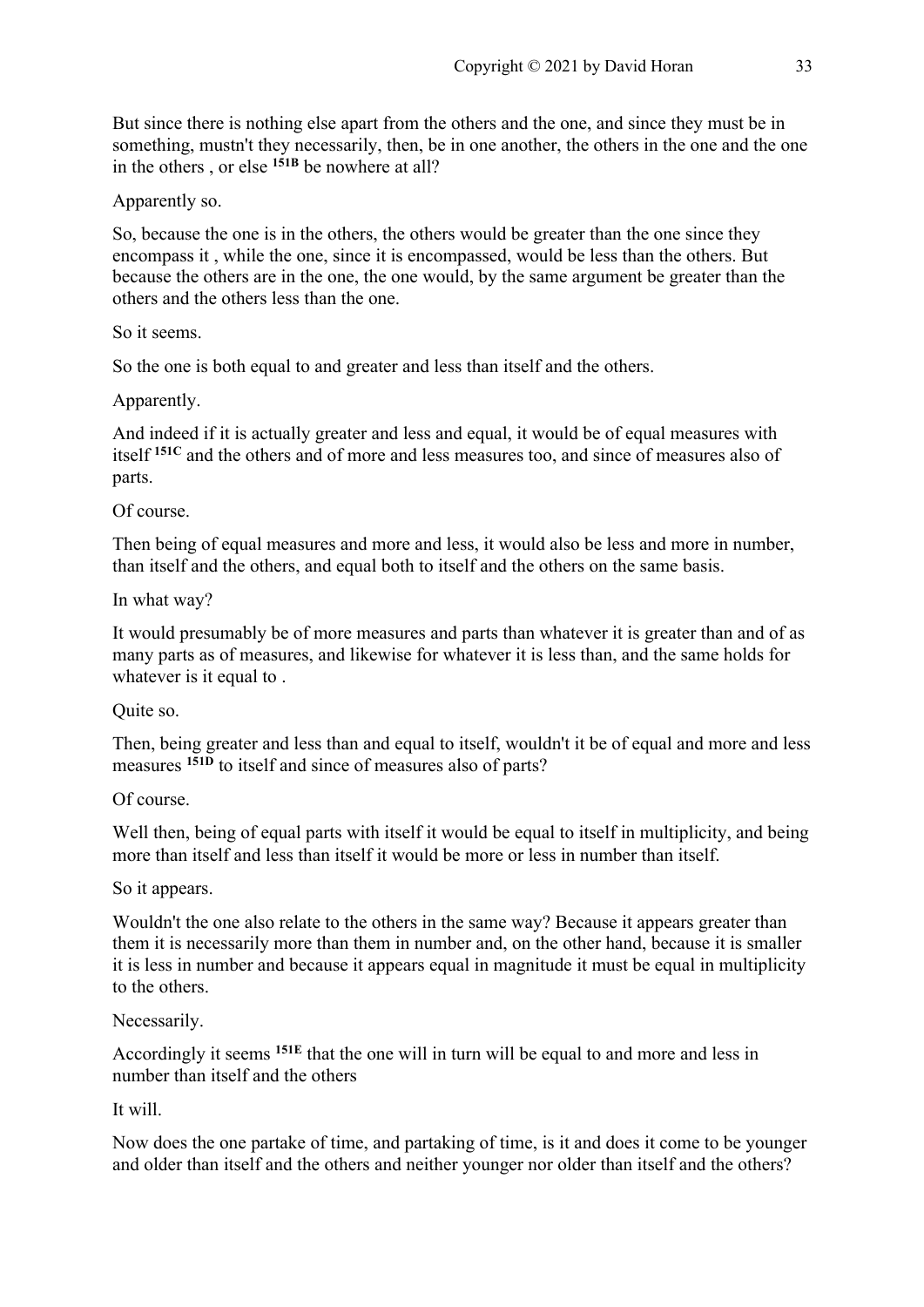How?

If one actually is then being belongs to it.

Yes.

And is "to be" anything other than participation in being along with present time, just as was **152A** is communion with being along with past time and "will be" is communion along with future time.

It is indeed.

So the one partakes of time if it does partake of being.

Certainly.

Of time that is advancing?

Yes.

So the one continually becomes older than itself if it actually advances according to time.

Necessarily.

Now do we remember that whatever becomes older becomes older than something that becomes younger?

We do?

Therefore since the one becomes older **152B** that itself wouldn't it become older than itself as itself becomes younger?

Necessarily.

In this way then it becomes younger and older than itself.

Yes.

But it is actually older, is it not, whenever, in coming to be, it is at the present moment, in between what was and what will be? For as it proceeds from what was to what will be, it will not, I presume, step over the present.

Indeed not.

Well won't it then cease from becoming older whenever <sup>152D</sup> it encounters the present? Then it is not becoming older as it is already older. For a while advancing it would never be grasped by the present. For that which is advancing is in a situation whereby it is in touch with both the present and what will be, letting go of the present while grasping what will be, as it is becoming in between both what will be and the present.

True

But if anything that is becoming must, necessarily, not evade the present, then whenever it is at this it ceases **152D** from its becoming and then actually is whatever it happened to be becoming.

Apparently.

And so the one, as it is becoming older, ceases becoming older and is actually older whenever, as it is becoming older, it encounters the present.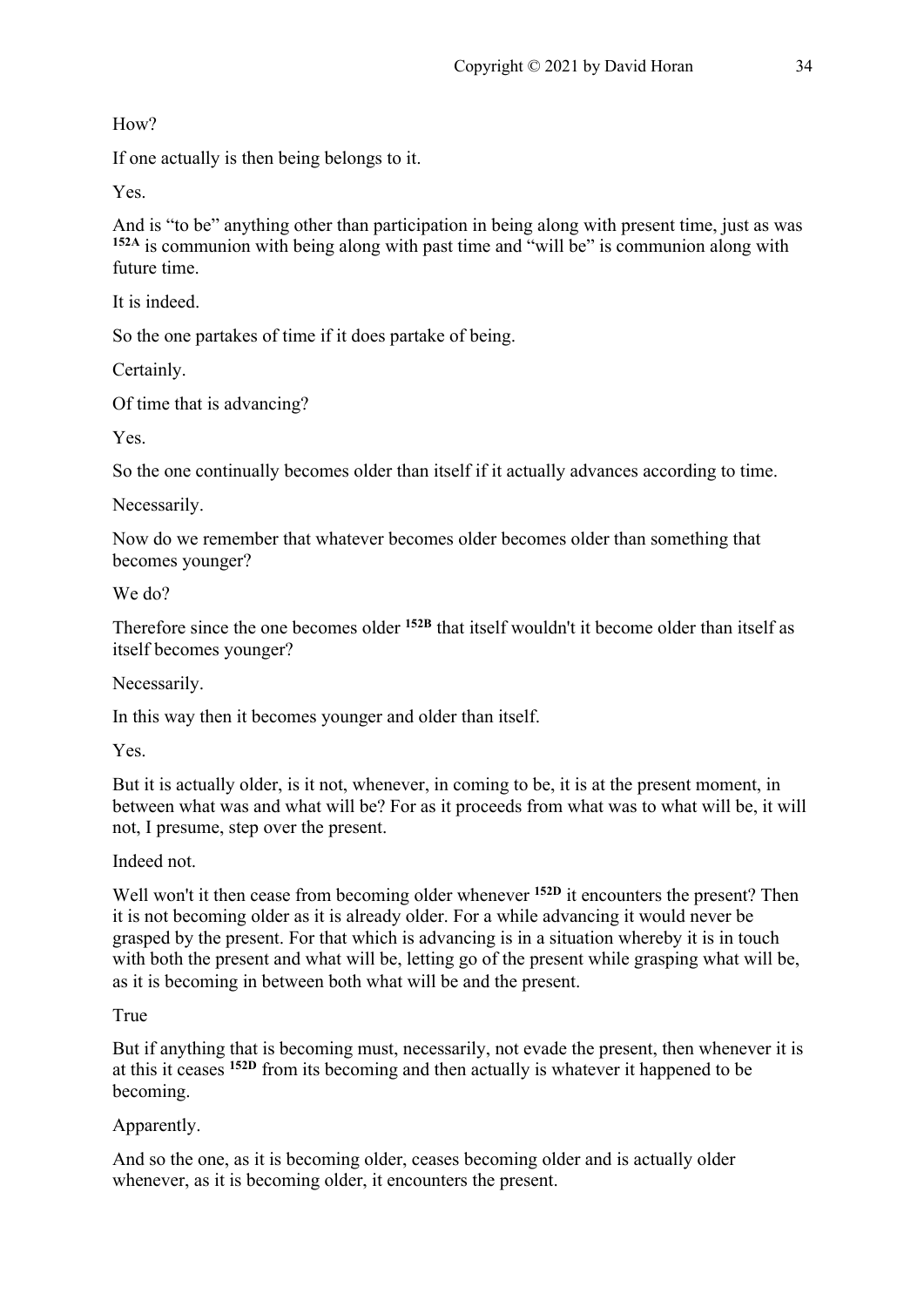Yes, certainly.

Now it is actually older than whatever it was becoming older than, and wasn't it becoming older than itself?

Yes.

Is the older, older than the younger.

It is.

And so the one is then younger than itself whenever, as it is becoming older, it encounters the present.

Necessarily.

And yet the present **152E** is always present to the one throughout its entire being for whenever the one is, it always is in the present.

Of course .

So the one always is, and always becomes, older and younger than itself.

So it seems.

Now is it or is it becoming for a longer time than itself or for an equal time?

Equal.

But whatever is always be coming for an equal time is the same age.

Of course.

And whatever is the same age is neither younger nor older.

Indeed.

Then the one, since it is and is becoming for a time that is equal to itself, neither is nor is becoming younger or older than itself.

It seems not.

Well then what about the others?

I can't say.

**153A** Well you can say that things other than the one, if they are indeed things that are different, rather than a thing that is different, are more than one. For a different thing would be one while different things are more than one and would be possessed of multiplicity.

Yes they would.

And being multiple they would have a share of number greater than the one.

Of course.

What about this: shall we maintain, about number, that the more numerous or the less numerous come into being, and have come into being earlier?

The less numerous.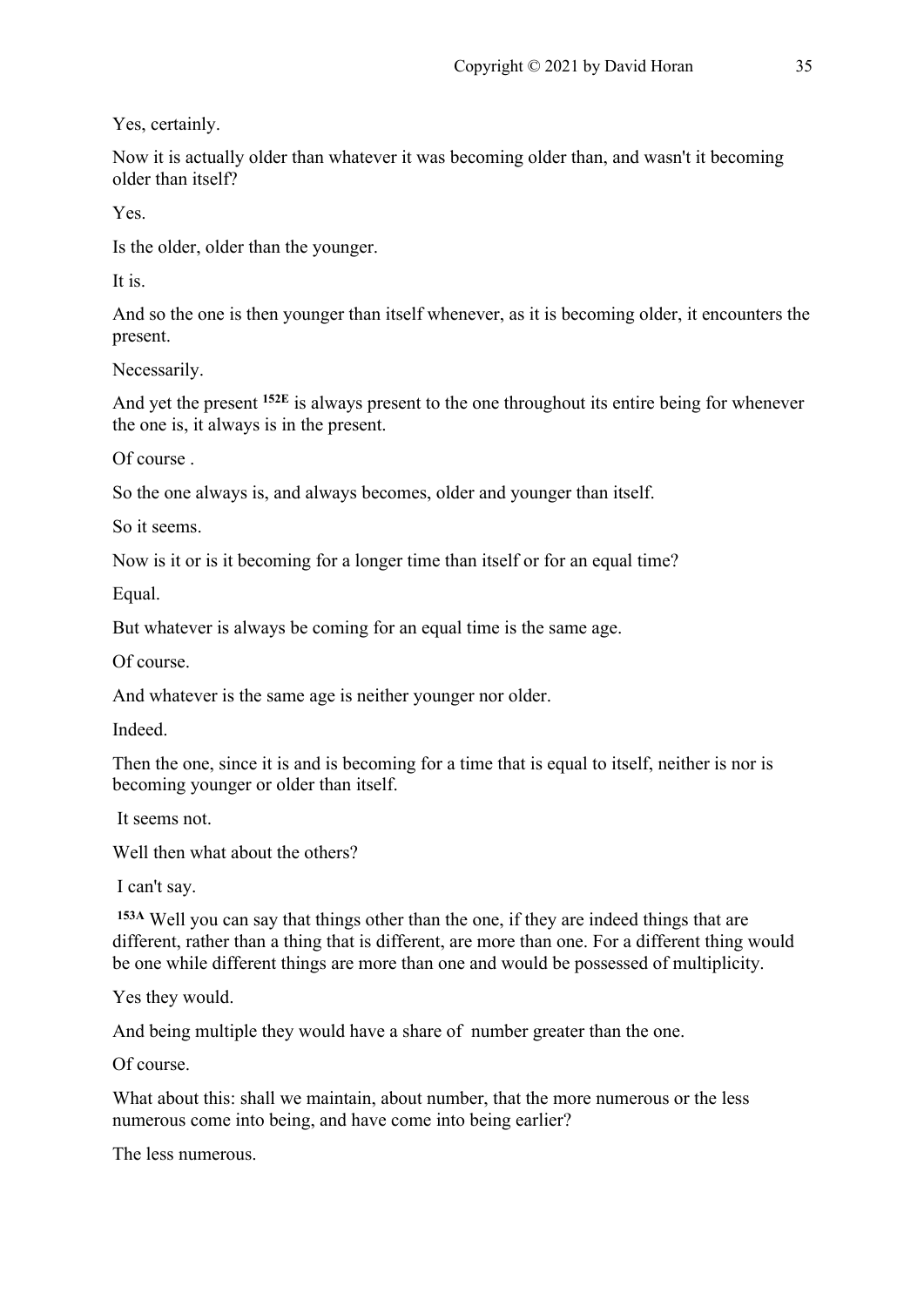So the least of all is first of all and this is the one. Isn't this so?

Yes.

So of everything that possesses number the one has come into being first, and the others all possess number if they are indeed others and not just an other.

They possess it indeed .

But the one, I think, having come into being first, has come into being earlier, while the others have come into being later and thus the others would be younger than the one and the one older than the others.

They would indeed.

What about this, has the one come into being <sup>153C</sup> contrary to its own nature or is that an impossibility?

An impossibility.

And yet the one was shown to have parts and, having parts, to have a beginning an end and a middle.

Yes .

Now of all the parts of the one itself, and of each of the others, doesn't the beginning come into being first and, after the beginning, all the other parts until the end?

indeed.

And shall we also say that all these others are parts of the whole, the one, and that this has, itself, come to be one and whole, simultaneously with the end?

Yes, so we say.

And yet the end, I believe, comes into being last, and simultaneously **153D** with this, the one naturally comes into being. So that if indeed the one itself necessarily comes into being in accord with its nature it would naturally come into being later than the others, having come into being at the same time as the end.

So it appears.

So the one is younger than the others and things other than the one are older than the one.

Again that's how it appears to me.

What about the beginning then, or any other part whatsoever of the one or of anything else at all? If it is a part rather than parts must it not, of necessity, be one, at least insofar as it is a part?

Necessarily.

In that case the one would come into being at the same time as the first part that comes into being, and at the same time **153E** as the second, and is not left out of any of the other parts that come into being, whatever is added to anything, until, with the arrival of the last part, one whole has come into being , missing neither the middle part, nor the first, nor the last nor any other part, in its generation.

True.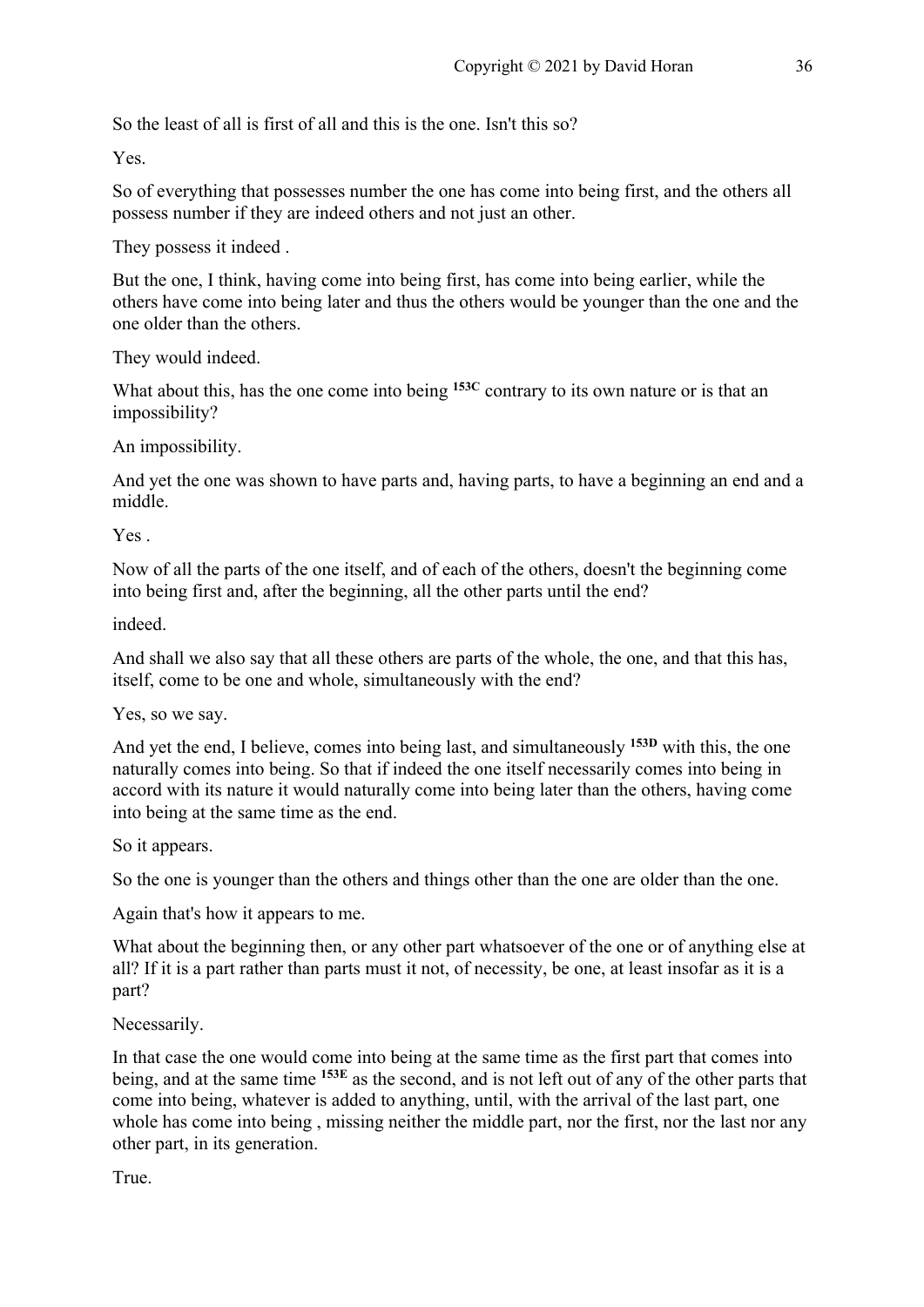Therefore the one is the same age as all the others, and so, if the one itself is not by nature opposed to its own nature, it would not have come into being either before or after the others, but at the same time. **154A** And according to this account the one would be neither older nor younger than the others, nor the others than the one. But according to the previous argument the one is both older and younger than the others and the others are, in like manner, both older and younger than the one.

#### Yes certainly.

So the one is and has come into being in this way. But what about the one becoming both older and younger than the others and the others than the one? Is whatever is the case in relation to being also the case in relation to becoming, or is it different?

**154B** I cannot say.

Well I can say this much at least. If one thing is indeed older than another it would not be able to become even older by an age difference greater than the age difference when it first came into being, nor for its part could the younger become even younger by an increased amount. For equal amounts added to unequal amounts of time or anything else at all always make them differ by an amount equal to the initial difference.

Of course.

So that which is older or younger could never become **154C** older or younger if it does indeed always differ in age by an equal amount. It is and has come to be older in one case and younger in the other, but it is not becoming older or younger.

True.

Then the one does not ever become either older or younger than the others that are older or younger than it.

Indeed not.

But let's see if they become older or younger in the following way.

How?

In the way that the one appeared to be older than the others and the others than the one.

What of it?

Whenever the one is older than the others it has been becoming for a longer period of time than **154D** the others.

Yes.

Consider this then: if we add an equal amount of time to the greater and to the lesser time periods will the greater differ from the lesser by an equal portion of time or by a smaller portion?

By a smaller portion.

So whatever was the initial age difference between the one and the others, this will not be the same thereafter. Rather, having taken a time increment that is equal to the others, the one will always differ from them by a lesser portion than before. Isn't this so?

Yes.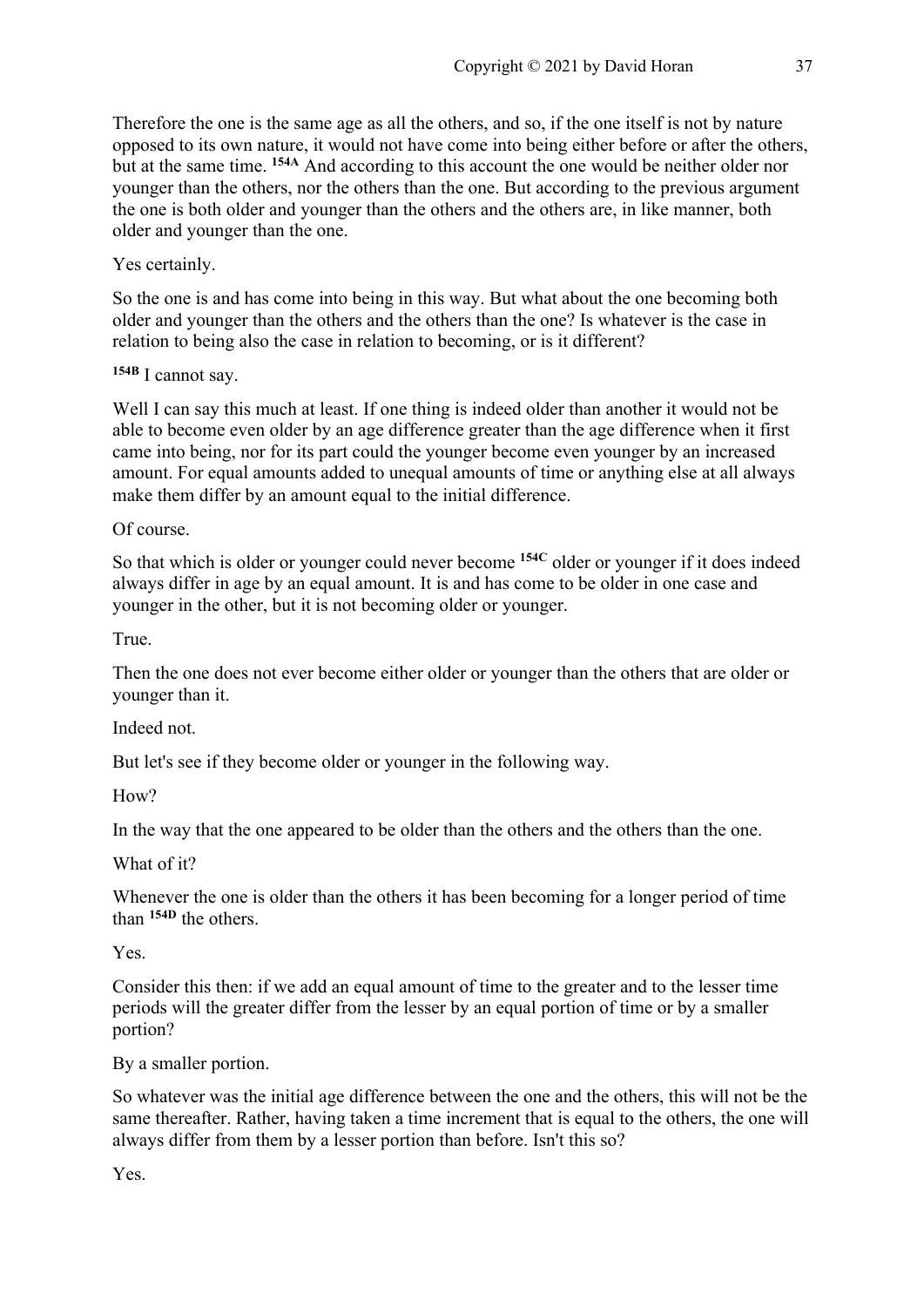Now wouldn't that which is less in age **154E** than it was before in relation to something else become younger than before in relation to whatever it was previously older than?

#### Yes, younger.

And if that becomes younger won't those others, in turn, become older than before in relation to the one?

Certainly.

So that which has come to be younger, becomes younger in relation to that which had previously come to be and still is older, yet although it is always becoming older than that, it never actually is older. For that advances towards the younger while the younger advances towards the older. **155A** And the older, for its part, becomes younger than the younger in the very same way. For as they are both proceeding towards their opposites they are becoming opposite to one another: the younger becoming older than the older while the older is becoming younger than the younger. But they could not actually become so. For if they had become so they would no longer be becoming so but would actually be so. But as matters stand they are becoming older and younger than one another; the one is becoming younger than the others because it proved to be older and to have come into being **155B** earlier, while the others are becoming older than the one because they came into being later. And by the same argument the others are also related in the same way to the one, since they proved to be older than the one and to have come into being earlier.

Yes, this appears to be the case.

Isn't it the case then that in so far as nothing becomes younger or older than anything else on the basis of always differing by an equal number, the one would not become older or younger than the others nor the others than the one; while in so far as things that have come into being earlier **155C** necessarily differ from things that have come into being later, and the later from the earlier, by a portion that is never the same, things must, in this way, be becoming both older and younger than one another ; the others than the one and the one than the others?

Yes certainly.

On all these bases then, the one is, itself, both older and younger than the others, and is becoming so, and neither is nor is becoming either older or younger than itself or the others.

Yes, entirely so.

And since the one partakes of time and of becoming older **155D** and younger, mustn't it necessarily partake of was, will be, and of now, if it does indeed partake of time?

Necessarily.

So the one was, and is, and will be, and has become, and is becoming, and will become.

Indeed.

And something could be to that and of that , and was and is and will be.

Certainly.

And there could then be knowledge of this and opinion and awareness if we are in fact even now engaging in all these in relation to this.

Correct.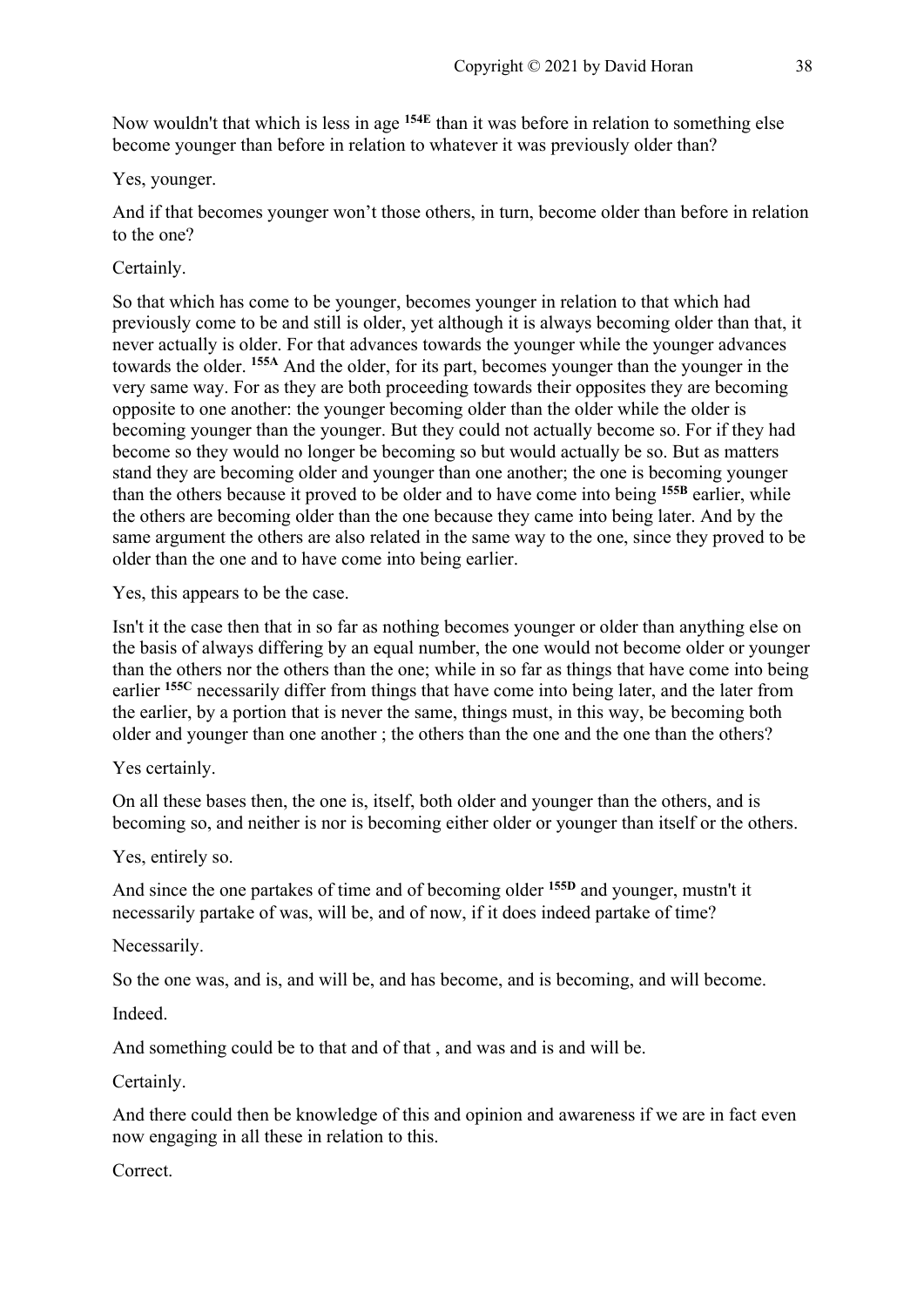And a name and an account belong to it and it is named **155E** and described and anything of this sort that happens to apply to the others applies also to the one.

Yes, this is how matters stand; entirely so.

Then let's say for yet a third time: if the one is, as we have described it, being both one and many, and neither one nor many, and partaking of time, must it not, of necessity, sometimes partake of being, because one is, and indeed sometimes not partake of being because one is not?

Necessarily.

Now when it is partaking will it then be able not to partake, or not to partake whilst partaking?

It will not be able.

So it partakes at one time and does not partake at another, for only in this way could it partake and not partake of the same thing.

**156A** Correct.

Isn't there also a certain time when it gets a share of being and departs from this? Or how will it be able to have something at one time and not have the same thing at another if it does not ever take hold of this and let it go?

In no way at all.

Well don't you refer to getting a share of being as coming to be?

I do.

And to departing from being as ceasing to be?

Yes indeed.

Then the one, it seems, in grasping and letting go of being, is coming into being **156B** and ceasing to be.

Necessarily.

And being both one and many, and coming into being and ceasing to be, isn't it the case that whenever it becomes one its being many ceases to be and whenever it becomes many its being one ceases to be.

Certainly.

And in becoming one and many mustn't it necessarily be separated and combined.

Very much so.

And indeed whenever it becomes unlike and like mustn't it, necessarily, be likened and unlikened?

Yes.

And whenever it becomes greater or less or equal isn't it increased diminished or equalised?

Quite so.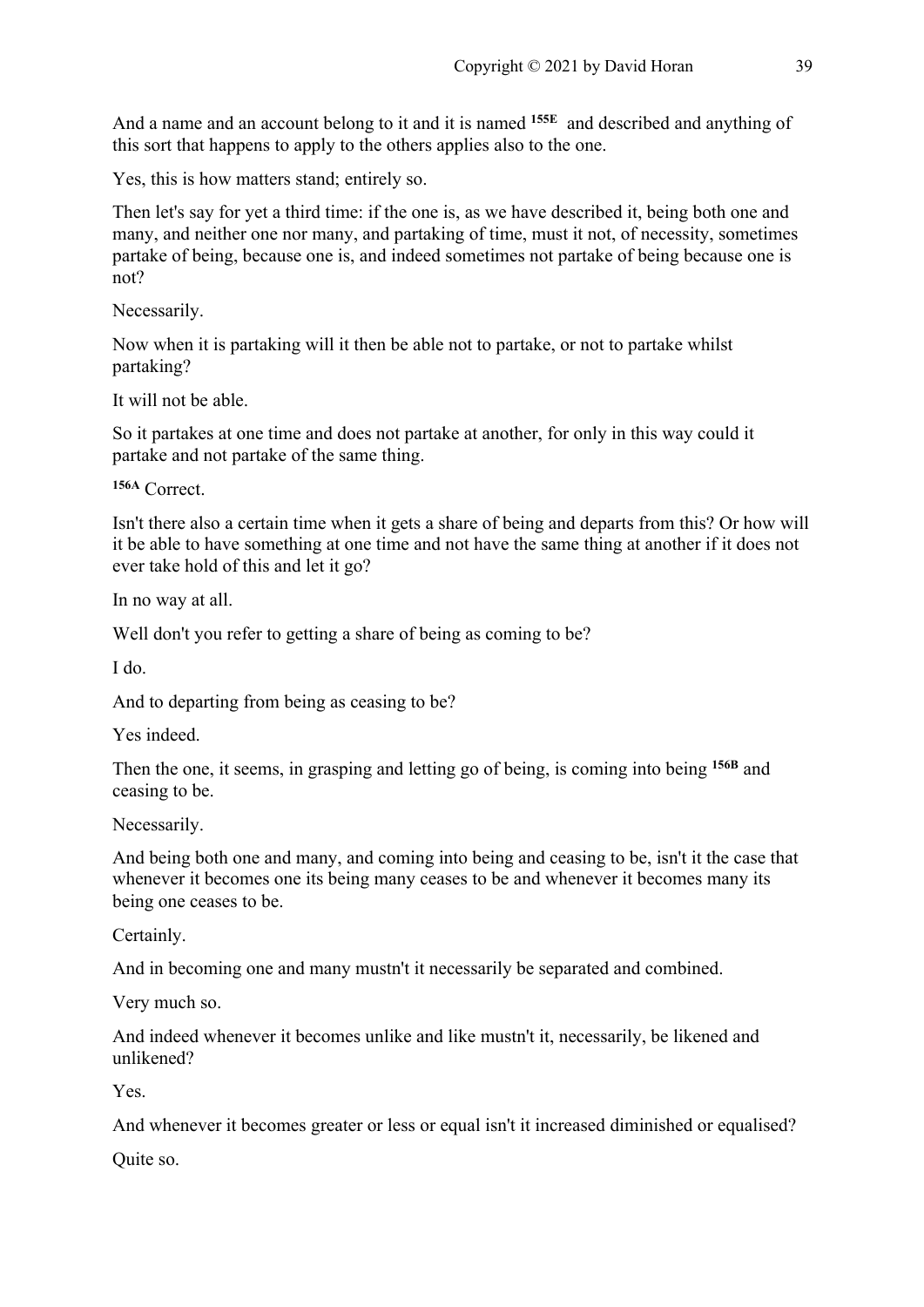**156C** And whenever, being in motion, it comes to rest and whenever, being at rest it changes to moving, it must not, itself, be in any time at all.

How so?

Being previously at rest and afterwards in motion, or previously in motion and subsequently at rest, cannot happen to it without it changing.

Of course.

And yet there is no time in which it can, simultaneously, be neither in motion nor at rest.

Indeed not.

But it cannot undergo change without changing.

Not likely.

So when does it undergo change? For it does not change whilst at rest or whilst in motion or whilst in **156D** time.

It does not.

Well, in that case, is there this strange thing in which it would then be when it changes?

What sort of thing?

The moment. Indeed the moment seems to indicate something of this sort, such that there is change from the moment to either state. For a thing does not change from resting while still being at rest, nor does it change from moving while still being in motion. But the moment is this strange nature, inserted between motion and rest, being in no time **156E** at all, and indeed to this, and from this, the moving changes to being at rest and the resting to being in motion.

Quite likely.

And the one then, if indeed it is both at rest and in motion, would change to both states, for only in this way could it do both, but in changing it changes in a moment and when it changes it would be in no time at all, nor would it then be in motion, nor would it be at rest.

Indeed not.

Is this also the case in relation to the other changes? Whenever it changes **157A** from being to ceasing to be or from not being to coming into being, is it then coming to be in between certain motions and rests, and is it then the case that it neither is , nor is not, and is neither coming to be, nor ceasing to be?

So it seems at any rate.

And by the same argument too, when going from one to many and from many to one, it is neither one nor many, neither separated nor combined. And when going from like to unlike and from unlike to like it is neither like nor unlike neither likened nor unlikened. When going from small **157B** to large, and to equal, and to their opposites, it is neither small nor large nor equal and it would be neither increasing nor diminishing nor becoming equal.

It seems not.

So if the one is, it would undergo all these affections.

Of course.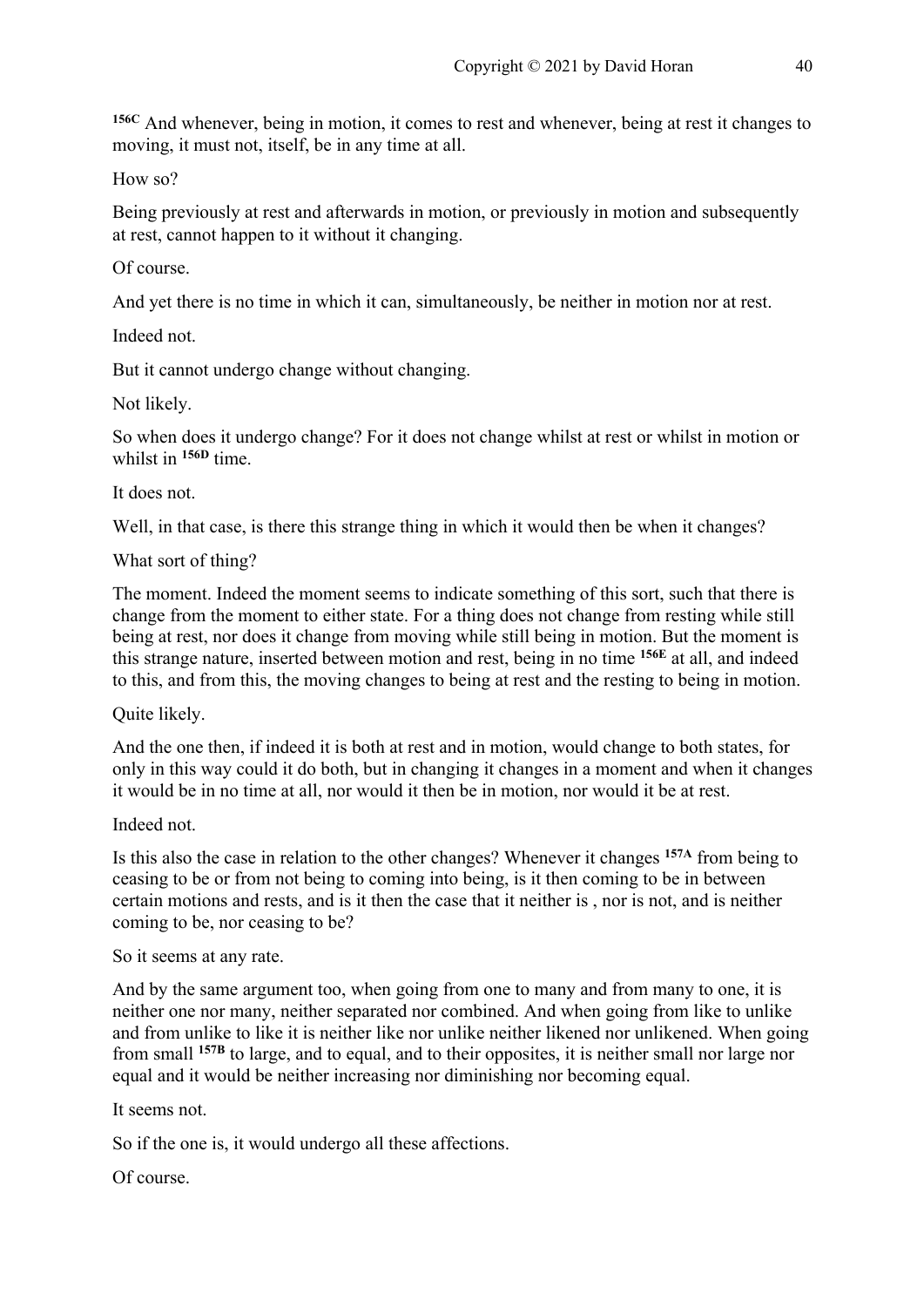Well shouldn't we also consider what it would be appropriate for the others to undergo if one is?

We should consider this.

In that case should we state what things other than the one must undergo, if one is?

We should.

Now since they are indeed other than the one, the others are not the one, or else **157C** they would not be other than the one.

Correct.

But the others are not entirely deprived of the one either but partake of it in some way.

In what way?

Things other than the one are presumably other because they have parts. Indeed if they were not to have parts they would be entirely one.

Correct.

But parts, we say, are parts of this, this whole.

So we say.

And yet the whole is necessarily one composed of many, of which the parts will be parts, for each of the parts must be a part not of many things but of a whole.

Why is that?

If something were to be a part of many, among which **157D** it is itself included, it would presumably be part of itself which is impossible. And it would be a part of each of the others too if it were actually part of them all. Indeed, not being part of this one it will be a part of the others except for this one and thus will not be part of each one, but not being part of each it will be part of none of the many. But it is not possible for something that is not a part of all of them to be a part or anything else at all of those things of which it is not a part of any one.

Apparently so.

So a part is not a part of many or of all; it is rather a part of some one **157E** form that we call a whole; a complete one that has arisen from them all. A part would be part of this.

Entirely so.

So if the others have parts they would also have a share of the one and of the whole.

Certainly.

So things other than one must necessarily be one complete whole possessing parts.

Necessarily.

And indeed the same argument applies to each part. For these too must necessarily have a share of the one. **158A** For if each of them is a part, being each presumably indicates being distinct from the others and being by itself if indeed it is to be each.

Correct.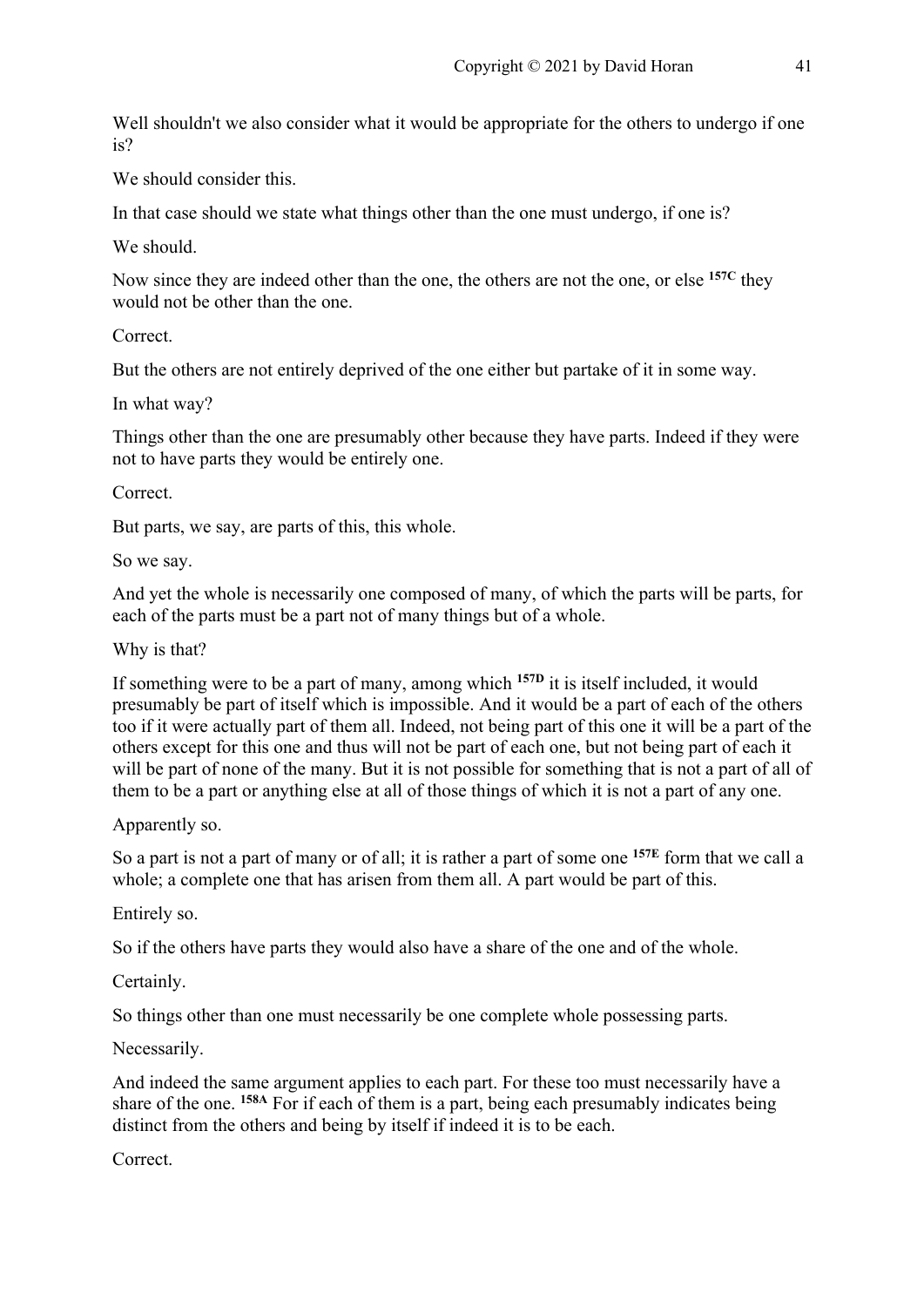And yet it would of course have a share of the one while being other than one or else it would not have a share of the one but would itself be one. But it is presumably impossible now for anything except the one itself to be one.

Impossible.

So both the whole and the part necessarily share in the one. For the whole will be one and the parts will be parts of that. While each part, in turn, that is part **158B** of the whole, would be one part of the whole.

Quite so.

Won't whatever shares in the one have a share while being different from the one.

Of course.

Things that are different from the one would presumably be many. Indeed if things other than the one were neither one nor more than one they would be nothing.

Indeed so.

But since whatever gets a share of one part, or one whole, is more than one it is necessary, is it not, that those things themselves that partake of the one must already be unlimited in multiplicity?

How so.

Let's look at the following: when the partake of the one they partake while, then, neither being one nor having a share of the one.

Obviously.

**158C** Then they partake, don't they, while being multiplicities in which the one is not present?

Multiplicities indeed.

What about this? If we wished, in thought, to take away as little as we possibly could from such multiplicities, wouldn't the part that has been taken away necessarily be a multiplicity, and not one, if it does not actually partake of the one?

Necessarily

Now continuing to consider the nature, just by itself, different from the form, in this way, won't as much of it as we can ever discern be unlimited in multiplicity?

Entirely so.

And indeed, whenever each part has become one **158D** part, the parts then have limit in relation to one another and in relation to the whole, and so too does the whole in relation to the parts.

Yes, exactly.

In that case, the consequence for things other than the one from the communion of themselves and the one is, it seems, that something different arises among themselves which provides limit in relation to one another while, by themselves, their own nature provides limitlessness.

So it appears.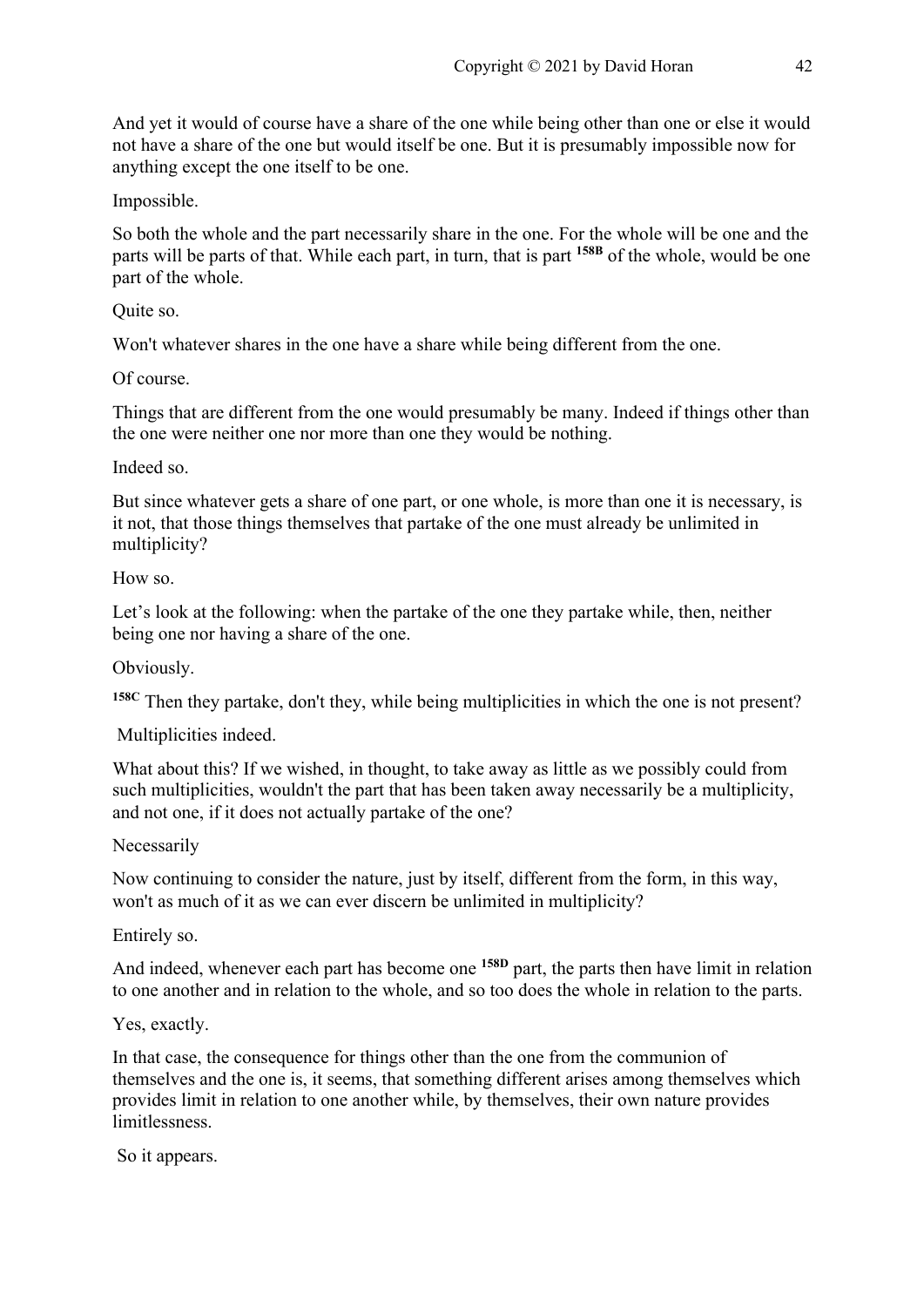In this way then, things other than the one, both as wholes, or based upon parts, are limitless and have a share of limit.

Certainly.

**158E** Are they not also both like and unlike one another and themselves?

In what way?

Insofar as they are all, presumably, unlimited based upon their own nature, they would, in this way be characterized as the same.

Certainly.

And indeed insofar as they all have a share of limit they would all, in this way, also be characterized as the same.

Of course.

And yet insofar as they have been characterized as both limited and limitless, they have been characterized by characteristics **159A** that are opposite to one another.

Yes.

And the opposites are as unlike as possible.

Indeed.

So on the basis of either characteristic, they would be like themselves and one another, while on the basis of both characteristics they would be as unlike as possible, and as opposite as possible, in both ways.

Quite likely.

In this way then the others themselves would be both like and unlike themselves and one another.

So they would.

And since they actually proved to have these **158B** characteristics, we shall find, with no further difficulty, that things other than the one are the same as and different from one another, are in motion and at rest, and are characterized by all the opposite characteristics.

Correct.

Well then if at this stage we accept these outcomes as obvious should we consider, once more, if one is, are things other than the one not so or just so?

Certainly.

Then let us say from the beginning how things other than the one must be characterized if one is.

Let's say so.

Now must not the one be separate from the others and the others be separate from the one?

Why is that?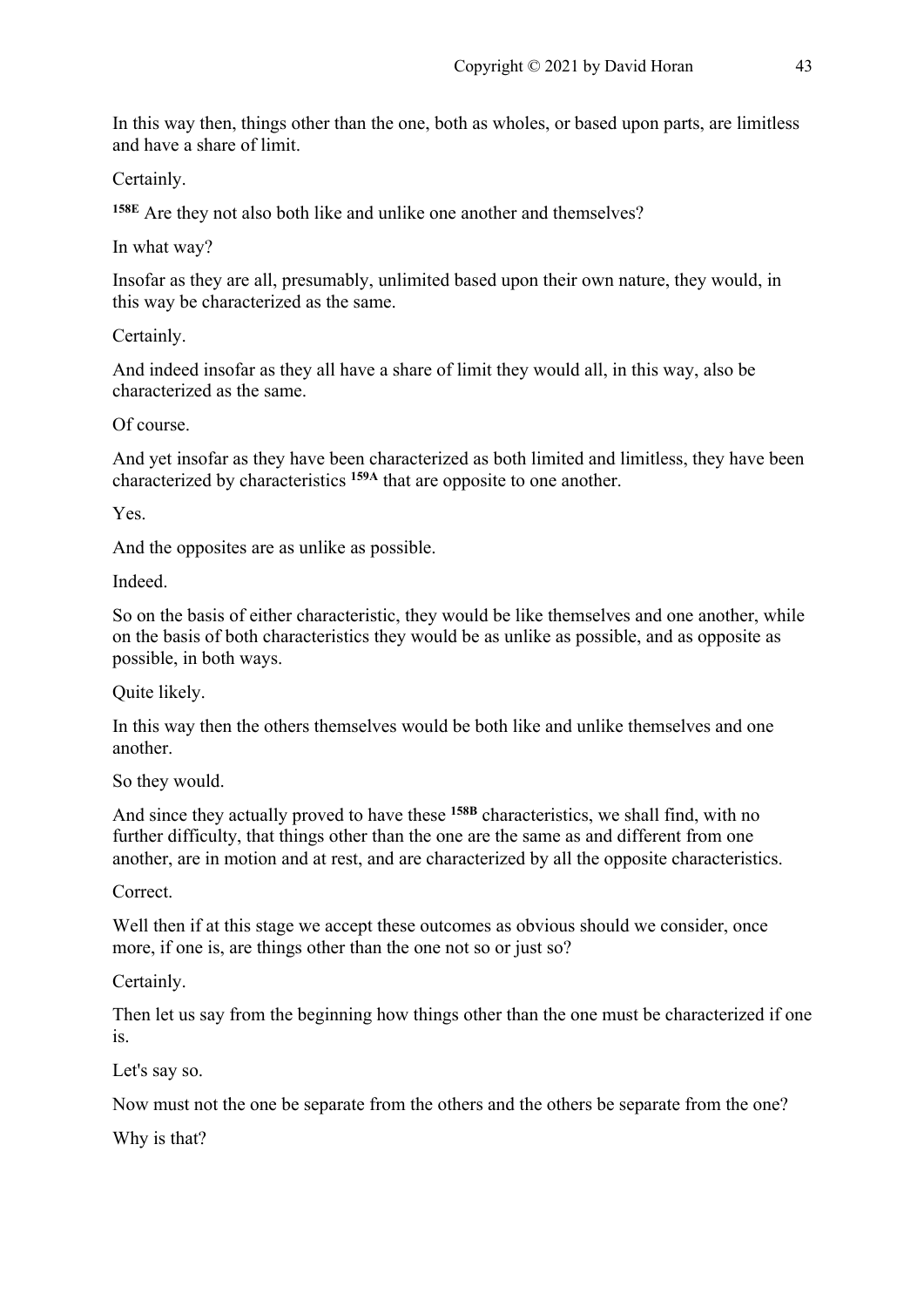Because there is not, I presume, anything else besides these, that is other than the one and other than the others, for once the one and the others have been mentioned everything **159C** has been spoken of.

Yes everything.

So there is nothing further that is different from these, in which both the one and the others could be in the same.

Indeed not.

So the one and the others are never in the same.

It seems not.

So, are they separate? <sup>7</sup>

Yes.

Now according to us that which is truly one does not have parts.

Of course.

So the one as a whole would not be in the others nor would parts of it, if it is separate from the others and does not have parts.

**159D** Of course.

So the others would not partake of the one in any way as they partake neither of a part of it nor of the whole.

It seems not.

So the others are not one in any way nor do they have any one in themselves.

Indeed not.

So the others are not many either, for each of them would be one part of the whole if they were many. But, as matters stand, things other than one are neither one nor many, neither a whole nor parts, since they do not partake of the one in any way. <sup>8</sup>

Correct.

So the others, themselves, are neither two nor three nor are these in them **159E** if they are indeed entirely deprived of the one.

Quite so.

So the others are, themselves, neither like and unlike the one nor are likeness and unlikeness in them. For if they were like and unlike or had likeness and unlikeness in themselves, things

 $7$  Although it has been established that the one and the others are separate in the sense that they cannot be in the same (thing/place) the possibility remains that they might be in each other: the one in the others or the others in the one. These two possibilities are eliminated next.<br><sup>8</sup> We should note at this point that if the others were to be in the one, they would then be parts of the one.

This outcome is impossible for two reasons: firstly that which is truly one does not have parts (159c) and secondly each of the others would have to be one part of the one which is not possible because the others do not have any one in themselves (159d).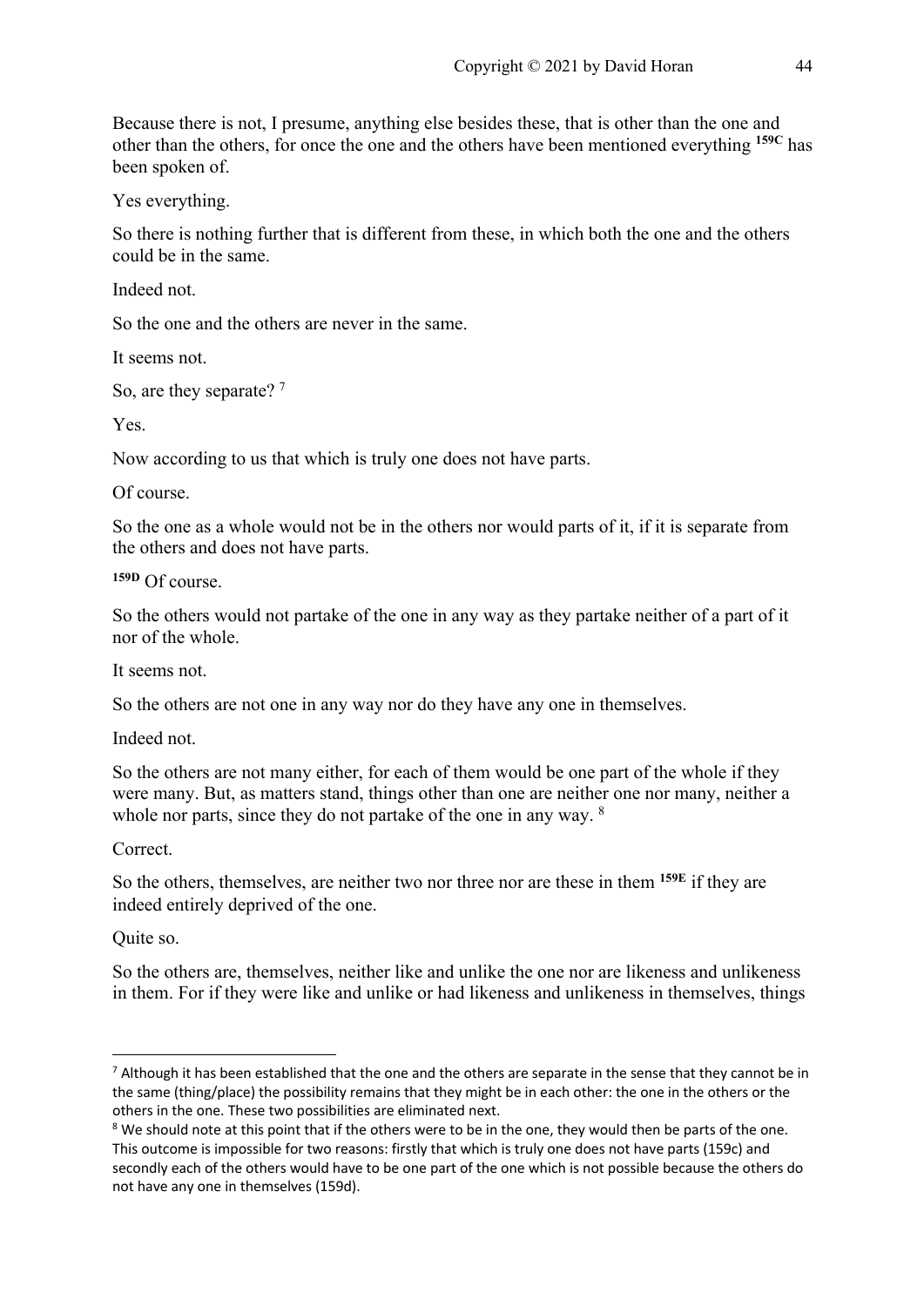other than the one would presumably possess two forms in themselves that are opposite to one another.

Apparently.

But things that do not even partake of one could not possibly have a share of any two.

Impossible.

So the others are neither like nor unlike nor both. For if they were like **160A** or unlike they would partake of one form that is different and if they were both like and unlike, they would partake of two opposite forms, but these outcomes have proved to be impossible.

True.

Nor are they the same or different, nor are they in motion or at rest, nor are they coming into being nor ceasing to be, nor are they greater or less or equal. Nor do they have any other characteristics of this sort. For if the others submit to being characterized by anything of this sort, they will also share in one and two and three and odd and even. But it turned out **160B** to be impossible for them to partake of these since they are entirely deprived of the one in every way.

Very true .

In which case if one is, the one is everything and, both in relation to itself and in relation to the others in like manner, it is not even one.

Entirely so.

So be it. Next should we not consider what the consequences must be if one is not?

Yes, we should.

Well what would this hypothesis, "if one is not", be? Does it differ at all from the hypothesis, "if not one is not"?

It differs indeed.

Does it just differ or is saying "if not one is not" the complete opposite to saying, "if one is not"?

It is the complete opposite.

What if someone were to say "if largeness is not" or "if smallness is not", or anything else of that sort, would it be obvious in each case that he is saying that a different thing is that which is not?

Certainly.

Is it not obvious then that whenever someone says "if one is not" he is saying that what is not, is different from the others and we know what he is referring to?

Yes, we know.

So whenever he speaks of one, is it obvious, firstly, that he is referring to something knowable and secondly to something different from the others, whether being or not being **160D** is added. For we still know, nevertheless, what is said not to be, and we know that it is different from the others. Isn't this so?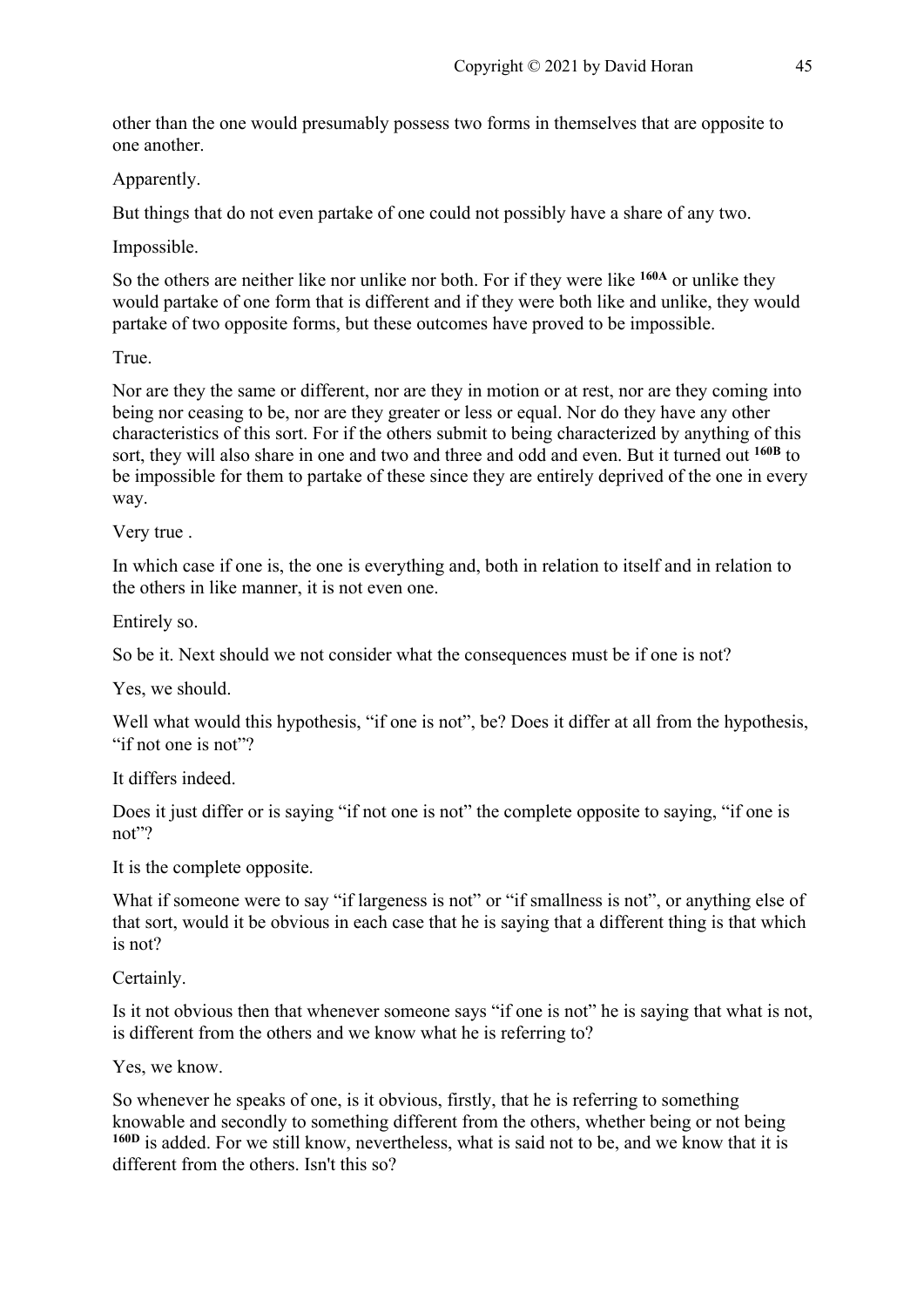## Necessarily.

So we should say, from the beginning, as follows, what must be the case if one is not. Now the first thing that must pertain to it is, it seems, that there be knowledge of it, otherwise we would not know what is being said when someone says, "if one is not".

#### True.

Also, must not the others be different from it, otherwise it could not be said to be different from the others?

#### Certainly.

And difference belongs to it in addition to the knowledge. For **160E** whenever the one is said to be different from the others, the difference of that one is referred to, and not the difference of the others.

## Apparently.

And indeed the one that is not would share in that, in something, and in by-this, and in to-this , and in these, and in everything of this sort. For the one could not be spoken of, nor could things different from the one, nor could anything be to that or of that, nor could it be referred to as anything, if it did not have a share either in something or in these others.

## Correct.

In that case although the one cannot partake of to be since it is not, there is nothing to prevent **161A** it from partaking of many things and this is actually necessary if indeed that one and not another is not. In fact if neither the one nor that are not to be, but the argument concerns something else, then nothing should even be uttered. But if that one and no other is hypothesized not to be, it must have a share in that, and in many others.

Yes indeed.

So the one has unlikeness in relation to the others. For things other than the one, being different, would also be different in kind.

Yes.

And are not things that are different in kind other in kind?

Of course.

And things that are other in kind are unlike, **161B** are they not?

Yes, unlike.

Now if they are indeed unlike the one it is obvious that unlike things would be unlike something that is unlike them.

It is obvious.

In that case the one would also have unlikeness in respect of which the others are unlike it.

So it seems.

But if it actually has unlikeness to the others must it not necessarily have likeness to itself?

In what way?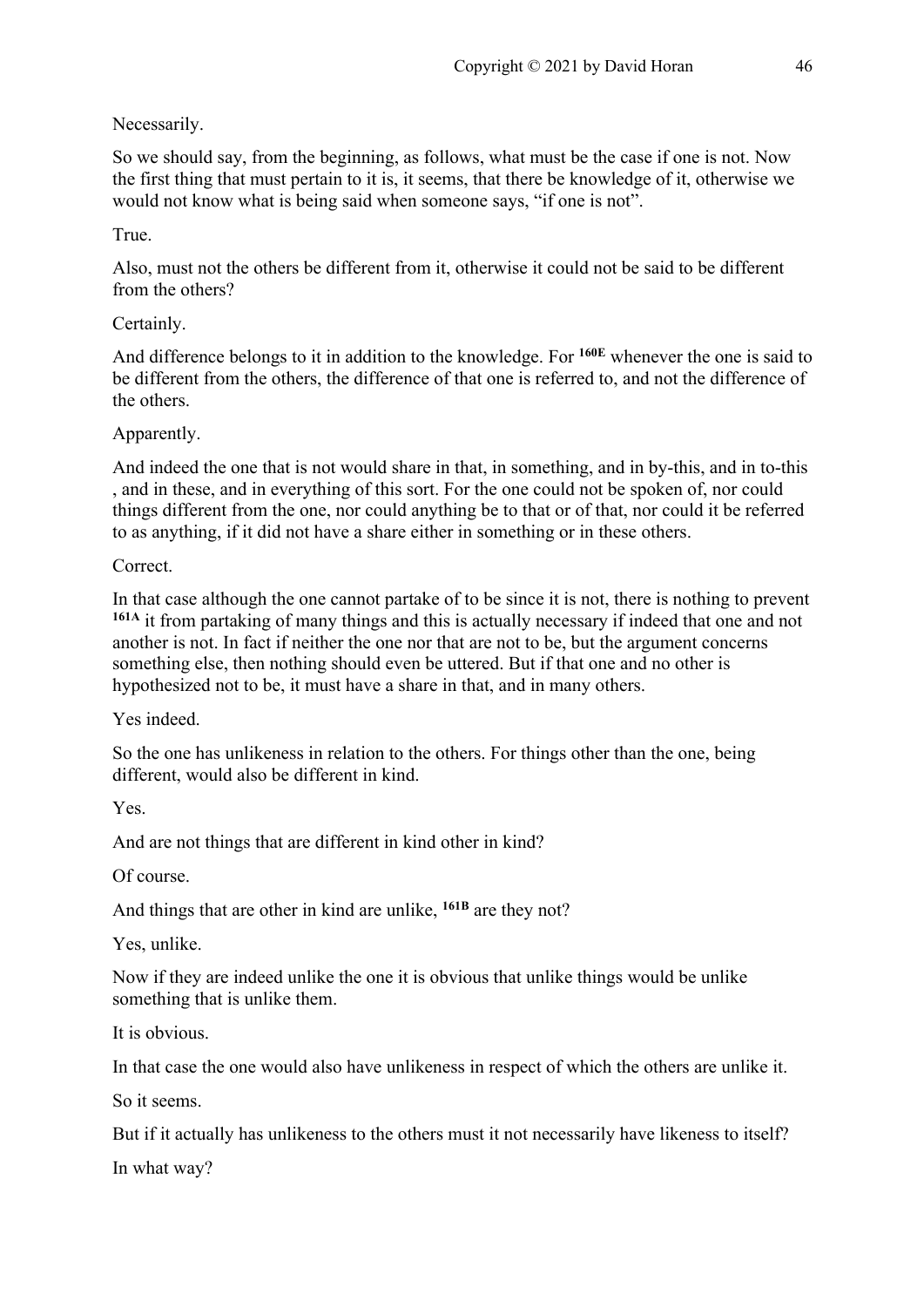If the one has unlikeness to the one the argument would not, presumably, be about something of this sort, something like the one, nor would the hypothesis be about one but about something other than one.

Of course.

**161C** But it should not be about that.

Indeed not.

So the one must have likeness to itself.

It must.

And furthermore the one is not equal to the others either. For if it were to be equal it would already be, and it would also be like them based on the equality. But both these outcomes are impossible if indeed one is not.

Yes, impossible.

And since the one is not equal to the others the others are necessarily not equal to the one, isn't this so?

Necessarily.

Are not things that are not equal unequal?

Yes.

And unequals are unequal to an unequal, are they not?

Of course.

And in that case does the one partake of inequality in respect of which **161D** the others are unequal to it?

It partakes.

But inequality involves largeness and smallness.

It does.

So does a one of this sort have largeness and smallness?

Quite likely.

But largeness and smallness always stand apart from one another.

Certainly.

So there is always something in between them?

There is.

Now can you say that there is anything in between them except equality?

Nothing except this.

So whatever has largeness and smallness also has a equality which is in between these two.

**161E** Apparently.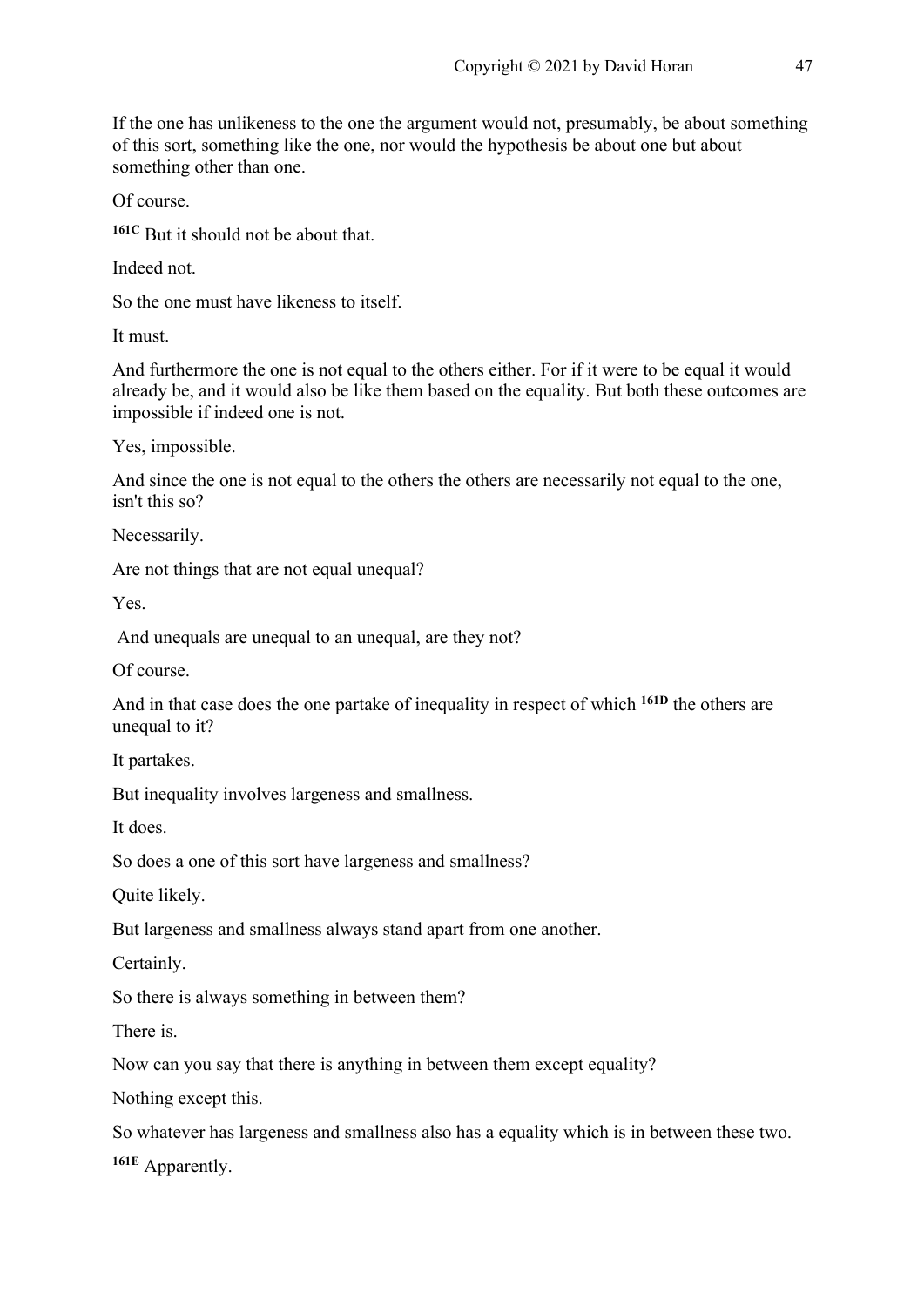Then the one that is not would, it seems, also have a share of equality and largeness and smallness.

So it seems.

And indeed it should also, in a way, have a share of being.

In what way?

It must be such as we describe it, for if it were not such as we describe it, we would not be speaking the truth when we say that the one is not. But if we are speaking the truth it is obvious that we are stating what actually is. Is this not so?

It is so indeed.

And since we maintain that we are speaking the truth, we **162A** must also maintain that we are stating what is.

We must.

So the one is, it seems, if it is not. For if it were not to be what is not but were somehow to let go of its being in relation to not-being it would immediately be what is.

Entirely so.

So if it is not to be it must have being what is not as a bond of not being, in just the same way that what is must have not being what is not, so that it, in turn, may be in every respect. For in this way, most of all, what is would be, and what is not would not be; by what is partaking of the being of being what is, and the being of not being what is not, **162B** if it is to be in every respect, and, on the other, hand by what is not partaking of the being of not being what is, and of the being of being what is not, if it too is, in turn, to be in every respect.

Very true.

Now since what is also shares in non-being, and what is not shares in being, the one, must necessarily share in being in respect of its non-being, since it is not.

Necessarily.

In fact, then, it appears that the one has being, if it is not.

So it appears.

And also to have non-being if in fact it is not.

Of course.

Now can something that is in a certain state, not be in that state without changing from that state?

It cannot.

So everything of this sort, which is both so and not so, indicates **162C** change.

Of course.

And change is motion, or what shall we maintain?

It is motion.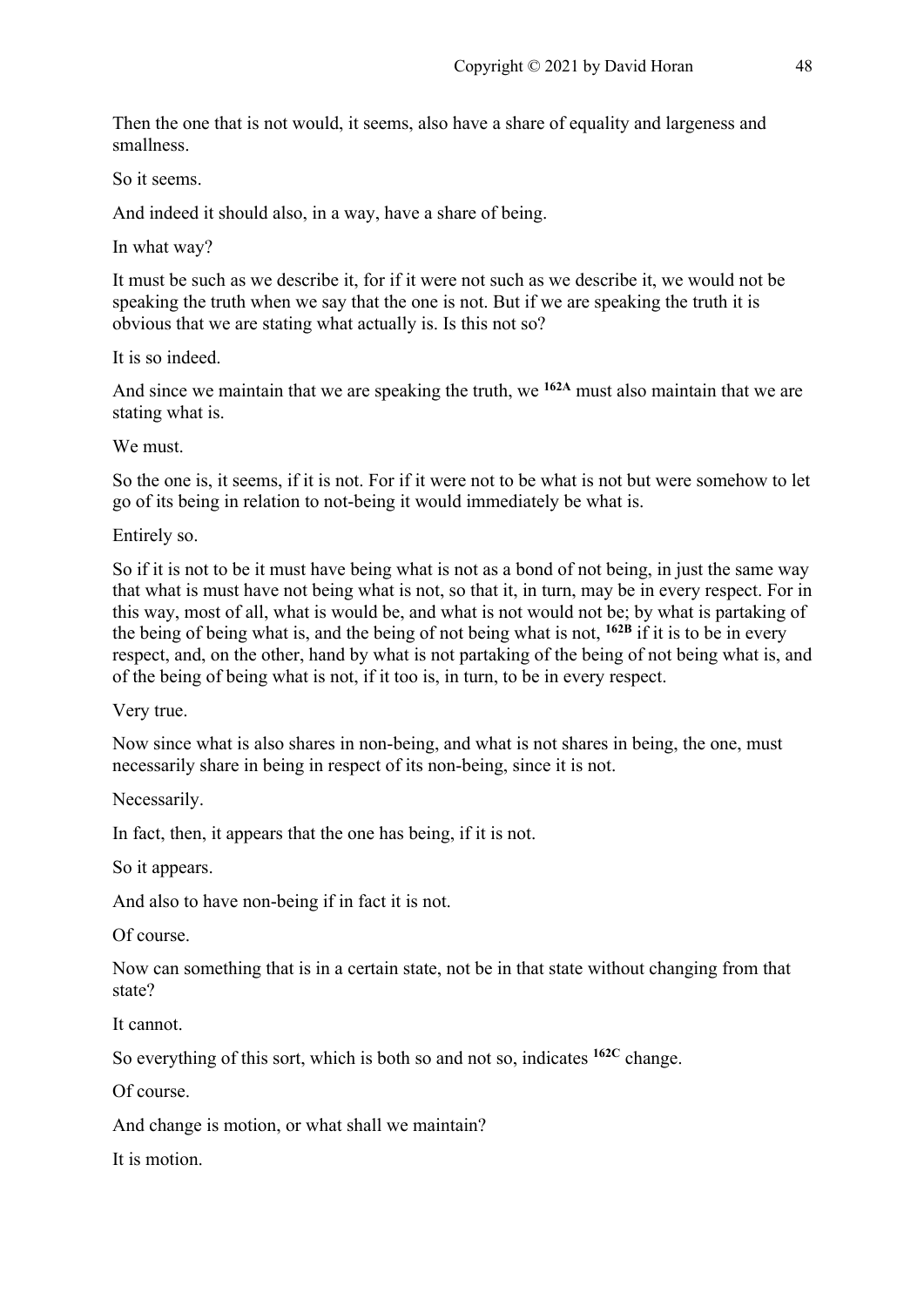Didn't the one turn out to be and not to be?

Yes.

And so it appears, in this way, to be both so and not so.

So it seems.

And so the one that is not, turns out to be in motion, since it has turned out to be changing from being to not being.

Quite likely.

Then again, if it is not included anywhere among things that are, which it is not, since it is not, it would not relocate from one place to another.

Of course.

So it would not move by **162D** changing place.

It would not.

Nor indeed would it revolve in the same place since it has no contact with the same anywhere. For the same is something that is, and what is not cannot be in any of the things that are.

No, it cannot.

So the one that is not would not be able to revolve in that in which it is not.

Indeed not.

Nor could the one, whether it is or is not, be altered from itself. For in that case the argument would no longer be about the one, if it were actually altered from itself, but about something else.

Correct.

But if it is not altered, nor does it revolve in the same place, nor does it change place, **162E** could it still move in any way?

No, how could it?

But that which is not moving must necessarily be still and that which is still must be at rest.

It must.

So the one, it seems, although it is not, is both at rest and in motion.

So it seems.

And indeed, if in fact the one is moved there is a strong necessity that it be altered. **163A** For according to the manner in which something is moved it is, to that extent, no longer just as it was, but is different.

Quite so.

So the one, since it is being moved, is also being altered.

Yes.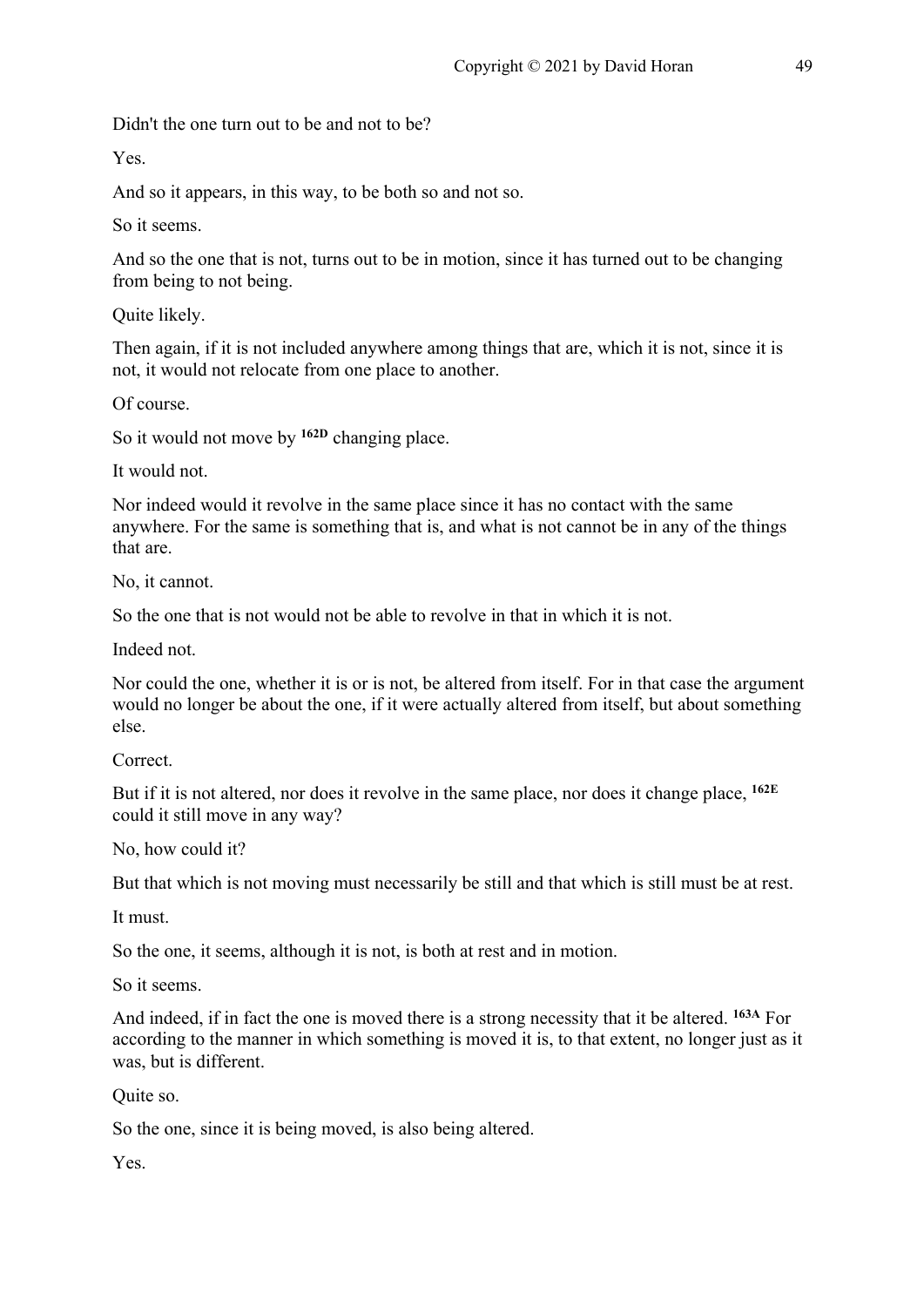Then again since it is not being moved in any way it would not be altered in any way.

Indeed not.

So, insofar as the one that is not is moved, it is altered, but insofar as it is not moved it is not altered.

Indeed not.

So the one that is not is both altered and not altered.

Apparently.

Now must not that which is altered come to be different than before and cease to be in its former **163B** state; while that which is not altered must neither come to be nor cease to be.

Necessarily.

And so the one that is not, because it is being altered, is both coming to be and ceasing to be; and because it is not being altered it is neither coming to be nor ceasing to be, and accordingly the one that is not is both coming to be and ceasing to be and neither coming to be nor ceasing to be.

Indeed it is not.

Then let us go back once again to the beginning and see if different outcomes or the same outcomes will appear to us as appeared just now.

We should do so.

In that case are we to state what the consequences for the one must be **163C** if the one is not?

Yes.

Whenever we say "is not" isn't this simply indicating the absence of being in that which we maintain is not?

Nothing else.

Now whenever we maintain that something is not, are we maintaining that in a way it is not, and in a way it is? Or is the phrase "is not" simply indicating that whatever is not, is not at all, in any way, and does not partake of being in any way?

Yes, simply that.

So what is not could not be, nor could it partake of being **163D** in any other way at all.

Indeed not.

But coming to be and ceasing to be are nothing but the acquisition of being and the loss of being.

Nothing but.

But that which has no share of being could neither have acquired it nor lost it.

No, how could it?

So, since the one is not, in any way, it could not possess or lose or acquire being in any way at all.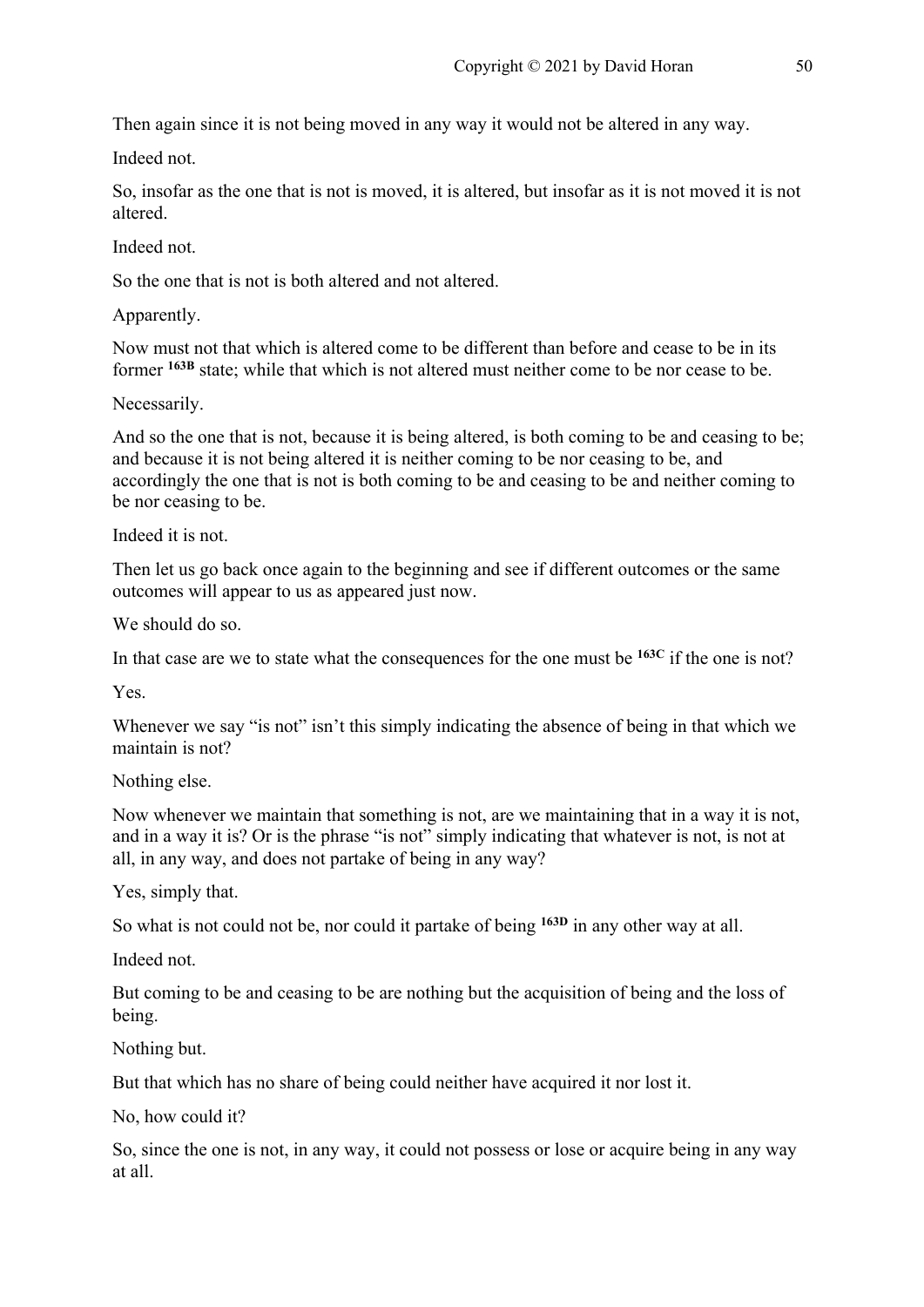Quite likely.

So the one that is not neither ceases to be, nor comes to be since, in fact it does not partake of being in any way.

Apparently not.

So the one that is not is not altered, **163E** in any way, for if this happened it would already be both coming into being and ceasing to be.

True.

But if it is not altered then, necessarily, it is not moved either.

Necessarily.

Nor indeed shall we maintain that what in no way is, is at rest. For that which is at rest must always be in something the same.

In the same, yes of course.

Accordingly we should also say that what is not is never either at rest or in motion.

Indeed it is not.

But in that case, none of the things that are belong to it. For it would then partake of being by partaking **164A** of this.

Obviously.

So neither largeness nor smallness nor equality belong to it.

Indeed not.

Nor would likeness nor difference belong to it, either with respect to itself or with respect to the others.

Apparently not.

What about this? If it can have nothing is there any way that it can have others?

There is not.

So the others are neither like nor unlike nor the same as it, nor different from it.

Indeed not.

What about this? Will there be, of that, or to that, or something, or this, or of this, or of another, or to another, or once, or was, or now , or knowledge, or opinion, or perception, or an account, or a name, or will any of the other things that are be related to what is not?

They will not.

Accordingly then, the one, if it is not, is not characterised in any way at all.

Well it certainly seems not.

In that case we should go on to say how the others must be characterised if one is not.

Yes we should.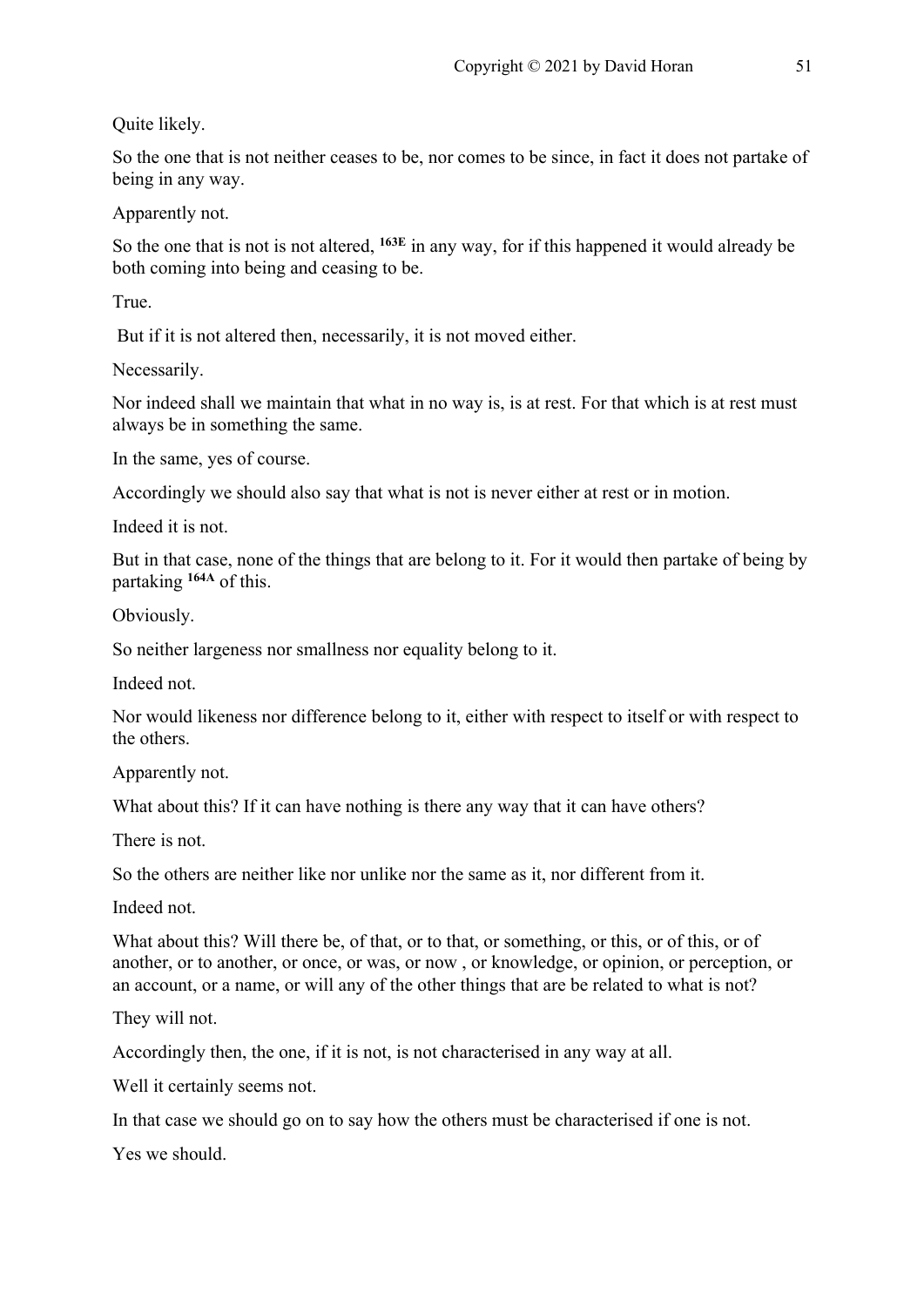Now they must somehow be others for if they are not even others we would not be talking about the others.

Quite so.

But if the argument is about the others the others are different or don't you refer to the same thing as both other and different.

**164C** I do.

And we maintain, I presume, that what is different is different from something different and what is other is other than something other?

Yes.

And the others, if they are to be others, will have something to be other than.

Necessarily.

Now what would that actually be? Indeed, they will not be other than the one since the one is not.

Indeed not.

So they are other than one another; indeed this option still remains for them or, alternatively, to be other than nothing.

Correct.

So they are other than one another, in each case, as multiplicities, for they could not be so as ones, since one is not. But in each case, it seems, **164D** the mass of them is unlimited in multiplicity, and if someone takes what seems to be the smallest part, suddenly, just as in a dream while sleeping, it appears to be many instead of seeming to be one, and instead of seeming miniscule it appears enormous in comparison with any parts that are cut from it.

Quite right.

In which case the others would be other than each other as masses of this sort if the others are, although one is not.

Precisely.

Won't there be many masses, each appearing to be one without being so, if in fact one is not to be?

Quite so.

And if in fact each seems to be one there will seem **164E** to be a number of them since they are many.

Certainly.

And some among them appear to be even, others odd, without in truth being so, if in fact one is not to be.

Indeed.

And furthermore, according to us, a smallest will seem to be among them but this appears to be many and large relative to each of the many **165A** which are themselves small.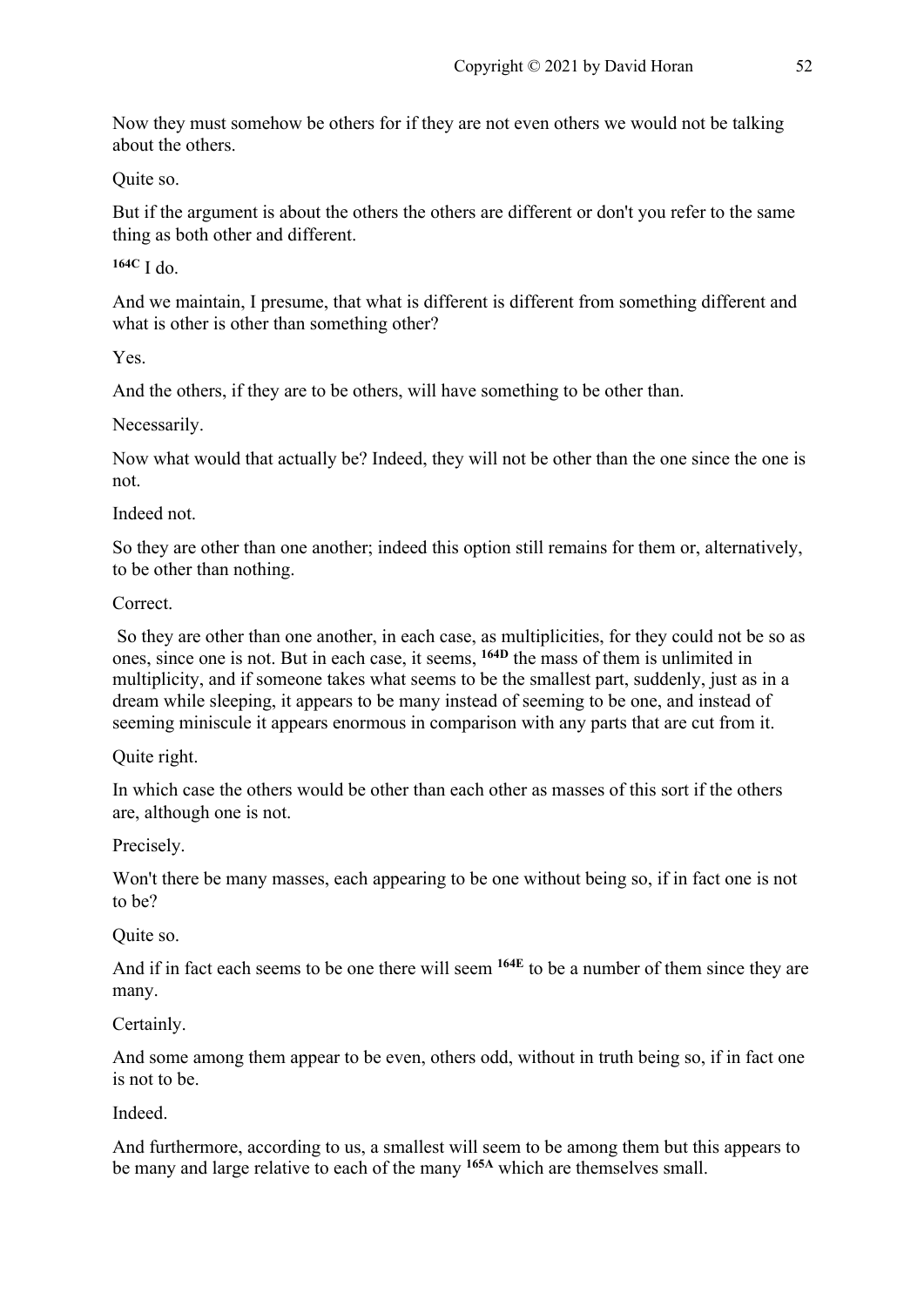## Of course.

And each mass will be imagined to be equal to what is many and small, for it could not give the appearance of changing from greater to lesser before seeming to arrive at whatever is in between and this would be apparent equality

Quite likely.

Would it not have limit relative to another mass, while having, itself, neither a beginning limit, nor middle, relative to itself.

Why is that?

Because whenever anyone, in thought, grasps any of these as if it were one of them, then another beginning always appears **165B** before that beginning, and after the end another end still remains, and in the middle others more in the middle, but smaller due to the impossibility of grasping each of them as one since one is not.

Very true.

So it must be the case, I believe, for anything that is, that whatever one grasps in thought, even as it is being cut into pieces, must crumble apart. For it would always be grasped somehow, as a mass, devoid of the one.

Yes certainly.

Now isn't it necessary that something of this sort must appear to be one to anyone who views it dimly **165C** from afar, while to someone who considers it keenly from close up each one must appear unlimited in multiplicity if it is actually deprived of the one because the one is not?

Yes, absolutely necessary.

In that case then the others must each appear limitless and possessed of limit, and one and many, if one is not and there are things other than one.

They must indeed.

Won't they also seem to be both like and unlike?

In what way?

In the way that shadow drawings all appear one to a person standing away from them, and appear to have a characteristic the same, and to be like.

Indeed.

**165D** But to someone who has approached them they appear many and different and by the appearance of difference they appear to be different in character and unlike themselves.

So they do.

And so the masses themselves necessarily appear like and unlike themselves and one another.

Yes certainly.

Therefore if one is not and there are many, these must appear both the same as and different from one another, both in contact with and apart from themselves, both moving with every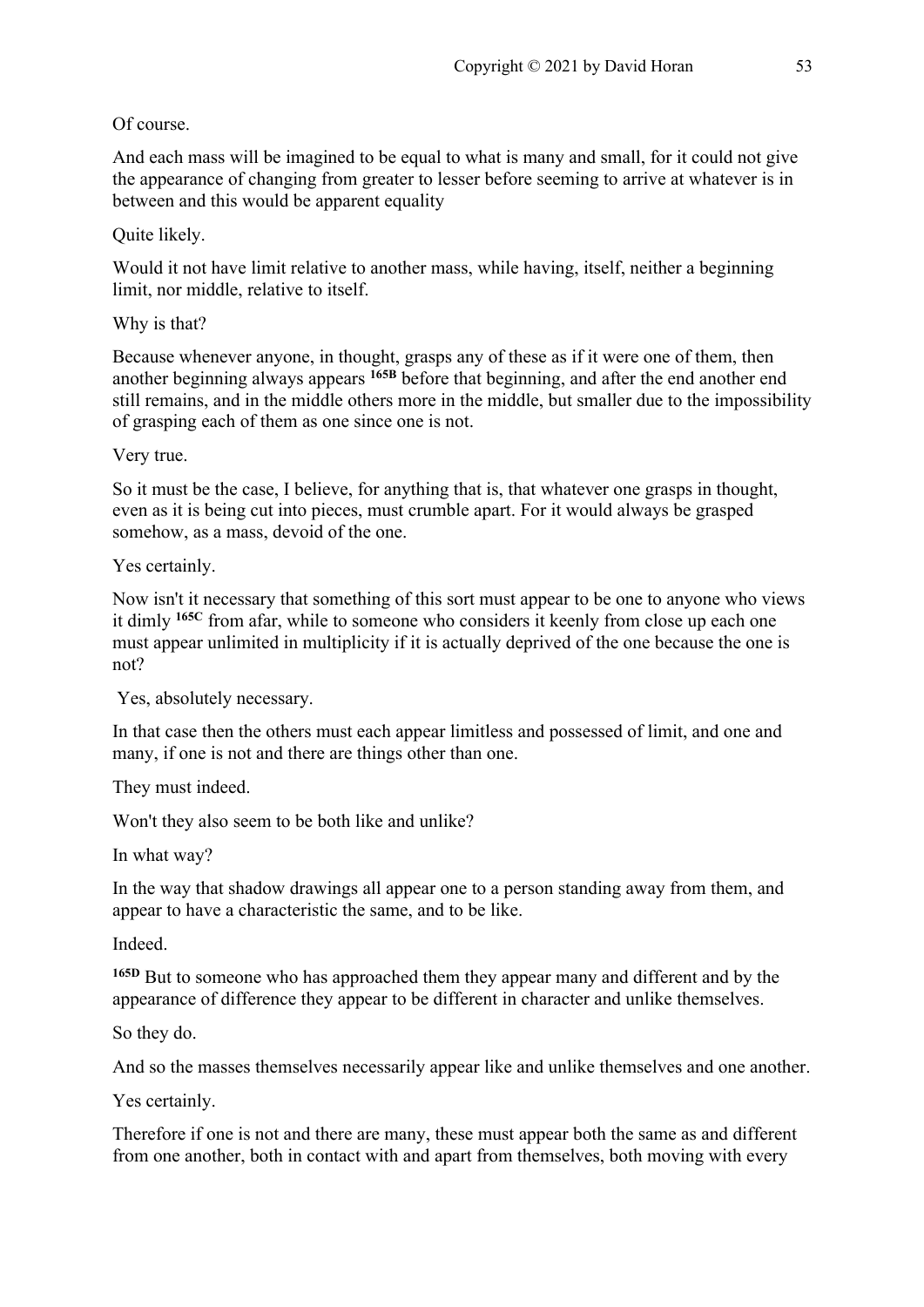motion and at rest in every respect, both coming to be an ceasing to be and neither, and everything else of this sort, I presume, which we could easily set out at this stage.

**165E** Very true.

Then let us go back once again to the beginning and let us say what must be the case if one is not and there are things other than one.

Yes, let us do so.

In that case the others will not be one.

No, how could they?

Nor indeed will they be many since one would then be present in things that are many. For if no one of them is one, they are all nothing, and so they could not be many.

True.

But without the one being present in the others the others are neither many nor one.

Indeed not.

Nor do they even appear **166A** to be one or many.

Why is that?

Because the others do not have any communion whatsoever in any way at all with any of the things that are not, nor does anything from the others belong to things that are not, since there is no part of things that are not.

True.

Nor is there any opinion of what is not, with the others, nor any appearance either, nor is what is not thought of in any way at all by the others.

Indeed not.

So, if one is not none of the others **166B** is thought to be either one or many, for it is impossible to think of many in the absence of one.

Yes, impossible.

So if one is not the others neither are, nor are thought to be, one or many.

It seems not.

Nor are they like, nor are they unlike.

Indeed not.

Nor are they the same, nor different, nor in contact nor apart, nor are they anything else that they appeared to be in our earlier description ; they neither are, nor appear to be any of these, if one is not.

True.

In that case if we were to maintain, in short, that if one is not then nothing is, would we be right **166C** to say so?

Entirely so.